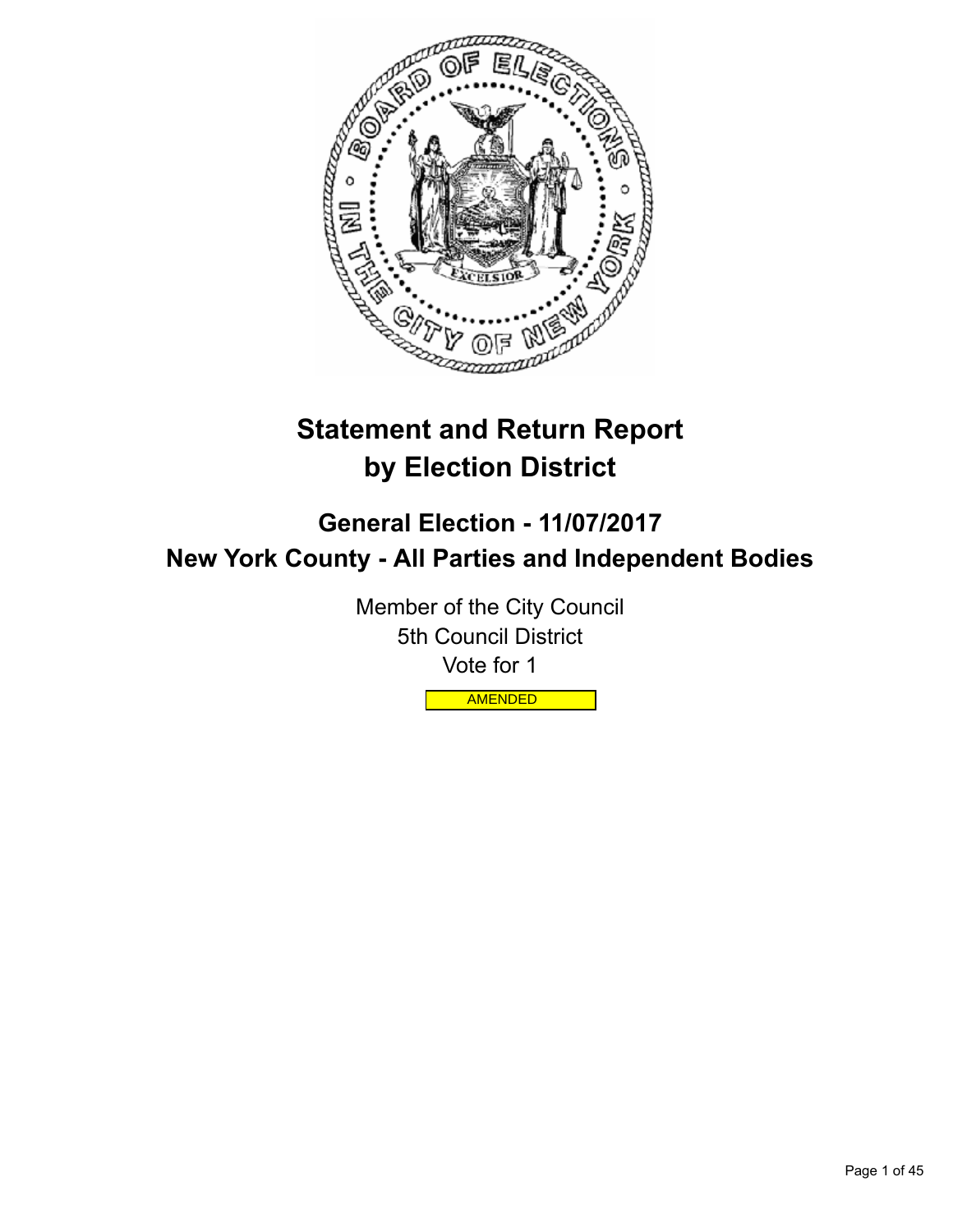

| <b>PUBLIC COUNTER</b>                                    | 234 |
|----------------------------------------------------------|-----|
| <b>MANUALLY COUNTED EMERGENCY</b>                        | 0   |
| ABSENTEE / MILITARY                                      | 6   |
| AFFIDAVIT                                                |     |
| <b>Total Ballots</b>                                     | 241 |
| Less - Inapplicable Federal/Special Presidential Ballots | 0   |
| <b>Total Applicable Ballots</b>                          | 241 |
| <b>BEN KALLOS (DEMOCRATIC)</b>                           | 181 |
| FRANK SPOTORNO (REPUBLICAN)                              | 25  |
| BEN KALLOS (WORKING FAMILIES)                            | 9   |
| ABIEZER RAMOS (WRITE-IN)                                 |     |
| <b>Total Votes</b>                                       | 216 |
| Unrecorded                                               | 25  |

## **002/68**

| <b>PUBLIC COUNTER</b>                                    | 232 |
|----------------------------------------------------------|-----|
| <b>MANUALLY COUNTED EMERGENCY</b>                        | 0   |
| ABSENTEE / MILITARY                                      | 5   |
| AFFIDAVIT                                                |     |
| <b>Total Ballots</b>                                     | 238 |
| Less - Inapplicable Federal/Special Presidential Ballots | 0   |
| <b>Total Applicable Ballots</b>                          | 238 |
| <b>BEN KALLOS (DEMOCRATIC)</b>                           | 178 |
| FRANK SPOTORNO (REPUBLICAN)                              | 21  |
| <b>BEN KALLOS (WORKING FAMILIES)</b>                     | 9   |
| TRYON PRYCE (WRITE-IN)                                   | 1   |
| <b>Total Votes</b>                                       | 209 |
| Unrecorded                                               | 29  |

| PUBLIC COUNTER                                           | 210            |
|----------------------------------------------------------|----------------|
| <b>MANUALLY COUNTED EMERGENCY</b>                        | 0              |
| ABSENTEE / MILITARY                                      | 3              |
| AFFIDAVIT                                                | $\overline{2}$ |
| <b>Total Ballots</b>                                     | 215            |
| Less - Inapplicable Federal/Special Presidential Ballots | 0              |
| <b>Total Applicable Ballots</b>                          | 215            |
| <b>BEN KALLOS (DEMOCRATIC)</b>                           | 166            |
| FRANK SPOTORNO (REPUBLICAN)                              | 25             |
| <b>BEN KALLOS (WORKING FAMILIES)</b>                     | 11             |
| DAVID BESNAUD (WRITE-IN)                                 | 1              |
| MARY BROTHERS (WRITE-IN)                                 | 1              |
| PATRICK BOBIKIN (WRITE-IN)                               | 1              |
| <b>Total Votes</b>                                       | 205            |
| Unrecorded                                               | 10             |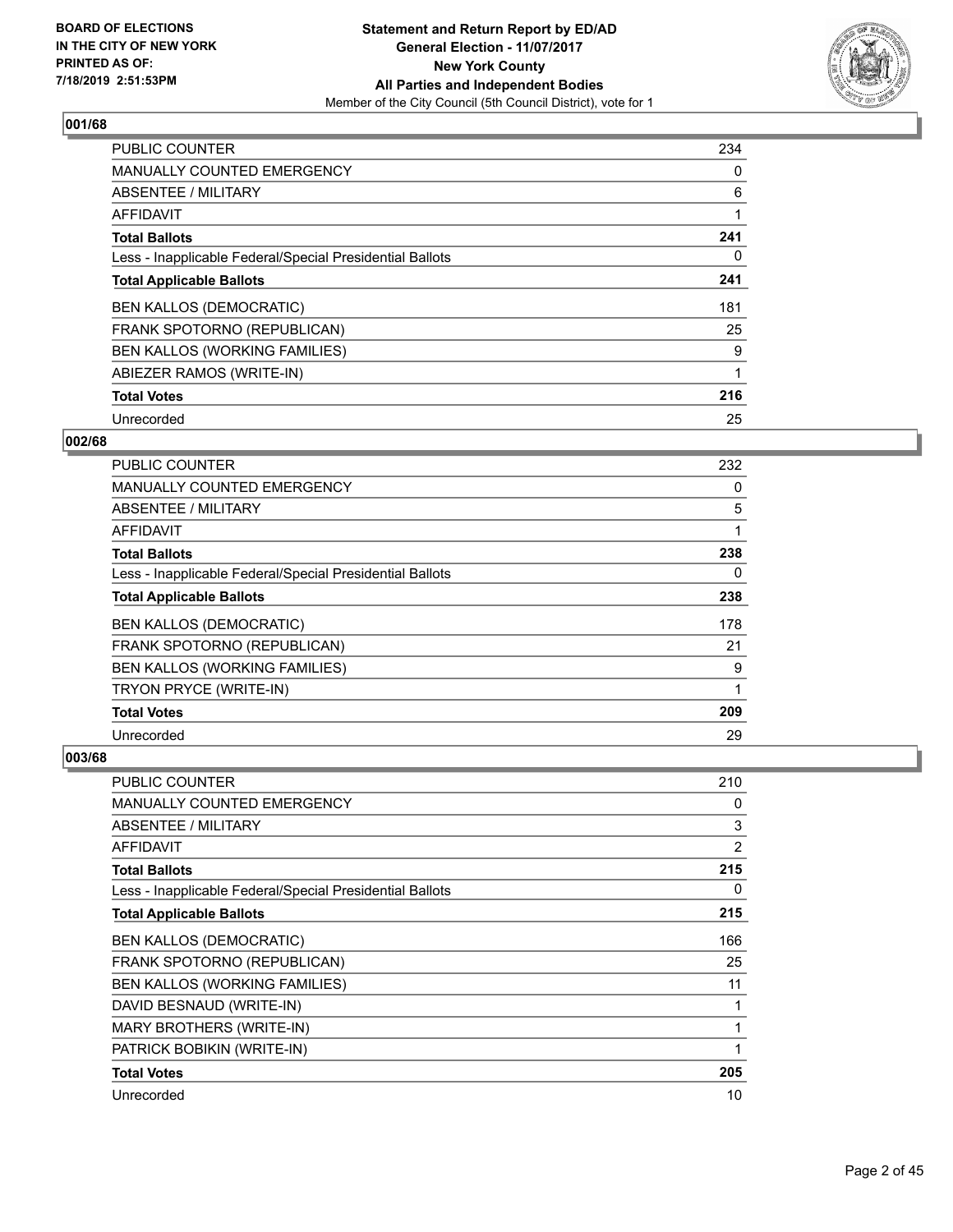

| <b>PUBLIC COUNTER</b>                                    | 276      |
|----------------------------------------------------------|----------|
| <b>MANUALLY COUNTED EMERGENCY</b>                        | 0        |
| ABSENTEE / MILITARY                                      | 4        |
| <b>AFFIDAVIT</b>                                         | 5        |
| <b>Total Ballots</b>                                     | 285      |
| Less - Inapplicable Federal/Special Presidential Ballots | $\Omega$ |
| <b>Total Applicable Ballots</b>                          | 285      |
| <b>BEN KALLOS (DEMOCRATIC)</b>                           | 207      |
| FRANK SPOTORNO (REPUBLICAN)                              | 47       |
| BEN KALLOS (WORKING FAMILIES)                            | 14       |
| <b>BEN DAVIS (WRITE-IN)</b>                              |          |
| <b>Total Votes</b>                                       | 269      |
| Unrecorded                                               | 16       |

## **005/68**

| <b>PUBLIC COUNTER</b>                                    | 211 |
|----------------------------------------------------------|-----|
| <b>MANUALLY COUNTED EMERGENCY</b>                        | 0   |
| ABSENTEE / MILITARY                                      | 3   |
| AFFIDAVIT                                                | 2   |
| <b>Total Ballots</b>                                     | 216 |
| Less - Inapplicable Federal/Special Presidential Ballots | 0   |
| <b>Total Applicable Ballots</b>                          | 216 |
| <b>BEN KALLOS (DEMOCRATIC)</b>                           | 161 |
| FRANK SPOTORNO (REPUBLICAN)                              | 35  |
| <b>BEN KALLOS (WORKING FAMILIES)</b>                     | 10  |
| REBECCA HARALEY (WRITE-IN)                               | 1   |
| SHANA KAHN (WRITE-IN)                                    | 1   |
| <b>Total Votes</b>                                       | 208 |
| Unrecorded                                               | 8   |

| <b>PUBLIC COUNTER</b>                                    | 111 |
|----------------------------------------------------------|-----|
| MANUALLY COUNTED EMERGENCY                               | 0   |
| ABSENTEE / MILITARY                                      | 15  |
| <b>AFFIDAVIT</b>                                         | 4   |
| <b>Total Ballots</b>                                     | 130 |
| Less - Inapplicable Federal/Special Presidential Ballots | 0   |
| <b>Total Applicable Ballots</b>                          | 130 |
| <b>BEN KALLOS (DEMOCRATIC)</b>                           | 100 |
| FRANK SPOTORNO (REPUBLICAN)                              | 12  |
| <b>BEN KALLOS (WORKING FAMILIES)</b>                     | 6   |
| BEN JACOBS (WRITE-IN)                                    | 1   |
| <b>KEITH POWERS (WRITE-IN)</b>                           | 1   |
| <b>Total Votes</b>                                       | 120 |
| Unrecorded                                               | 10  |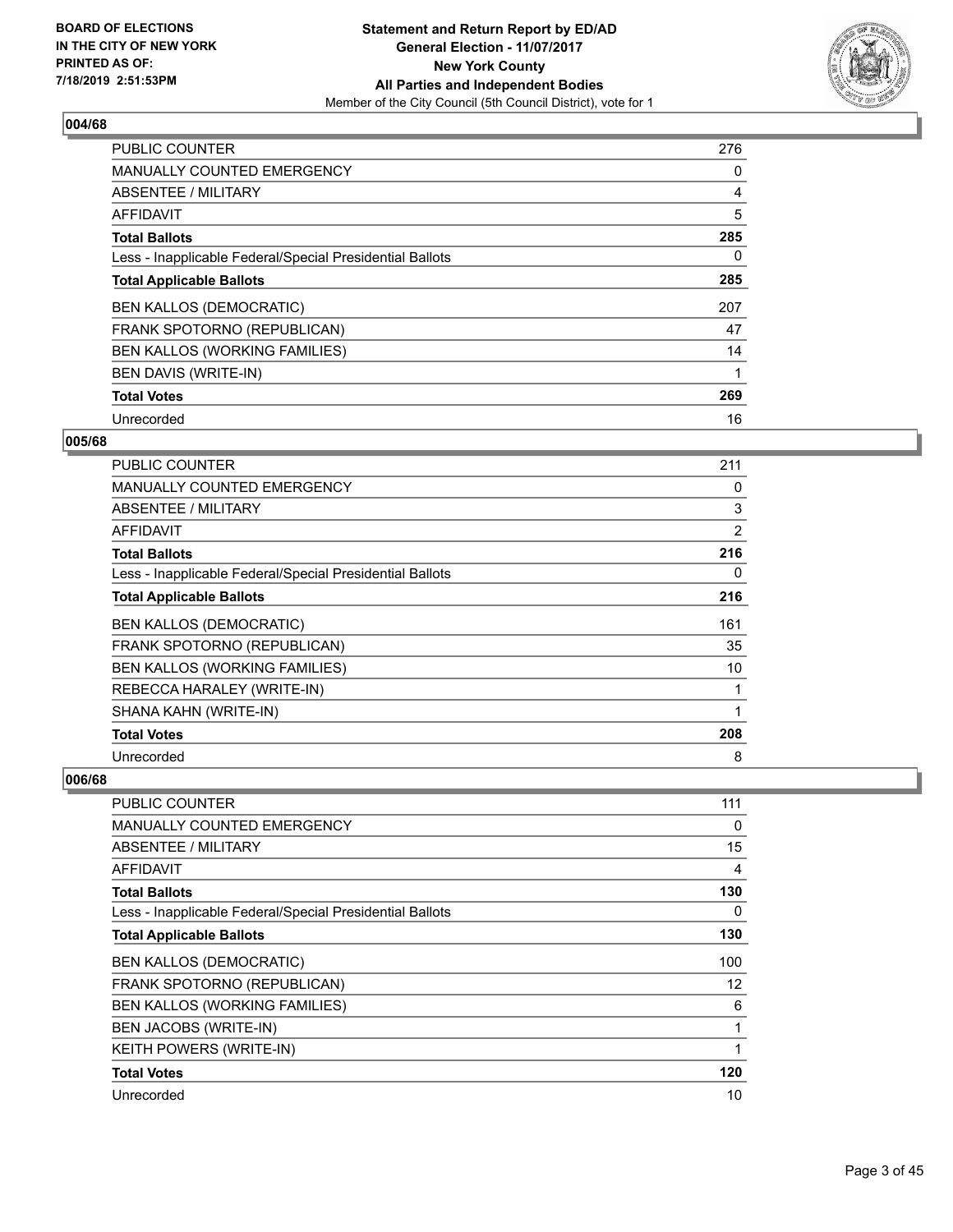

| PUBLIC COUNTER                                           | 83             |
|----------------------------------------------------------|----------------|
| MANUALLY COUNTED EMERGENCY                               | $\Omega$       |
| ABSENTEE / MILITARY                                      | $\overline{2}$ |
| AFFIDAVIT                                                | $\Omega$       |
| <b>Total Ballots</b>                                     | 85             |
| Less - Inapplicable Federal/Special Presidential Ballots | 0              |
| <b>Total Applicable Ballots</b>                          | 85             |
| <b>BEN KALLOS (DEMOCRATIC)</b>                           | 64             |
| FRANK SPOTORNO (REPUBLICAN)                              | 9              |
| BEN KALLOS (WORKING FAMILIES)                            | 4              |
| <b>Total Votes</b>                                       | 77             |
| Unrecorded                                               | 8              |

#### **014/68**

| <b>PUBLIC COUNTER</b>                                    | 99       |
|----------------------------------------------------------|----------|
| MANUALLY COUNTED EMERGENCY                               | 0        |
| ABSENTEE / MILITARY                                      |          |
| <b>AFFIDAVIT</b>                                         | 4        |
| <b>Total Ballots</b>                                     | 104      |
| Less - Inapplicable Federal/Special Presidential Ballots | $\Omega$ |
| <b>Total Applicable Ballots</b>                          | 104      |
| <b>BEN KALLOS (DEMOCRATIC)</b>                           | 74       |
| FRANK SPOTORNO (REPUBLICAN)                              | 12       |
| BEN KALLOS (WORKING FAMILIES)                            | 8        |
| <b>Total Votes</b>                                       | 94       |
| Unrecorded                                               | 10       |

| <b>PUBLIC COUNTER</b>                                    | 233      |
|----------------------------------------------------------|----------|
| <b>MANUALLY COUNTED EMERGENCY</b>                        | $\Omega$ |
| ABSENTEE / MILITARY                                      | 4        |
| <b>AFFIDAVIT</b>                                         | 10       |
| <b>Total Ballots</b>                                     | 247      |
| Less - Inapplicable Federal/Special Presidential Ballots | 0        |
| <b>Total Applicable Ballots</b>                          | 247      |
| <b>BEN KALLOS (DEMOCRATIC)</b>                           | 186      |
| FRANK SPOTORNO (REPUBLICAN)                              | 34       |
| <b>BEN KALLOS (WORKING FAMILIES)</b>                     | 8        |
| <b>Total Votes</b>                                       | 228      |
| Unrecorded                                               | 19       |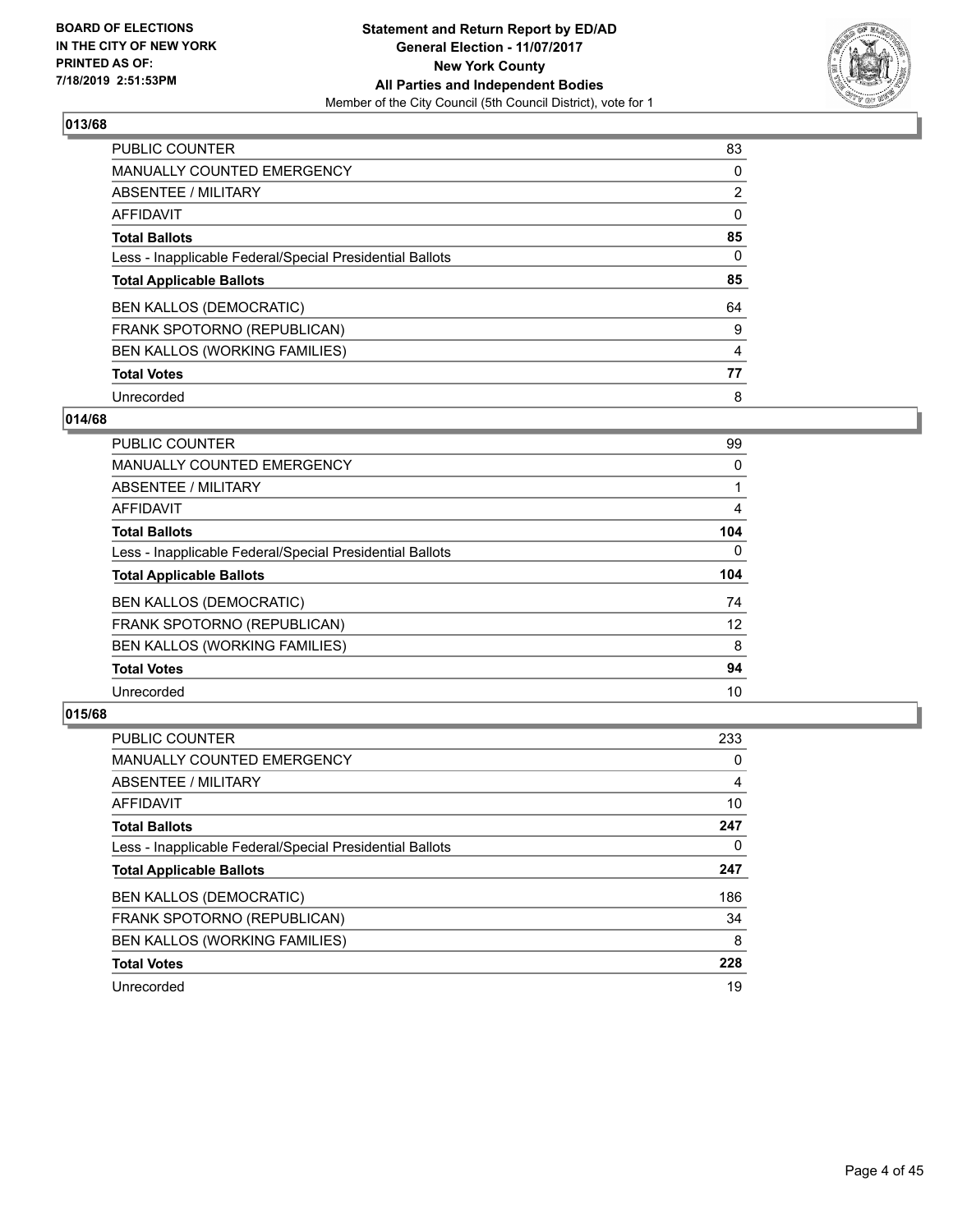

| <b>PUBLIC COUNTER</b>                                    | 72             |
|----------------------------------------------------------|----------------|
| <b>MANUALLY COUNTED EMERGENCY</b>                        | 0              |
| ABSENTEE / MILITARY                                      | 3              |
| AFFIDAVIT                                                | 6              |
| <b>Total Ballots</b>                                     | 81             |
| Less - Inapplicable Federal/Special Presidential Ballots | $\Omega$       |
| <b>Total Applicable Ballots</b>                          | 81             |
| <b>BEN KALLOS (DEMOCRATIC)</b>                           | 53             |
| FRANK SPOTORNO (REPUBLICAN)                              | 11             |
| BEN KALLOS (WORKING FAMILIES)                            | 8              |
| <b>GWEN GOODWIN (WRITE-IN)</b>                           | $\overline{2}$ |
| UNATTRIBUTABLE WRITE-IN (WRITE-IN)                       |                |
| <b>Total Votes</b>                                       | 75             |
| Unrecorded                                               | 6              |

## **025/68**

| <b>PUBLIC COUNTER</b>                                    | 134            |
|----------------------------------------------------------|----------------|
| <b>MANUALLY COUNTED EMERGENCY</b>                        | $\Omega$       |
| ABSENTEE / MILITARY                                      | 4              |
| <b>AFFIDAVIT</b>                                         | $\overline{2}$ |
| <b>Total Ballots</b>                                     | 140            |
| Less - Inapplicable Federal/Special Presidential Ballots | $\Omega$       |
| <b>Total Applicable Ballots</b>                          | 140            |
| <b>BEN KALLOS (DEMOCRATIC)</b>                           | 111            |
| FRANK SPOTORNO (REPUBLICAN)                              | 2              |
| <b>BEN KALLOS (WORKING FAMILIES)</b>                     | 4              |
| <b>Total Votes</b>                                       | 117            |
| Unrecorded                                               | 23             |

| PUBLIC COUNTER                                           | 244 |
|----------------------------------------------------------|-----|
| MANUALLY COUNTED EMERGENCY                               | 0   |
| ABSENTEE / MILITARY                                      | 10  |
| AFFIDAVIT                                                | 4   |
| <b>Total Ballots</b>                                     | 258 |
| Less - Inapplicable Federal/Special Presidential Ballots | 0   |
| <b>Total Applicable Ballots</b>                          | 258 |
| <b>BEN KALLOS (DEMOCRATIC)</b>                           | 194 |
| FRANK SPOTORNO (REPUBLICAN)                              | 31  |
| <b>BEN KALLOS (WORKING FAMILIES)</b>                     | 15  |
| DABY CARSAS (WRITE-IN)                                   | 1   |
| <b>Total Votes</b>                                       | 241 |
| Unrecorded                                               | 17  |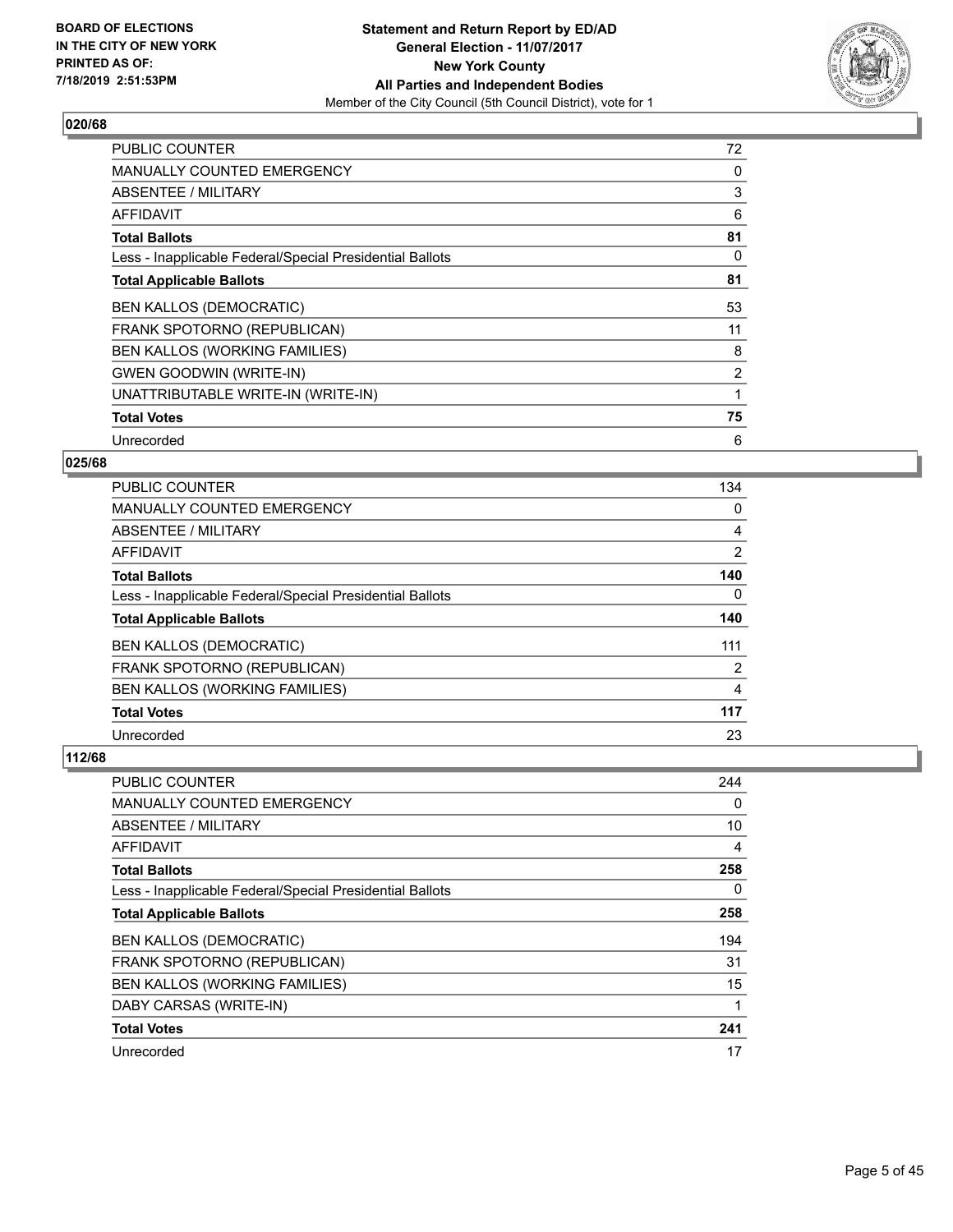

| PUBLIC COUNTER                                           | 208      |
|----------------------------------------------------------|----------|
| MANUALLY COUNTED EMERGENCY                               | $\Omega$ |
| ABSENTEE / MILITARY                                      | 6        |
| AFFIDAVIT                                                |          |
| <b>Total Ballots</b>                                     | 215      |
| Less - Inapplicable Federal/Special Presidential Ballots | 0        |
| <b>Total Applicable Ballots</b>                          | 215      |
| <b>BEN KALLOS (DEMOCRATIC)</b>                           | 170      |
| FRANK SPOTORNO (REPUBLICAN)                              | 28       |
| BEN KALLOS (WORKING FAMILIES)                            | 12       |
| <b>Total Votes</b>                                       | 210      |
| Unrecorded                                               | 5        |

#### **024/73**

| <b>PUBLIC COUNTER</b>                                    | 375      |
|----------------------------------------------------------|----------|
| <b>MANUALLY COUNTED EMERGENCY</b>                        | $\Omega$ |
| ABSENTEE / MILITARY                                      | 9        |
| <b>AFFIDAVIT</b>                                         | 5        |
| <b>Total Ballots</b>                                     | 389      |
| Less - Inapplicable Federal/Special Presidential Ballots | 0        |
| <b>Total Applicable Ballots</b>                          | 389      |
| <b>BEN KALLOS (DEMOCRATIC)</b>                           | 272      |
| FRANK SPOTORNO (REPUBLICAN)                              | 65       |
| BEN KALLOS (WORKING FAMILIES)                            | 20       |
| PETER H CHANUM (WRITE-IN)                                |          |
| <b>Total Votes</b>                                       | 358      |
| Unrecorded                                               | 31       |

| PUBLIC COUNTER                                           | 226 |
|----------------------------------------------------------|-----|
| <b>MANUALLY COUNTED EMERGENCY</b>                        | 0   |
| ABSENTEE / MILITARY                                      | 7   |
| AFFIDAVIT                                                | 2   |
| <b>Total Ballots</b>                                     | 235 |
| Less - Inapplicable Federal/Special Presidential Ballots | 0   |
| <b>Total Applicable Ballots</b>                          | 235 |
| <b>BEN KALLOS (DEMOCRATIC)</b>                           | 158 |
| FRANK SPOTORNO (REPUBLICAN)                              | 51  |
| BEN KALLOS (WORKING FAMILIES)                            | 9   |
| <b>Total Votes</b>                                       | 218 |
| Unrecorded                                               | 17  |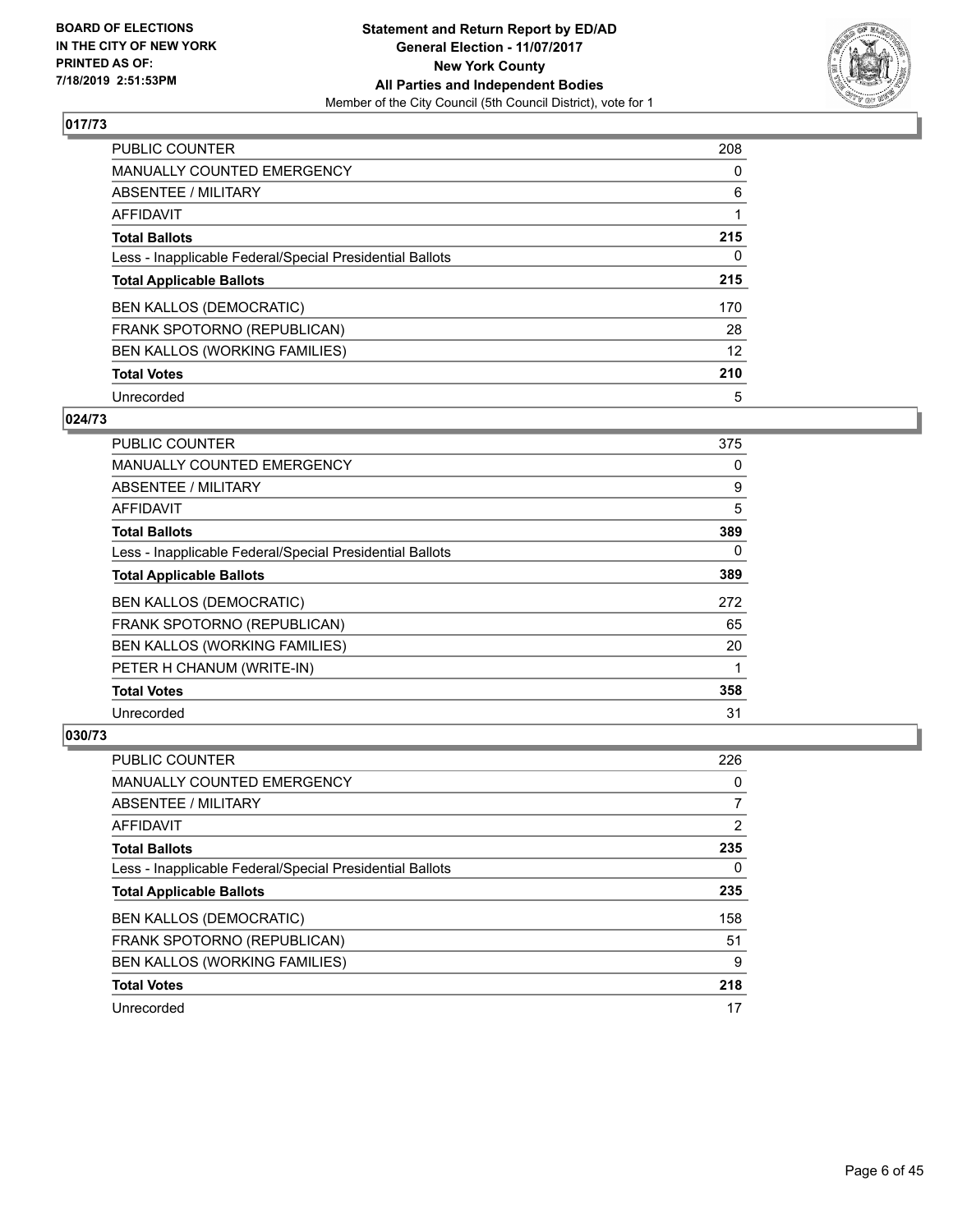

| <b>PUBLIC COUNTER</b>                                    | 154 |
|----------------------------------------------------------|-----|
| <b>MANUALLY COUNTED EMERGENCY</b>                        | 0   |
| <b>ABSENTEE / MILITARY</b>                               | 4   |
| AFFIDAVIT                                                | 5   |
| <b>Total Ballots</b>                                     | 163 |
| Less - Inapplicable Federal/Special Presidential Ballots | 0   |
| <b>Total Applicable Ballots</b>                          | 163 |
| <b>BEN KALLOS (DEMOCRATIC)</b>                           | 109 |
| FRANK SPOTORNO (REPUBLICAN)                              | 32  |
| BEN KALLOS (WORKING FAMILIES)                            | 13  |
| <b>Total Votes</b>                                       | 154 |
| Unrecorded                                               | 9   |

#### **034/73**

| PUBLIC COUNTER                                           | 188      |
|----------------------------------------------------------|----------|
| <b>MANUALLY COUNTED EMERGENCY</b>                        | $\Omega$ |
| ABSENTEE / MILITARY                                      | 14       |
| AFFIDAVIT                                                | 2        |
| <b>Total Ballots</b>                                     | 204      |
| Less - Inapplicable Federal/Special Presidential Ballots | $\Omega$ |
| <b>Total Applicable Ballots</b>                          | 204      |
| <b>BEN KALLOS (DEMOCRATIC)</b>                           | 122      |
| FRANK SPOTORNO (REPUBLICAN)                              | 58       |
| BEN KALLOS (WORKING FAMILIES)                            | 3        |
| REBECCA HARARY (WRITE-IN)                                | 2        |
| <b>Total Votes</b>                                       | 185      |
| Unrecorded                                               | 19       |

| PUBLIC COUNTER                                           | 329 |
|----------------------------------------------------------|-----|
| <b>MANUALLY COUNTED EMERGENCY</b>                        | 0   |
| ABSENTEE / MILITARY                                      | 18  |
| AFFIDAVIT                                                | 0   |
| <b>Total Ballots</b>                                     | 347 |
| Less - Inapplicable Federal/Special Presidential Ballots | 0   |
| <b>Total Applicable Ballots</b>                          | 347 |
| <b>BEN KALLOS (DEMOCRATIC)</b>                           | 242 |
| FRANK SPOTORNO (REPUBLICAN)                              | 76  |
| BEN KALLOS (WORKING FAMILIES)                            | 11  |
| <b>Total Votes</b>                                       | 329 |
| Unrecorded                                               | 18  |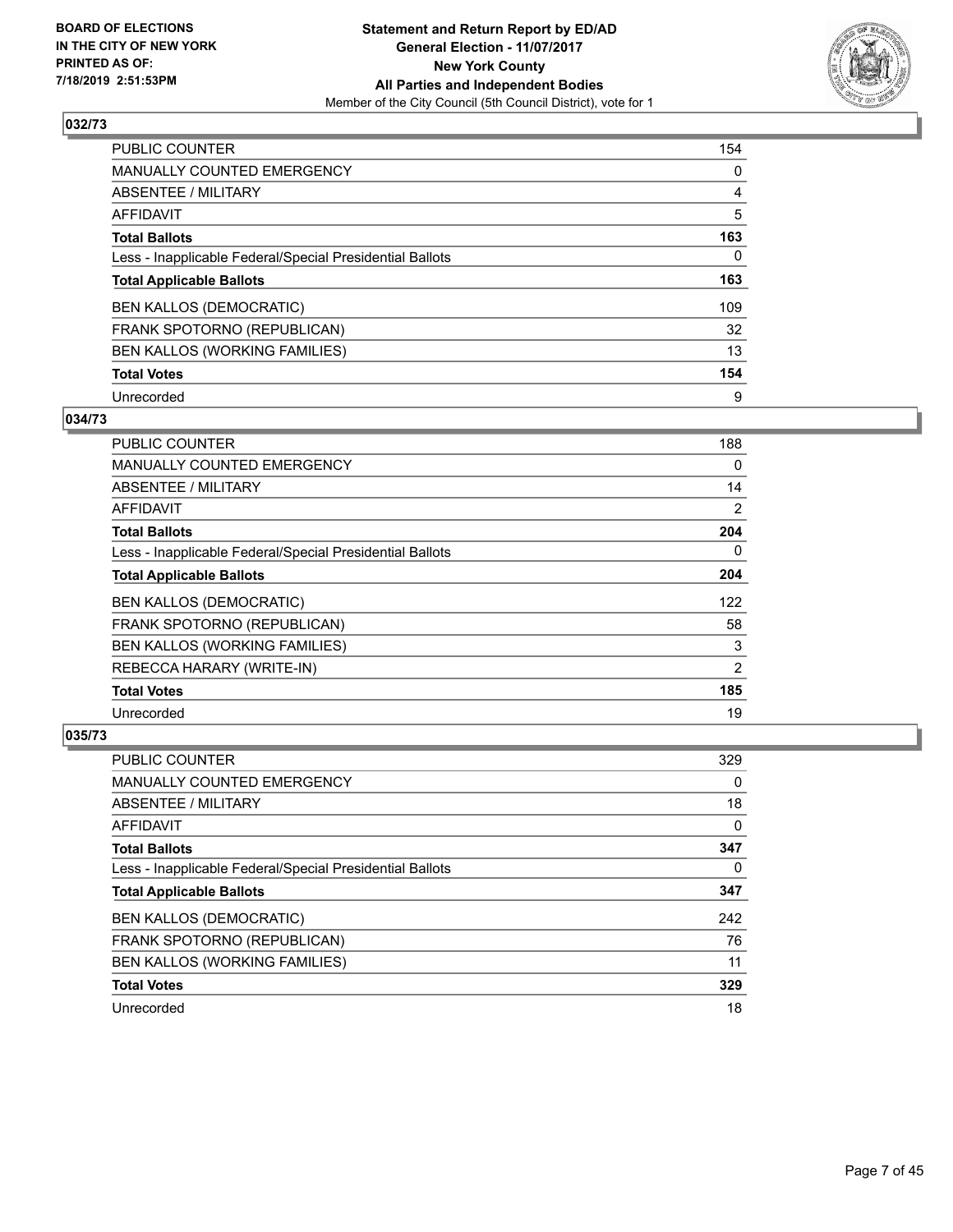

| <b>PUBLIC COUNTER</b>                                    | 283            |
|----------------------------------------------------------|----------------|
| MANUALLY COUNTED EMERGENCY                               | 0              |
| ABSENTEE / MILITARY                                      | 10             |
| <b>AFFIDAVIT</b>                                         | $\overline{2}$ |
| <b>Total Ballots</b>                                     | 295            |
| Less - Inapplicable Federal/Special Presidential Ballots | 0              |
| <b>Total Applicable Ballots</b>                          | 295            |
| <b>BEN KALLOS (DEMOCRATIC)</b>                           | 205            |
| FRANK SPOTORNO (REPUBLICAN)                              | 60             |
| <b>BEN KALLOS (WORKING FAMILIES)</b>                     | 13             |
| MARC FLIEDNER (WRITE-IN)                                 |                |
| <b>Total Votes</b>                                       | 279            |
| Unrecorded                                               | 16             |

## **037/73**

| <b>PUBLIC COUNTER</b>                                    | 280 |
|----------------------------------------------------------|-----|
| <b>MANUALLY COUNTED EMERGENCY</b>                        | 0   |
| ABSENTEE / MILITARY                                      | 7   |
| AFFIDAVIT                                                | 4   |
| <b>Total Ballots</b>                                     | 291 |
| Less - Inapplicable Federal/Special Presidential Ballots | 0   |
| <b>Total Applicable Ballots</b>                          | 291 |
| <b>BEN KALLOS (DEMOCRATIC)</b>                           | 193 |
| <b>FRANK SPOTORNO (REPUBLICAN)</b>                       | 65  |
| BEN KALLOS (WORKING FAMILIES)                            | 16  |
| <b>Total Votes</b>                                       | 274 |
| Unrecorded                                               | 17  |

| <b>PUBLIC COUNTER</b>                                    | 259 |
|----------------------------------------------------------|-----|
| <b>MANUALLY COUNTED EMERGENCY</b>                        | 0   |
| ABSENTEE / MILITARY                                      | 20  |
| AFFIDAVIT                                                | 9   |
| <b>Total Ballots</b>                                     | 288 |
| Less - Inapplicable Federal/Special Presidential Ballots | 0   |
| <b>Total Applicable Ballots</b>                          | 288 |
| <b>BEN KALLOS (DEMOCRATIC)</b>                           | 211 |
| FRANK SPOTORNO (REPUBLICAN)                              | 51  |
| BEN KALLOS (WORKING FAMILIES)                            | 9   |
| <b>Total Votes</b>                                       | 271 |
| Unrecorded                                               | 17  |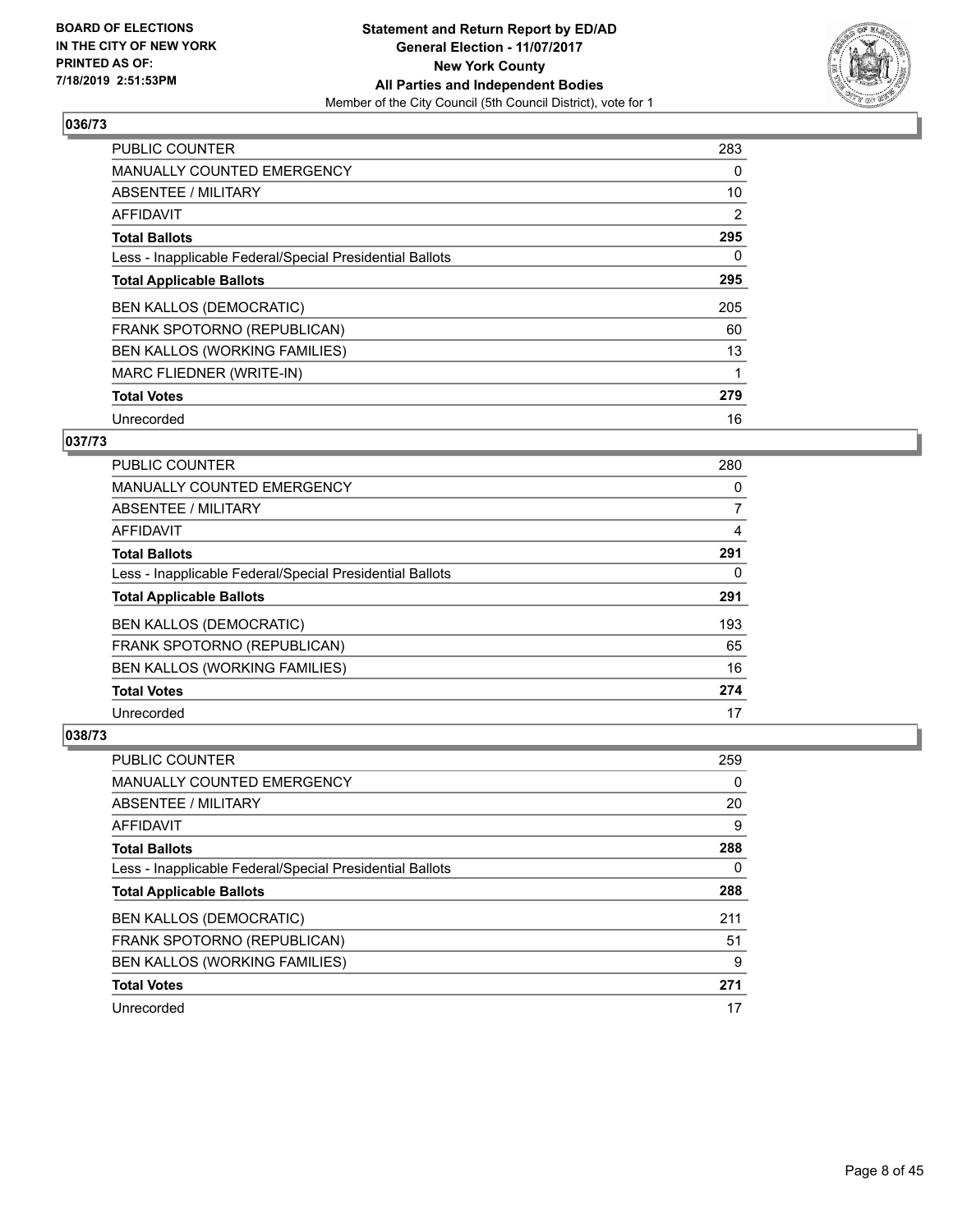

| <b>PUBLIC COUNTER</b>                                    | 306      |
|----------------------------------------------------------|----------|
| <b>MANUALLY COUNTED EMERGENCY</b>                        | 0        |
| ABSENTEE / MILITARY                                      | 10       |
| <b>AFFIDAVIT</b>                                         | 3        |
| <b>Total Ballots</b>                                     | 319      |
| Less - Inapplicable Federal/Special Presidential Ballots | $\Omega$ |
| <b>Total Applicable Ballots</b>                          | 319      |
| <b>BEN KALLOS (DEMOCRATIC)</b>                           | 207      |
| FRANK SPOTORNO (REPUBLICAN)                              | 94       |
| BEN KALLOS (WORKING FAMILIES)                            | 7        |
| <b>Total Votes</b>                                       | 308      |
| Unrecorded                                               | 11       |

#### **040/73**

| <b>PUBLIC COUNTER</b>                                    | 233      |
|----------------------------------------------------------|----------|
| <b>MANUALLY COUNTED EMERGENCY</b>                        | 0        |
| ABSENTEE / MILITARY                                      | 8        |
| <b>AFFIDAVIT</b>                                         | 2        |
| <b>Total Ballots</b>                                     | 243      |
| Less - Inapplicable Federal/Special Presidential Ballots | $\Omega$ |
| <b>Total Applicable Ballots</b>                          | 243      |
| <b>BEN KALLOS (DEMOCRATIC)</b>                           | 170      |
| FRANK SPOTORNO (REPUBLICAN)                              | 56       |
| <b>BEN KALLOS (WORKING FAMILIES)</b>                     | 7        |
| <b>Total Votes</b>                                       | 233      |
| Unrecorded                                               | 10       |

| <b>PUBLIC COUNTER</b>                                    | 199      |
|----------------------------------------------------------|----------|
| <b>MANUALLY COUNTED EMERGENCY</b>                        | 0        |
| ABSENTEE / MILITARY                                      | 9        |
| AFFIDAVIT                                                | $\Omega$ |
| <b>Total Ballots</b>                                     | 208      |
| Less - Inapplicable Federal/Special Presidential Ballots | 0        |
| <b>Total Applicable Ballots</b>                          | 208      |
| <b>BEN KALLOS (DEMOCRATIC)</b>                           | 155      |
| FRANK SPOTORNO (REPUBLICAN)                              | 32       |
| BEN KALLOS (WORKING FAMILIES)                            | 7        |
| <b>Total Votes</b>                                       | 194      |
| Unrecorded                                               | 14       |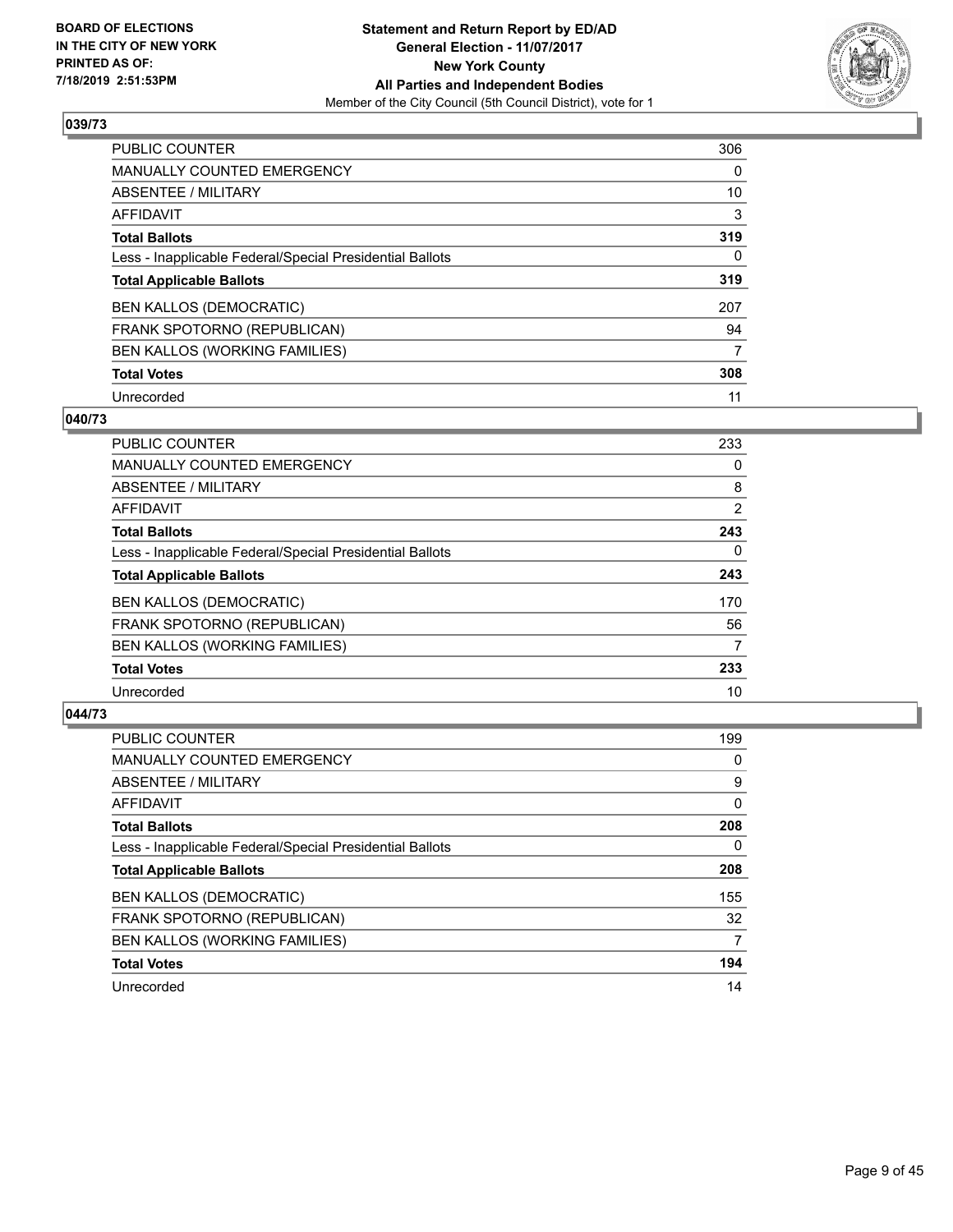

| PUBLIC COUNTER                                           | 121      |
|----------------------------------------------------------|----------|
| MANUALLY COUNTED EMERGENCY                               | 0        |
| ABSENTEE / MILITARY                                      | 10       |
| AFFIDAVIT                                                |          |
| <b>Total Ballots</b>                                     | 132      |
| Less - Inapplicable Federal/Special Presidential Ballots | $\Omega$ |
| <b>Total Applicable Ballots</b>                          | 132      |
| <b>BEN KALLOS (DEMOCRATIC)</b>                           | 81       |
| FRANK SPOTORNO (REPUBLICAN)                              | 30       |
| BEN KALLOS (WORKING FAMILIES)                            | 3        |
| <b>Total Votes</b>                                       | 114      |
| Unrecorded                                               | 18       |

#### **049/73**

| <b>PUBLIC COUNTER</b>                                    | 227 |
|----------------------------------------------------------|-----|
| MANUALLY COUNTED EMERGENCY                               | 0   |
| ABSENTEE / MILITARY                                      | 5   |
| AFFIDAVIT                                                | 3   |
| <b>Total Ballots</b>                                     | 235 |
| Less - Inapplicable Federal/Special Presidential Ballots | 0   |
| <b>Total Applicable Ballots</b>                          | 235 |
| <b>BEN KALLOS (DEMOCRATIC)</b>                           | 172 |
| FRANK SPOTORNO (REPUBLICAN)                              | 31  |
| BEN KALLOS (WORKING FAMILIES)                            | 13  |
| DERELE HARTMAN (WRITE-IN)                                |     |
| <b>Total Votes</b>                                       | 217 |
| Unrecorded                                               | 18  |

| PUBLIC COUNTER                                           | 276 |
|----------------------------------------------------------|-----|
| <b>MANUALLY COUNTED EMERGENCY</b>                        | 0   |
| ABSENTEE / MILITARY                                      | 34  |
| AFFIDAVIT                                                | 2   |
| <b>Total Ballots</b>                                     | 312 |
| Less - Inapplicable Federal/Special Presidential Ballots | 0   |
| <b>Total Applicable Ballots</b>                          | 312 |
| <b>BEN KALLOS (DEMOCRATIC)</b>                           | 217 |
| FRANK SPOTORNO (REPUBLICAN)                              | 54  |
| BEN KALLOS (WORKING FAMILIES)                            | 15  |
| <b>Total Votes</b>                                       | 286 |
| Unrecorded                                               | 26  |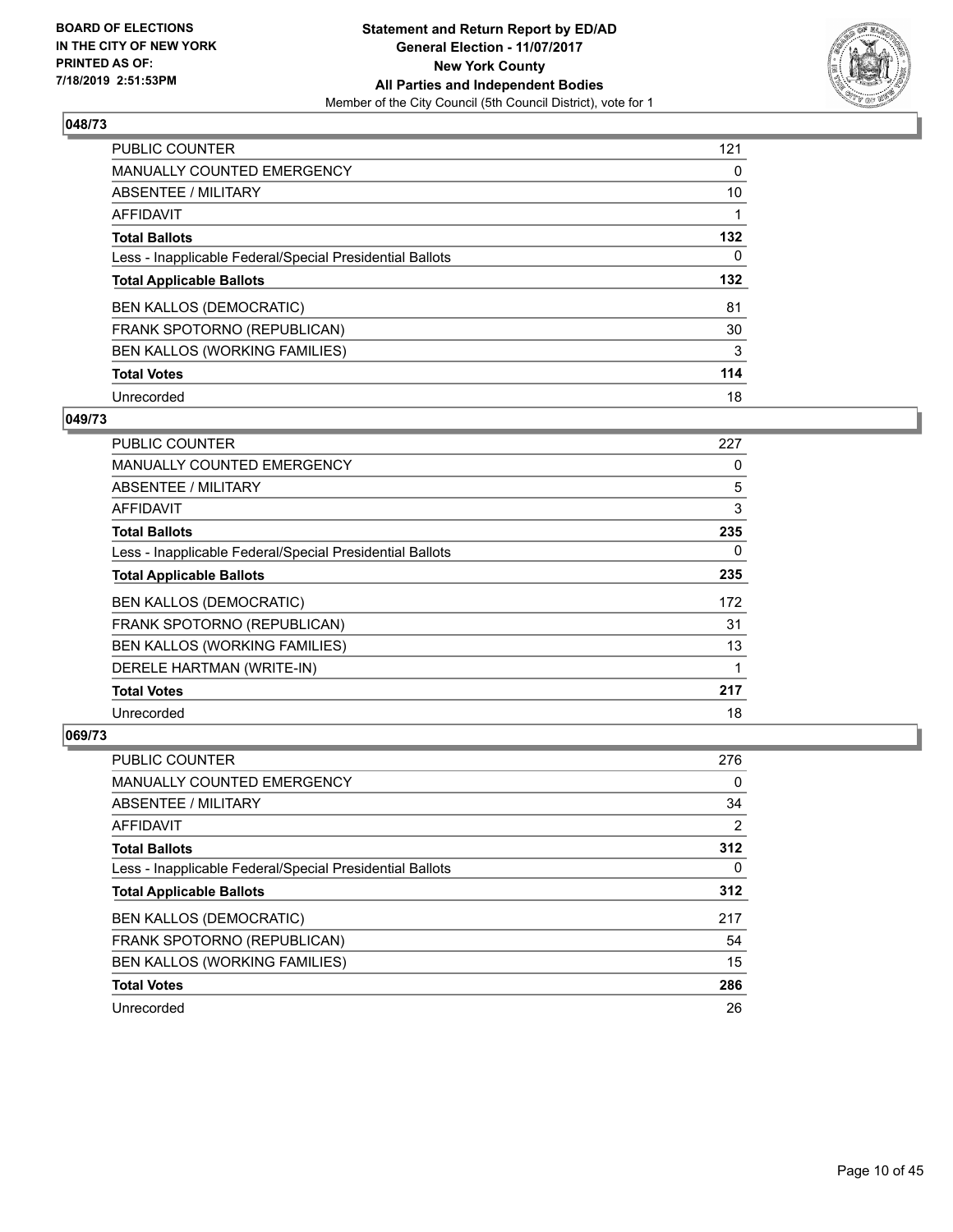

| <b>PUBLIC COUNTER</b>                                    | 178 |
|----------------------------------------------------------|-----|
| <b>MANUALLY COUNTED EMERGENCY</b>                        | 0   |
| ABSENTEE / MILITARY                                      | 9   |
| AFFIDAVIT                                                | 3   |
| <b>Total Ballots</b>                                     | 190 |
| Less - Inapplicable Federal/Special Presidential Ballots | 0   |
| <b>Total Applicable Ballots</b>                          | 190 |
| <b>BEN KALLOS (DEMOCRATIC)</b>                           | 130 |
| FRANK SPOTORNO (REPUBLICAN)                              | 36  |
| <b>BEN KALLOS (WORKING FAMILIES)</b>                     | 6   |
| <b>KEITH POWERS (WRITE-IN)</b>                           | 1   |
| MICAH Z KELLNER (WRITE-IN)                               |     |
| <b>Total Votes</b>                                       | 174 |
| Unrecorded                                               | 16  |

## **075/73**

| <b>PUBLIC COUNTER</b>                                    | 178 |
|----------------------------------------------------------|-----|
| <b>MANUALLY COUNTED EMERGENCY</b>                        | 0   |
| ABSENTEE / MILITARY                                      | 8   |
| <b>AFFIDAVIT</b>                                         |     |
| <b>Total Ballots</b>                                     | 187 |
| Less - Inapplicable Federal/Special Presidential Ballots | 0   |
| <b>Total Applicable Ballots</b>                          | 187 |
| <b>BEN KALLOS (DEMOCRATIC)</b>                           | 118 |
| FRANK SPOTORNO (REPUBLICAN)                              | 53  |
| BEN KALLOS (WORKING FAMILIES)                            | 4   |
| <b>Total Votes</b>                                       | 175 |
| Unrecorded                                               | 12  |

| PUBLIC COUNTER                                           | 190 |
|----------------------------------------------------------|-----|
| <b>MANUALLY COUNTED EMERGENCY</b>                        | 0   |
| ABSENTEE / MILITARY                                      | 8   |
| AFFIDAVIT                                                | 0   |
| <b>Total Ballots</b>                                     | 198 |
| Less - Inapplicable Federal/Special Presidential Ballots | 0   |
| <b>Total Applicable Ballots</b>                          | 198 |
| <b>BEN KALLOS (DEMOCRATIC)</b>                           | 128 |
| FRANK SPOTORNO (REPUBLICAN)                              | 48  |
| <b>BEN KALLOS (WORKING FAMILIES)</b>                     | 6   |
| <b>Total Votes</b>                                       | 182 |
| Unrecorded                                               | 16  |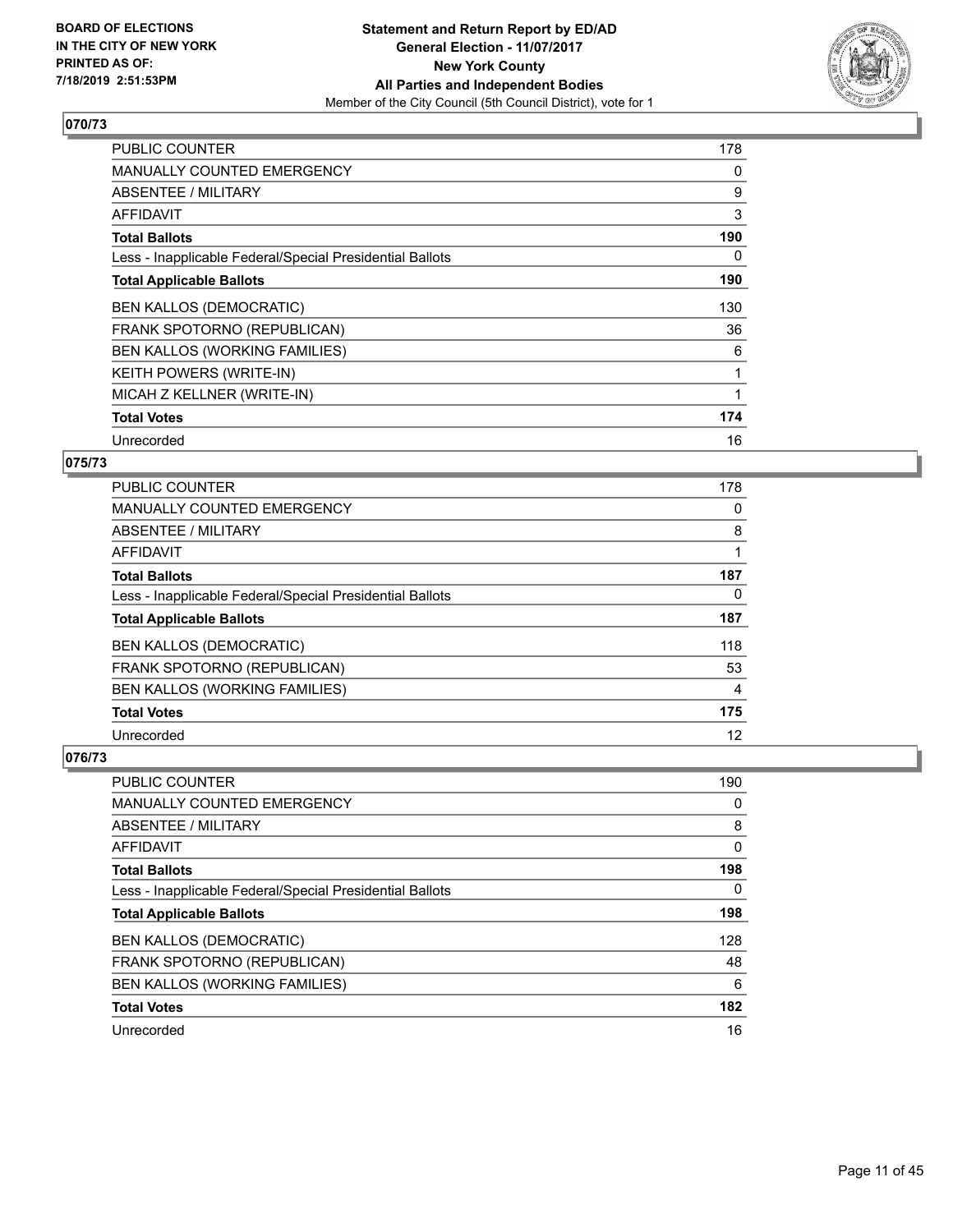

| <b>PUBLIC COUNTER</b>                                    | 292            |
|----------------------------------------------------------|----------------|
| <b>MANUALLY COUNTED EMERGENCY</b>                        | 0              |
| ABSENTEE / MILITARY                                      | $\overline{7}$ |
| <b>AFFIDAVIT</b>                                         | 7              |
| <b>Total Ballots</b>                                     | 306            |
| Less - Inapplicable Federal/Special Presidential Ballots | 0              |
| <b>Total Applicable Ballots</b>                          | 306            |
| <b>BEN KALLOS (DEMOCRATIC)</b>                           | 212            |
| FRANK SPOTORNO (REPUBLICAN)                              | 64             |
| BEN KALLOS (WORKING FAMILIES)                            | 7              |
| JAY BAUMAN (WRITE-IN)                                    | 1              |
| MICHELLE OBAMA (WRITE-IN)                                |                |
| UNATTRIBUTABLE WRITE-IN (WRITE-IN)                       | 1              |
| <b>Total Votes</b>                                       | 286            |
| Unrecorded                                               | 20             |

## **084/73**

| <b>PUBLIC COUNTER</b>                                    | 213               |
|----------------------------------------------------------|-------------------|
| MANUALLY COUNTED EMERGENCY                               | 0                 |
| <b>ABSENTEE / MILITARY</b>                               | 5                 |
| AFFIDAVIT                                                |                   |
| <b>Total Ballots</b>                                     | 219               |
| Less - Inapplicable Federal/Special Presidential Ballots | 0                 |
| <b>Total Applicable Ballots</b>                          | 219               |
| <b>BEN KALLOS (DEMOCRATIC)</b>                           | 167               |
| FRANK SPOTORNO (REPUBLICAN)                              | 25                |
| BEN KALLOS (WORKING FAMILIES)                            | $12 \overline{ }$ |
| UNATTRIBUTABLE WRITE-IN (WRITE-IN)                       | 1                 |
| <b>Total Votes</b>                                       | 205               |
| Unrecorded                                               | 14                |

| <b>PUBLIC COUNTER</b>                                    | 195 |
|----------------------------------------------------------|-----|
| <b>MANUALLY COUNTED EMERGENCY</b>                        | 0   |
| ABSENTEE / MILITARY                                      | 6   |
| <b>AFFIDAVIT</b>                                         | 3   |
| <b>Total Ballots</b>                                     | 204 |
| Less - Inapplicable Federal/Special Presidential Ballots | 0   |
| <b>Total Applicable Ballots</b>                          | 204 |
| <b>BEN KALLOS (DEMOCRATIC)</b>                           | 134 |
| FRANK SPOTORNO (REPUBLICAN)                              | 40  |
| BEN KALLOS (WORKING FAMILIES)                            | 12  |
| CHARLES WARREN (WRITE-IN)                                |     |
| MARC FLIEDNER (WRITE-IN)                                 | 1   |
| <b>Total Votes</b>                                       | 188 |
| Unrecorded                                               | 16  |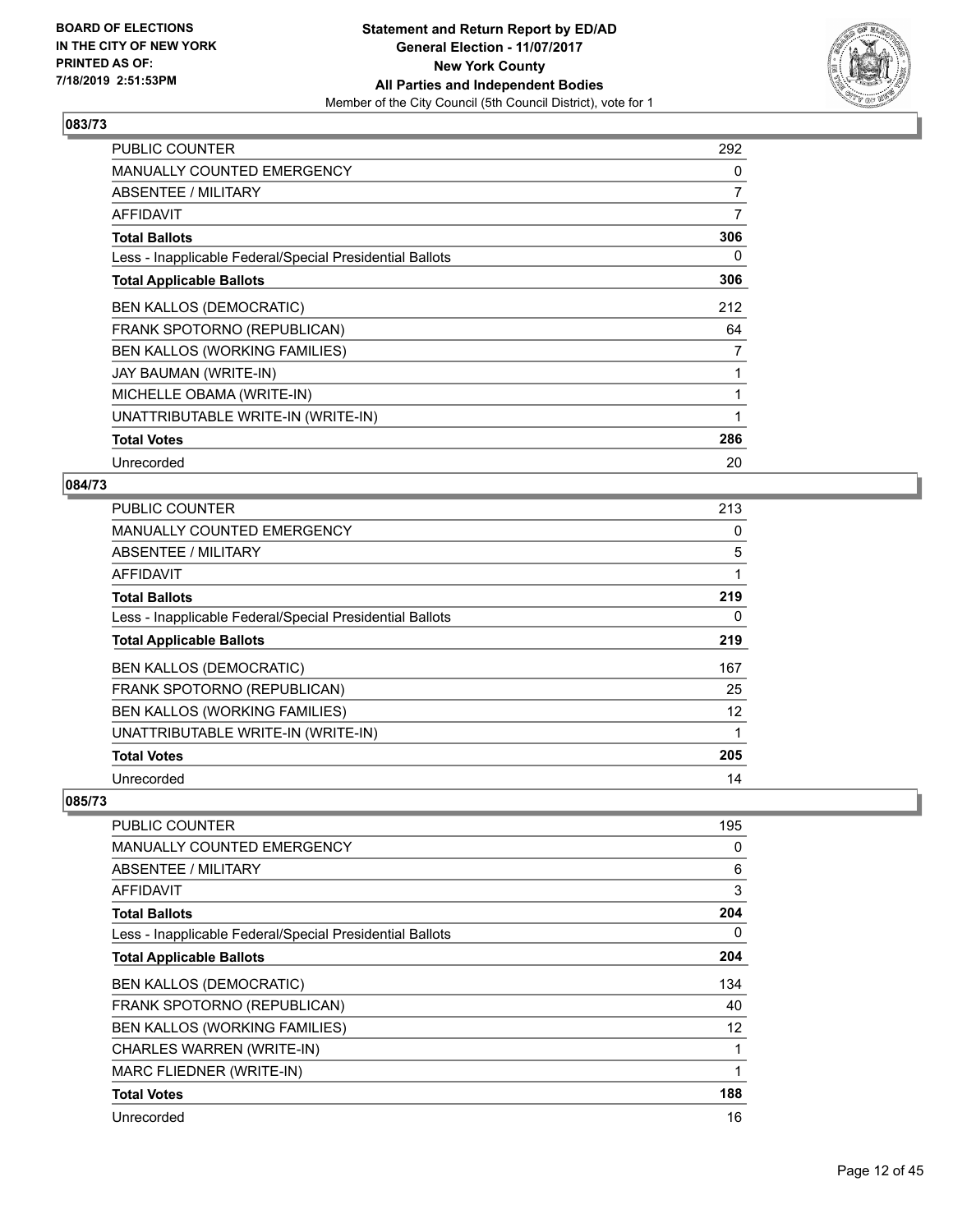

| PUBLIC COUNTER                                           | 322      |
|----------------------------------------------------------|----------|
| <b>MANUALLY COUNTED EMERGENCY</b>                        | $\Omega$ |
| ABSENTEE / MILITARY                                      |          |
| AFFIDAVIT                                                | 7        |
| <b>Total Ballots</b>                                     | 330      |
| Less - Inapplicable Federal/Special Presidential Ballots | 0        |
| <b>Total Applicable Ballots</b>                          | 330      |
| <b>BEN KALLOS (DEMOCRATIC)</b>                           | 222      |
| FRANK SPOTORNO (REPUBLICAN)                              | 65       |
| BEN KALLOS (WORKING FAMILIES)                            | 18       |
| <b>Total Votes</b>                                       | 305      |
| Unrecorded                                               | 25       |

# **091/73**

| <b>PUBLIC COUNTER</b>                                    | 341 |
|----------------------------------------------------------|-----|
| <b>MANUALLY COUNTED EMERGENCY</b>                        | 0   |
| ABSENTEE / MILITARY                                      | 11  |
| <b>AFFIDAVIT</b>                                         | 3   |
| <b>Total Ballots</b>                                     | 355 |
| Less - Inapplicable Federal/Special Presidential Ballots | 0   |
| <b>Total Applicable Ballots</b>                          | 355 |
| <b>BEN KALLOS (DEMOCRATIC)</b>                           | 244 |
| FRANK SPOTORNO (REPUBLICAN)                              | 70  |
| <b>BEN KALLOS (WORKING FAMILIES)</b>                     | 11  |
| SAL F. ALBANESE (WRITE-IN)                               |     |
| <b>Total Votes</b>                                       | 326 |
| Unrecorded                                               | 29  |

| PUBLIC COUNTER                                           | 275 |
|----------------------------------------------------------|-----|
| <b>MANUALLY COUNTED EMERGENCY</b>                        | 0   |
| ABSENTEE / MILITARY                                      | 4   |
| AFFIDAVIT                                                | 5   |
| <b>Total Ballots</b>                                     | 284 |
| Less - Inapplicable Federal/Special Presidential Ballots | 0   |
| <b>Total Applicable Ballots</b>                          | 284 |
| <b>BEN KALLOS (DEMOCRATIC)</b>                           | 216 |
| FRANK SPOTORNO (REPUBLICAN)                              | 26  |
| BEN KALLOS (WORKING FAMILIES)                            | 18  |
| <b>Total Votes</b>                                       | 260 |
| Unrecorded                                               | 24  |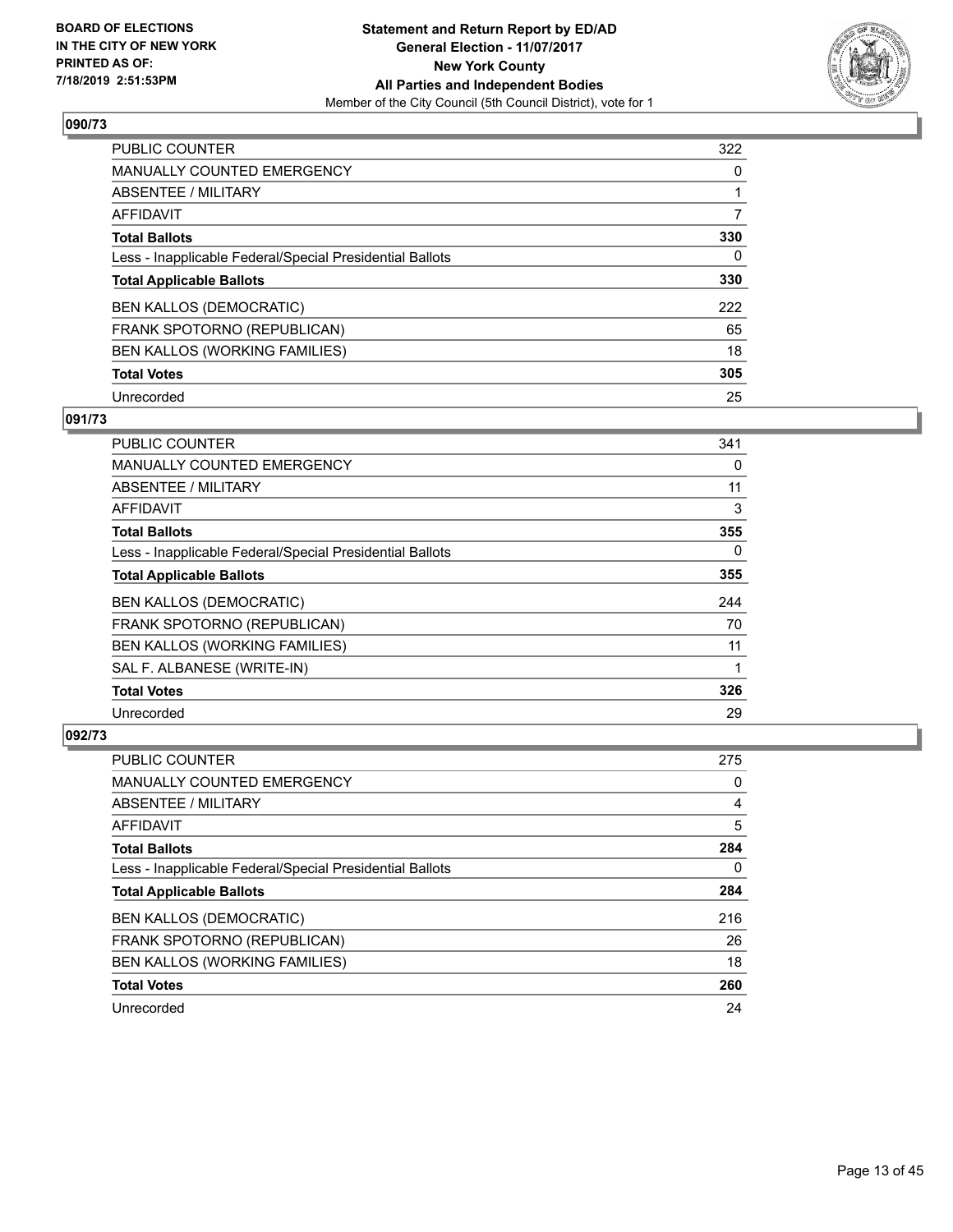

| <b>PUBLIC COUNTER</b>                                    | 338      |
|----------------------------------------------------------|----------|
| <b>MANUALLY COUNTED EMERGENCY</b>                        | 0        |
| ABSENTEE / MILITARY                                      | 4        |
| <b>AFFIDAVIT</b>                                         | 4        |
| <b>Total Ballots</b>                                     | 346      |
| Less - Inapplicable Federal/Special Presidential Ballots | $\Omega$ |
| <b>Total Applicable Ballots</b>                          | 346      |
| <b>BEN KALLOS (DEMOCRATIC)</b>                           | 265      |
| FRANK SPOTORNO (REPUBLICAN)                              | 36       |
| BEN KALLOS (WORKING FAMILIES)                            | 33       |
| <b>Total Votes</b>                                       | 334      |
| Unrecorded                                               | 12       |

#### **095/73**

| <b>PUBLIC COUNTER</b>                                    | 253      |
|----------------------------------------------------------|----------|
| <b>MANUALLY COUNTED EMERGENCY</b>                        | $\Omega$ |
| ABSENTEE / MILITARY                                      | 4        |
| <b>AFFIDAVIT</b>                                         |          |
| <b>Total Ballots</b>                                     | 258      |
| Less - Inapplicable Federal/Special Presidential Ballots | 0        |
| <b>Total Applicable Ballots</b>                          | 258      |
| <b>BEN KALLOS (DEMOCRATIC)</b>                           | 185      |
| FRANK SPOTORNO (REPUBLICAN)                              | 39       |
| BEN KALLOS (WORKING FAMILIES)                            | 21       |
| <b>KEITH POWERS (WRITE-IN)</b>                           |          |
| <b>Total Votes</b>                                       | 246      |
| Unrecorded                                               | 12       |

| PUBLIC COUNTER                                           | 136      |
|----------------------------------------------------------|----------|
| <b>MANUALLY COUNTED EMERGENCY</b>                        | 0        |
| ABSENTEE / MILITARY                                      | 3        |
| AFFIDAVIT                                                | 3        |
| <b>Total Ballots</b>                                     | 142      |
| Less - Inapplicable Federal/Special Presidential Ballots | $\Omega$ |
| <b>Total Applicable Ballots</b>                          | 142      |
|                                                          |          |
| <b>BEN KALLOS (DEMOCRATIC)</b>                           | 98       |
| FRANK SPOTORNO (REPUBLICAN)                              | 30       |
| BEN KALLOS (WORKING FAMILIES)                            | 11       |
| <b>Total Votes</b>                                       | 139      |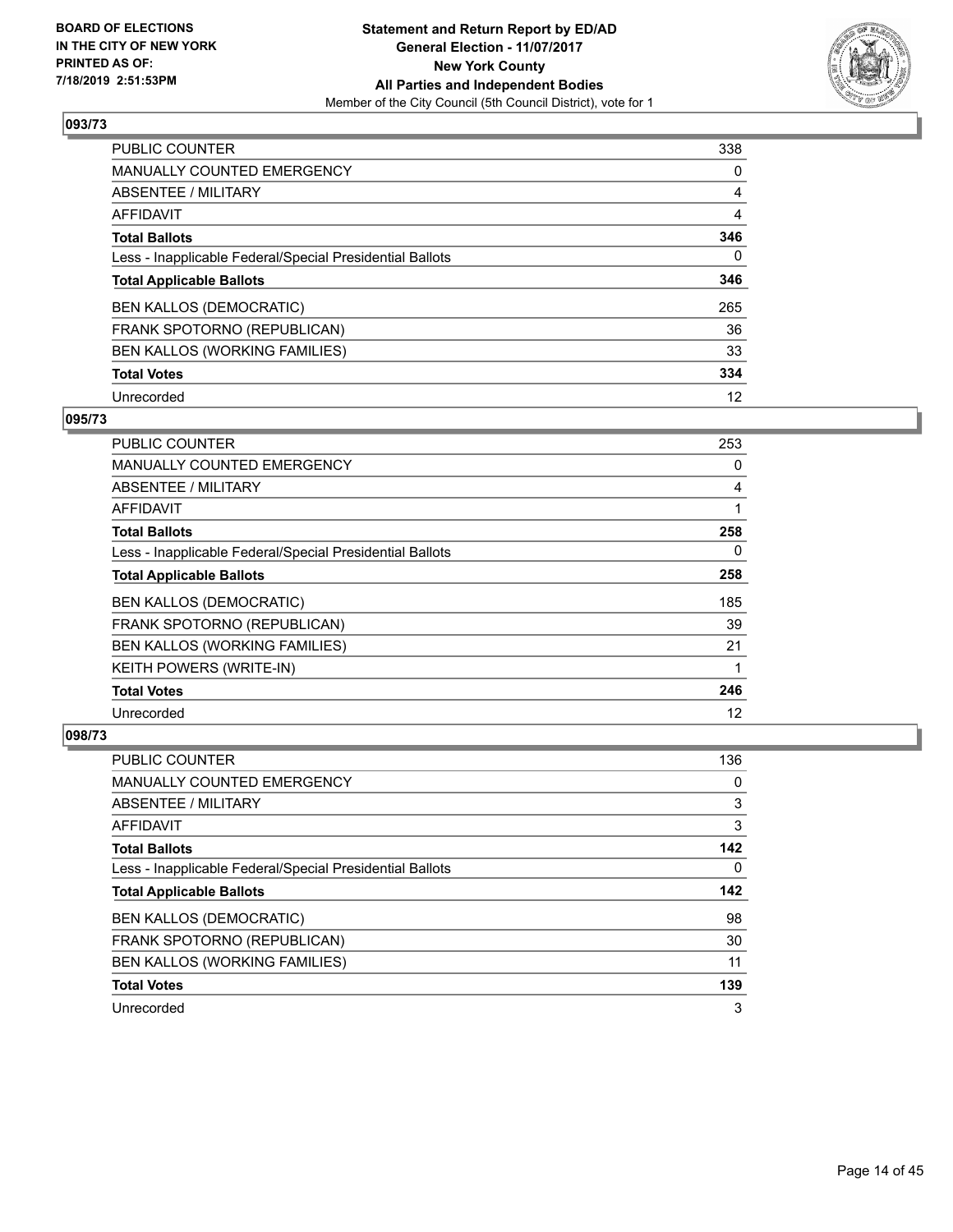

| <b>PUBLIC COUNTER</b>                                    | 191 |
|----------------------------------------------------------|-----|
| <b>MANUALLY COUNTED EMERGENCY</b>                        | 0   |
| ABSENTEE / MILITARY                                      | 3   |
| AFFIDAVIT                                                | 2   |
| <b>Total Ballots</b>                                     | 196 |
| Less - Inapplicable Federal/Special Presidential Ballots | 0   |
| <b>Total Applicable Ballots</b>                          | 196 |
| <b>BEN KALLOS (DEMOCRATIC)</b>                           | 133 |
| FRANK SPOTORNO (REPUBLICAN)                              | 43  |
| BEN KALLOS (WORKING FAMILIES)                            | 7   |
| DAN GARODNICK (WRITE-IN)                                 |     |
| MATTHEW HILLSBERG (WRITE-IN)                             |     |
| <b>Total Votes</b>                                       | 185 |
| Unrecorded                                               | 11  |

| PUBLIC COUNTER                                           | 138 |
|----------------------------------------------------------|-----|
| <b>MANUALLY COUNTED EMERGENCY</b>                        | 0   |
| ABSENTEE / MILITARY                                      | 9   |
| <b>AFFIDAVIT</b>                                         | 4   |
| <b>Total Ballots</b>                                     | 151 |
| Less - Inapplicable Federal/Special Presidential Ballots | 0   |
| <b>Total Applicable Ballots</b>                          | 151 |
|                                                          |     |
| <b>BEN KALLOS (DEMOCRATIC)</b>                           | 93  |
| FRANK SPOTORNO (REPUBLICAN)                              | 45  |
| BEN KALLOS (WORKING FAMILIES)                            | 4   |
| <b>Total Votes</b>                                       | 142 |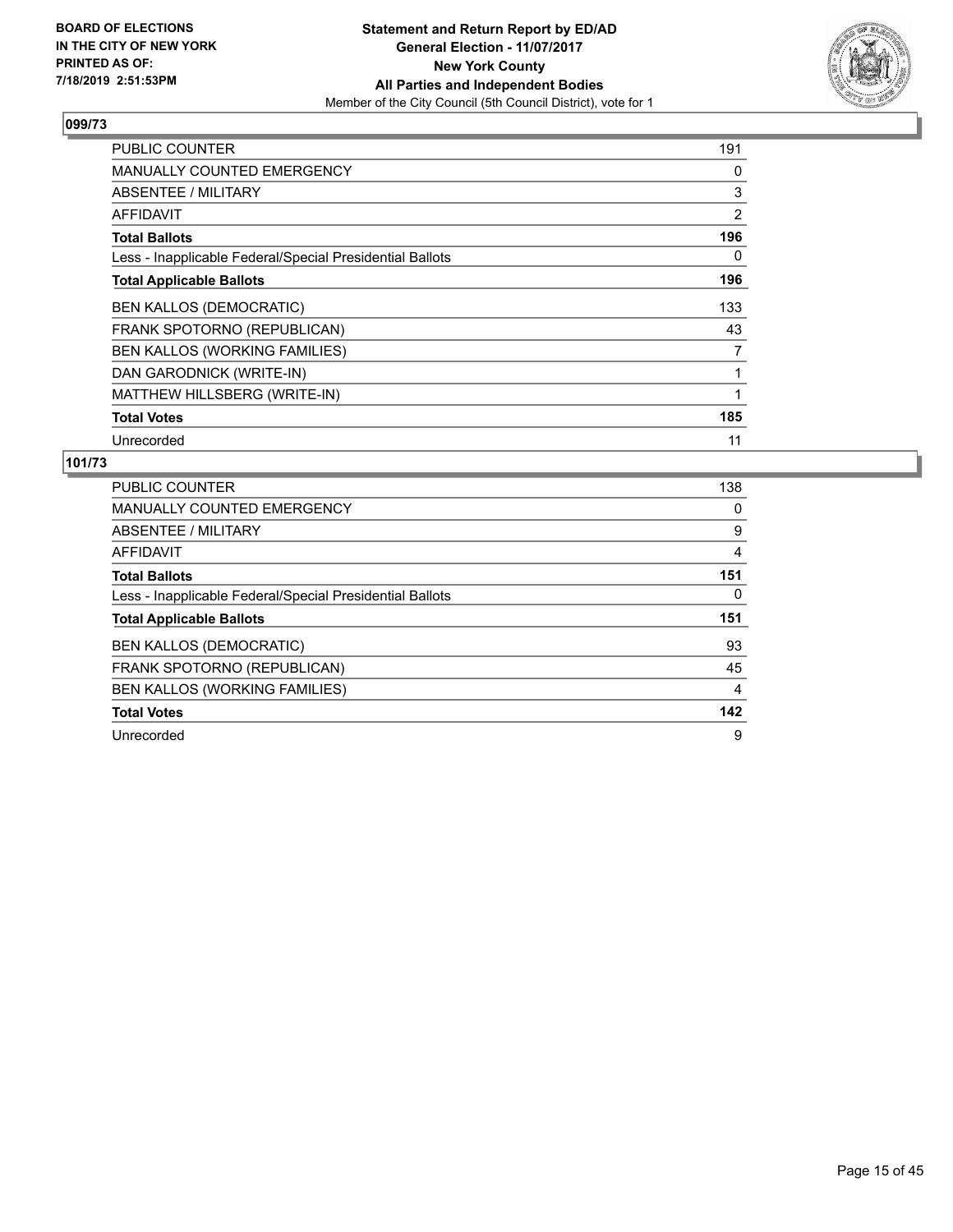

| 094/74 COMBINED into: 093/74                             |              |
|----------------------------------------------------------|--------------|
| <b>Total Votes</b>                                       | 0            |
| BEN KALLOS (WORKING FAMILIES)                            | $\Omega$     |
| FRANK SPOTORNO (REPUBLICAN)                              | $\Omega$     |
| <b>BEN KALLOS (DEMOCRATIC)</b>                           | $\mathbf{0}$ |
| <b>Total Applicable Ballots</b>                          | 0            |
| Less - Inapplicable Federal/Special Presidential Ballots | 0            |
| <b>Total Ballots</b>                                     | 0            |
| AFFIDAVIT                                                | 0            |
| ABSENTEE / MILITARY                                      | 0            |
| <b>MANUALLY COUNTED EMERGENCY</b>                        | 0            |
| <b>PUBLIC COUNTER</b>                                    | 0            |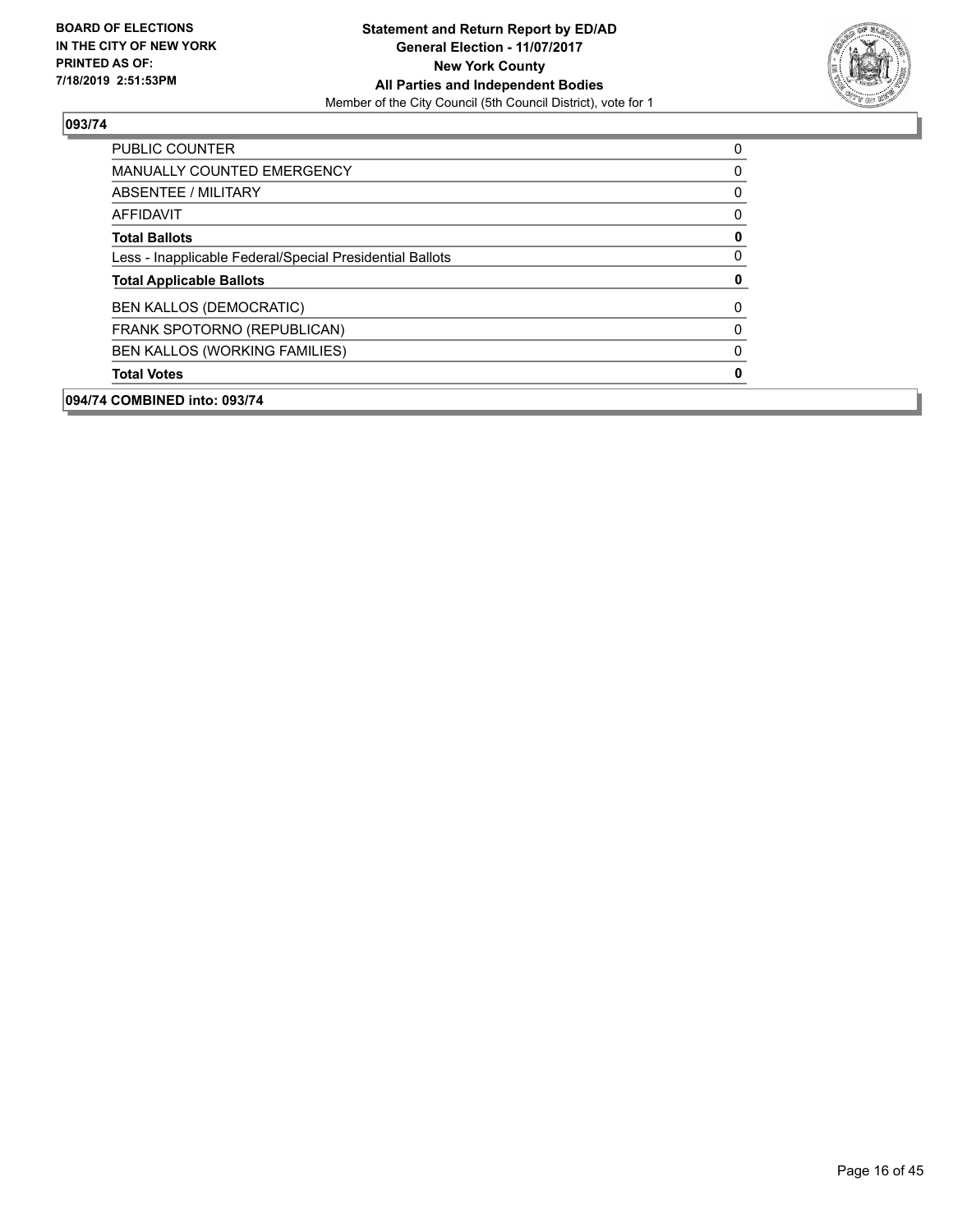

| PUBLIC COUNTER                                           | 269 |
|----------------------------------------------------------|-----|
| <b>MANUALLY COUNTED EMERGENCY</b>                        | 0   |
| ABSENTEE / MILITARY                                      | 11  |
| AFFIDAVIT                                                | 2   |
| <b>Total Ballots</b>                                     | 282 |
| Less - Inapplicable Federal/Special Presidential Ballots | 0   |
| <b>Total Applicable Ballots</b>                          | 282 |
| <b>BEN KALLOS (DEMOCRATIC)</b>                           | 216 |
| FRANK SPOTORNO (REPUBLICAN)                              | 38  |
| BEN KALLOS (WORKING FAMILIES)                            | 18  |
| <b>Total Votes</b>                                       | 272 |
| Unrecorded                                               | 10  |

#### **002/76**

| <b>PUBLIC COUNTER</b>                                    | 274      |
|----------------------------------------------------------|----------|
| <b>MANUALLY COUNTED EMERGENCY</b>                        | 0        |
| ABSENTEE / MILITARY                                      | 3        |
| <b>AFFIDAVIT</b>                                         | 2        |
| <b>Total Ballots</b>                                     | 279      |
| Less - Inapplicable Federal/Special Presidential Ballots | $\Omega$ |
| <b>Total Applicable Ballots</b>                          | 279      |
| <b>BEN KALLOS (DEMOCRATIC)</b>                           | 194      |
| FRANK SPOTORNO (REPUBLICAN)                              | 55       |
| BEN KALLOS (WORKING FAMILIES)                            | 16       |
| <b>Total Votes</b>                                       | 265      |
| Unrecorded                                               | 14       |

| <b>PUBLIC COUNTER</b>                                    | 163 |
|----------------------------------------------------------|-----|
| <b>MANUALLY COUNTED EMERGENCY</b>                        | 0   |
| ABSENTEE / MILITARY                                      | 5   |
| <b>AFFIDAVIT</b>                                         | 8   |
| <b>Total Ballots</b>                                     | 176 |
| Less - Inapplicable Federal/Special Presidential Ballots | 0   |
| <b>Total Applicable Ballots</b>                          | 176 |
| <b>BEN KALLOS (DEMOCRATIC)</b>                           | 111 |
| FRANK SPOTORNO (REPUBLICAN)                              | 51  |
| BEN KALLOS (WORKING FAMILIES)                            | 5   |
| <b>Total Votes</b>                                       | 167 |
| Unrecorded                                               | 9   |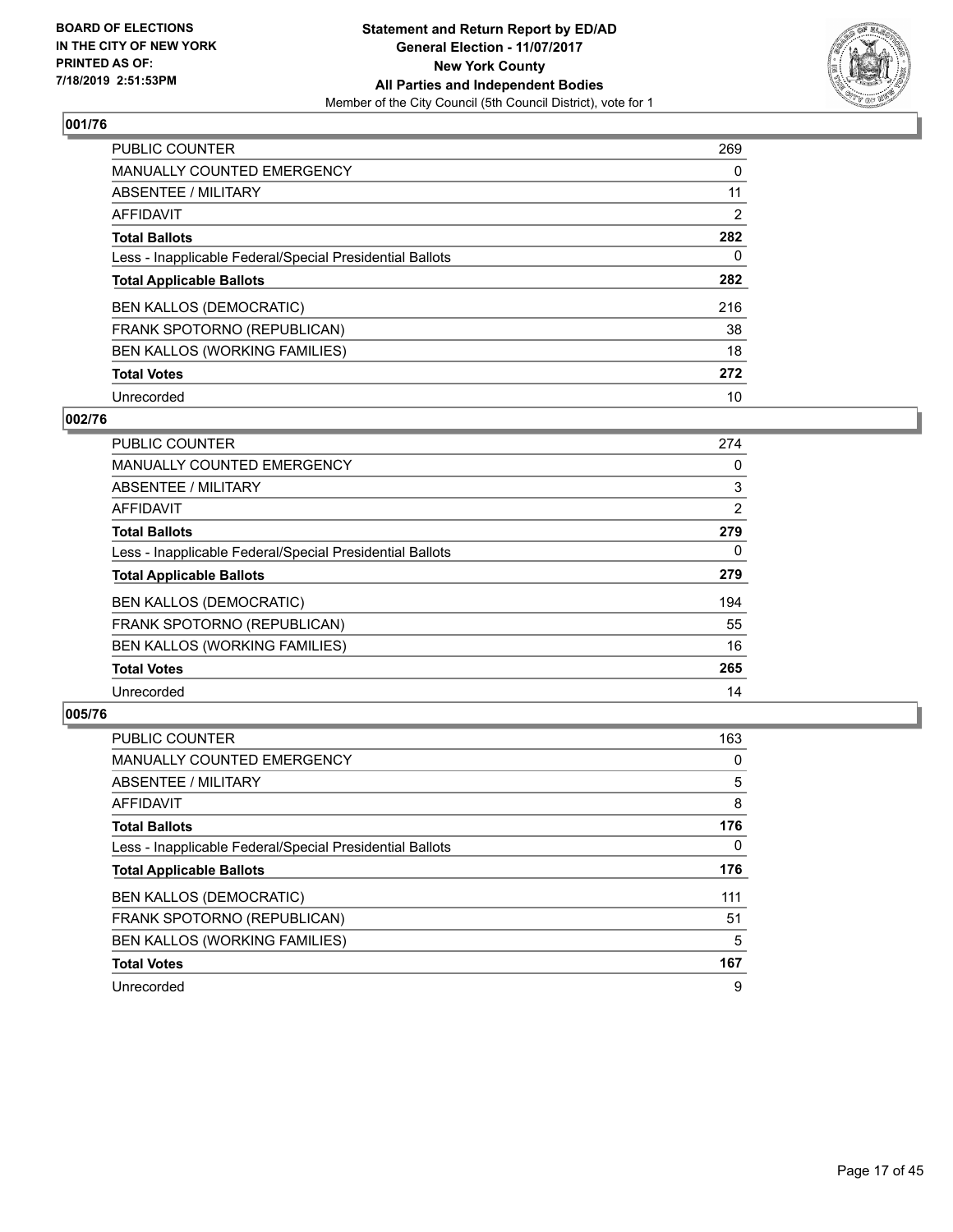

| <b>PUBLIC COUNTER</b>                                    | 312      |
|----------------------------------------------------------|----------|
| MANUALLY COUNTED EMERGENCY                               | $\Omega$ |
| ABSENTEE / MILITARY                                      | 5        |
| AFFIDAVIT                                                | 4        |
| <b>Total Ballots</b>                                     | 321      |
| Less - Inapplicable Federal/Special Presidential Ballots | 0        |
| <b>Total Applicable Ballots</b>                          | 321      |
| <b>BEN KALLOS (DEMOCRATIC)</b>                           | 215      |
| FRANK SPOTORNO (REPUBLICAN)                              | 74       |
| BEN KALLOS (WORKING FAMILIES)                            | 13       |
| <b>Total Votes</b>                                       | 302      |
| Unrecorded                                               | 19       |

#### **007/76**

| PUBLIC COUNTER                                           | 214      |
|----------------------------------------------------------|----------|
| <b>MANUALLY COUNTED EMERGENCY</b>                        | $\Omega$ |
| ABSENTEE / MILITARY                                      | 3        |
| AFFIDAVIT                                                | 3        |
| <b>Total Ballots</b>                                     | 220      |
| Less - Inapplicable Federal/Special Presidential Ballots | 0        |
| <b>Total Applicable Ballots</b>                          | 220      |
| <b>BEN KALLOS (DEMOCRATIC)</b>                           | 142      |
| FRANK SPOTORNO (REPUBLICAN)                              | 41       |
| BEN KALLOS (WORKING FAMILIES)                            | 23       |
| <b>HEATHER HIGGINS (WRITE-IN)</b>                        |          |
| <b>Total Votes</b>                                       | 207      |
| Unrecorded                                               | 13       |

| PUBLIC COUNTER                                           | 158 |
|----------------------------------------------------------|-----|
| <b>MANUALLY COUNTED EMERGENCY</b>                        | 0   |
| ABSENTEE / MILITARY                                      | 0   |
| AFFIDAVIT                                                | 4   |
| <b>Total Ballots</b>                                     | 162 |
| Less - Inapplicable Federal/Special Presidential Ballots | 0   |
| <b>Total Applicable Ballots</b>                          | 162 |
| <b>BEN KALLOS (DEMOCRATIC)</b>                           | 105 |
| FRANK SPOTORNO (REPUBLICAN)                              | 41  |
| BEN KALLOS (WORKING FAMILIES)                            | 7   |
| <b>Total Votes</b>                                       | 153 |
| Unrecorded                                               | 9   |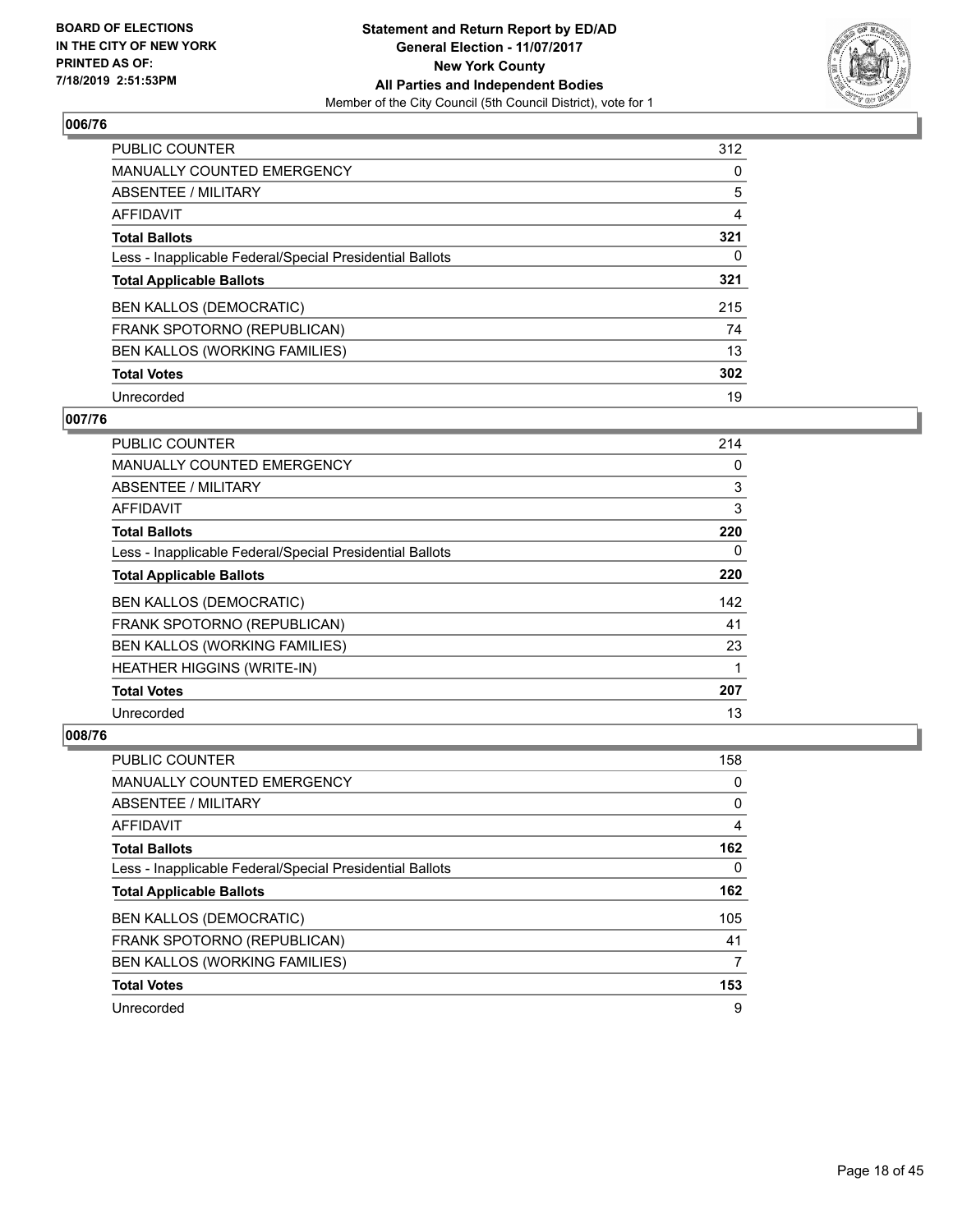

| PUBLIC COUNTER                                           | 311      |
|----------------------------------------------------------|----------|
| MANUALLY COUNTED EMERGENCY                               | $\Omega$ |
| ABSENTEE / MILITARY                                      | 5        |
| AFFIDAVIT                                                | 5        |
| <b>Total Ballots</b>                                     | 321      |
| Less - Inapplicable Federal/Special Presidential Ballots | 0        |
| <b>Total Applicable Ballots</b>                          | 321      |
| <b>BEN KALLOS (DEMOCRATIC)</b>                           | 232      |
| FRANK SPOTORNO (REPUBLICAN)                              | 56       |
| BEN KALLOS (WORKING FAMILIES)                            | 17       |
| <b>Total Votes</b>                                       | 305      |
| Unrecorded                                               | 16       |

#### **011/76**

| <b>PUBLIC COUNTER</b>                                    | 159      |
|----------------------------------------------------------|----------|
| <b>MANUALLY COUNTED EMERGENCY</b>                        | 0        |
| ABSENTEE / MILITARY                                      | 6        |
| <b>AFFIDAVIT</b>                                         | 5        |
| <b>Total Ballots</b>                                     | 170      |
| Less - Inapplicable Federal/Special Presidential Ballots | $\Omega$ |
| <b>Total Applicable Ballots</b>                          | 170      |
| <b>BEN KALLOS (DEMOCRATIC)</b>                           | 127      |
| FRANK SPOTORNO (REPUBLICAN)                              | 24       |
| BEN KALLOS (WORKING FAMILIES)                            | 7        |
| <b>Total Votes</b>                                       | 158      |
| Unrecorded                                               | 12       |

| <b>PUBLIC COUNTER</b>                                    | 256 |
|----------------------------------------------------------|-----|
| <b>MANUALLY COUNTED EMERGENCY</b>                        | 0   |
| ABSENTEE / MILITARY                                      | 5   |
| AFFIDAVIT                                                | 2   |
| <b>Total Ballots</b>                                     | 263 |
| Less - Inapplicable Federal/Special Presidential Ballots | 0   |
| <b>Total Applicable Ballots</b>                          | 263 |
| <b>BEN KALLOS (DEMOCRATIC)</b>                           | 180 |
| FRANK SPOTORNO (REPUBLICAN)                              | 52  |
| <b>BEN KALLOS (WORKING FAMILIES)</b>                     | 14  |
| JON KOSTAKOPOLOUS (WRITE-IN)                             | 1   |
| JULIA A. WILLEBRAND (WRITE-IN)                           | 1   |
| <b>Total Votes</b>                                       | 248 |
| Unrecorded                                               | 15  |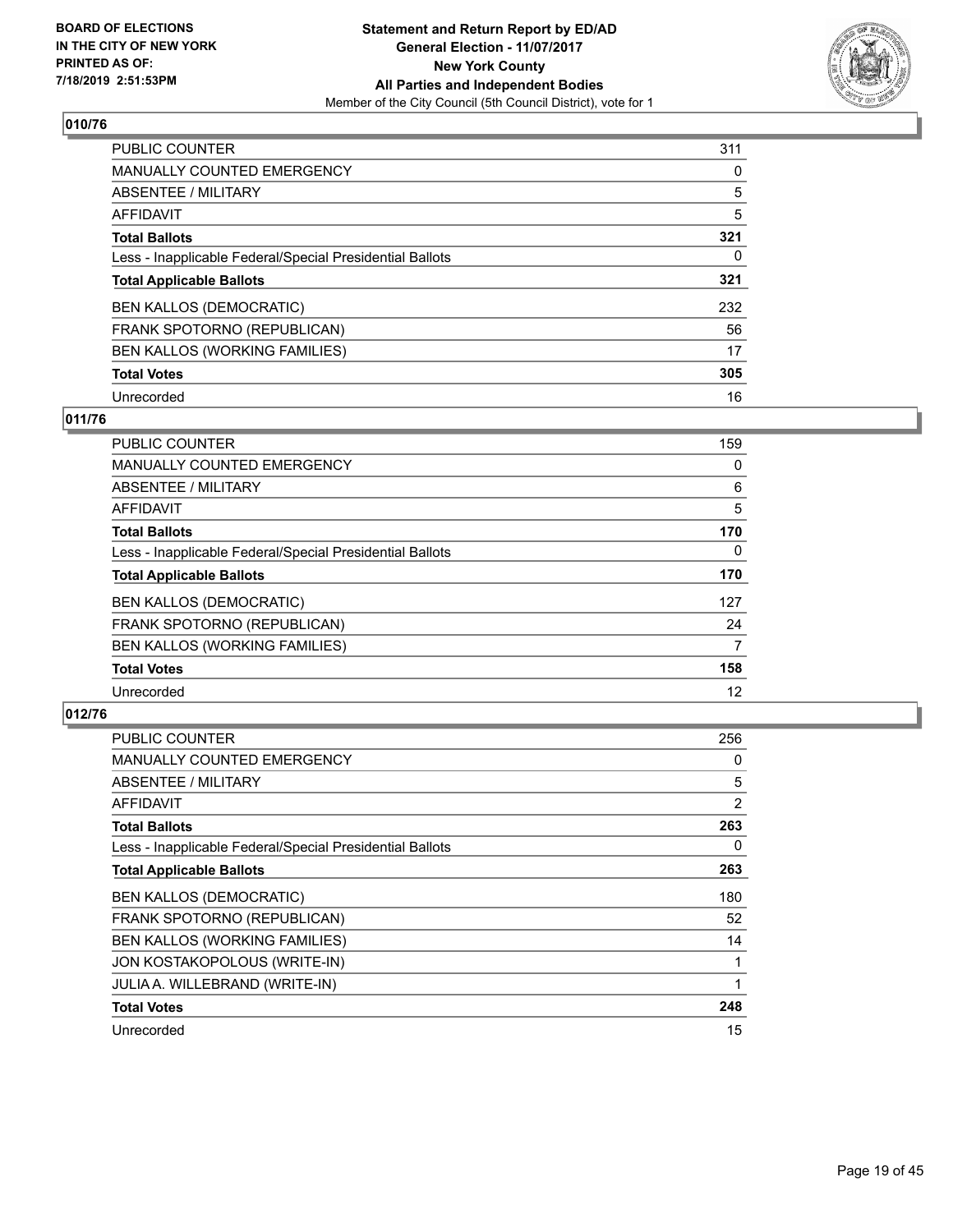

| PUBLIC COUNTER                                           | 178      |
|----------------------------------------------------------|----------|
| MANUALLY COUNTED EMERGENCY                               | $\Omega$ |
| ABSENTEE / MILITARY                                      | 5        |
| AFFIDAVIT                                                | 0        |
| <b>Total Ballots</b>                                     | 183      |
| Less - Inapplicable Federal/Special Presidential Ballots | 0        |
| <b>Total Applicable Ballots</b>                          | 183      |
| <b>BEN KALLOS (DEMOCRATIC)</b>                           | 128      |
| FRANK SPOTORNO (REPUBLICAN)                              | 36       |
| BEN KALLOS (WORKING FAMILIES)                            | 9        |
| <b>Total Votes</b>                                       | 173      |
| Unrecorded                                               | 10       |

# **016/76**

| <b>PUBLIC COUNTER</b>                                    | 365 |
|----------------------------------------------------------|-----|
| MANUALLY COUNTED EMERGENCY                               | 0   |
| ABSENTEE / MILITARY                                      | 15  |
| <b>AFFIDAVIT</b>                                         | 6   |
| <b>Total Ballots</b>                                     | 386 |
| Less - Inapplicable Federal/Special Presidential Ballots | 0   |
| <b>Total Applicable Ballots</b>                          | 386 |
| <b>BEN KALLOS (DEMOCRATIC)</b>                           | 283 |
| FRANK SPOTORNO (REPUBLICAN)                              | 63  |
| BEN KALLOS (WORKING FAMILIES)                            | 12  |
| DR. VINNIE BOOMBATZ (WRITE-IN)                           | 1   |
| SHANE YOUNG (WRITE-IN)                                   | 1   |
| <b>Total Votes</b>                                       | 360 |
| Unrecorded                                               | 26  |

| <b>PUBLIC COUNTER</b>                                    | 243 |
|----------------------------------------------------------|-----|
| <b>MANUALLY COUNTED EMERGENCY</b>                        | 0   |
| ABSENTEE / MILITARY                                      | 3   |
| AFFIDAVIT                                                | 3   |
| <b>Total Ballots</b>                                     | 249 |
| Less - Inapplicable Federal/Special Presidential Ballots | 0   |
| <b>Total Applicable Ballots</b>                          | 249 |
| <b>BEN KALLOS (DEMOCRATIC)</b>                           | 193 |
| FRANK SPOTORNO (REPUBLICAN)                              | 32  |
| BEN KALLOS (WORKING FAMILIES)                            | 8   |
| REBECCA WEINTRAUB (WRITE-IN)                             | 1   |
| <b>Total Votes</b>                                       | 234 |
| Unrecorded                                               | 15  |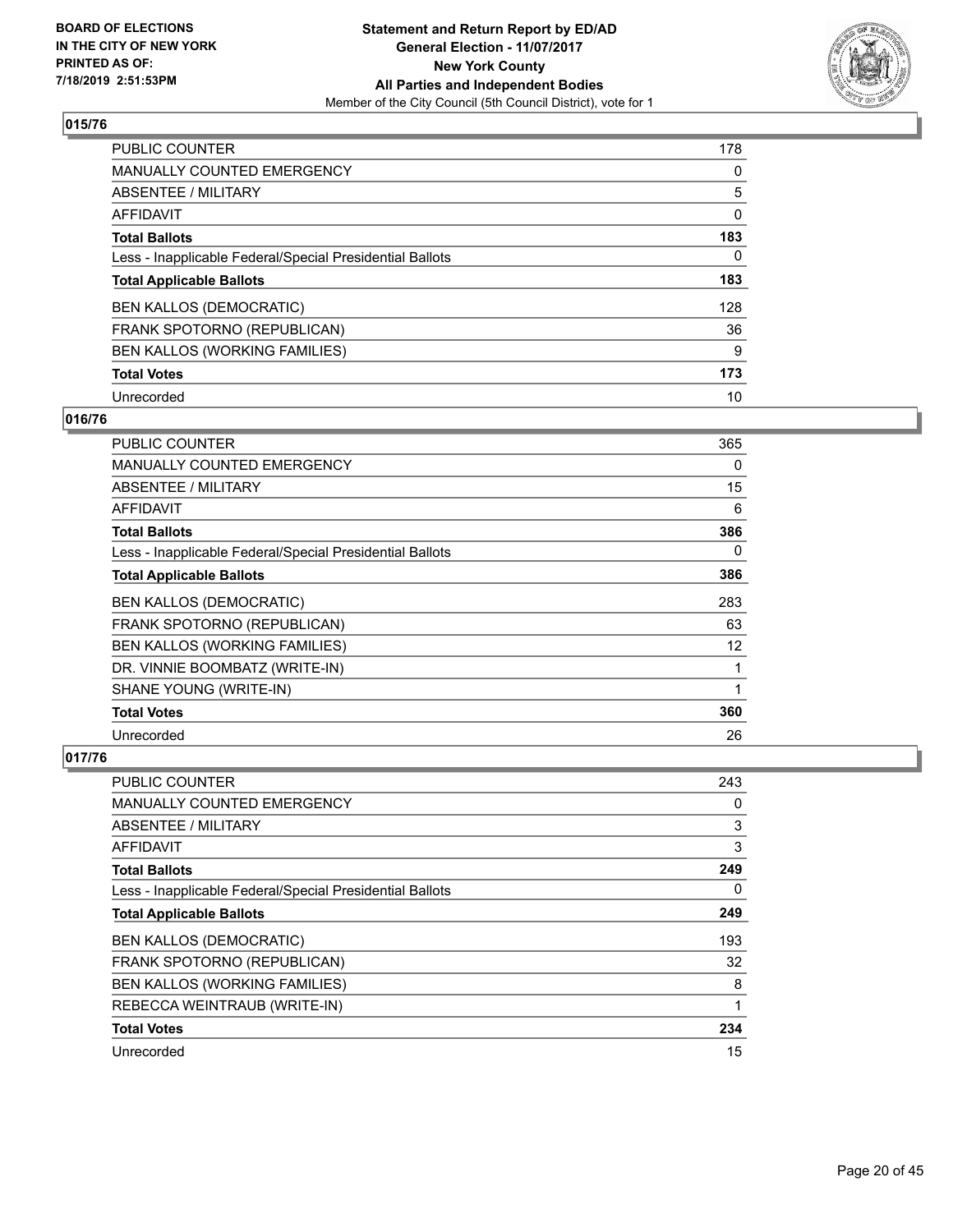

| <b>PUBLIC COUNTER</b>                                    | 221 |
|----------------------------------------------------------|-----|
| <b>MANUALLY COUNTED EMERGENCY</b>                        | 0   |
| ABSENTEE / MILITARY                                      | 3   |
| AFFIDAVIT                                                | 2   |
| <b>Total Ballots</b>                                     | 226 |
| Less - Inapplicable Federal/Special Presidential Ballots | 0   |
| <b>Total Applicable Ballots</b>                          | 226 |
| <b>BEN KALLOS (DEMOCRATIC)</b>                           | 156 |
| FRANK SPOTORNO (REPUBLICAN)                              | 41  |
| BEN KALLOS (WORKING FAMILIES)                            | 7   |
| PATRICK BOBILIN (WRITE-IN)                               |     |
| RACHEL HONIG (WRITE-IN)                                  |     |
| <b>Total Votes</b>                                       | 206 |
| Unrecorded                                               | 20  |

## **019/76**

| PUBLIC COUNTER                                           | 148      |
|----------------------------------------------------------|----------|
| MANUALLY COUNTED EMERGENCY                               | 0        |
| ABSENTEE / MILITARY                                      | 6        |
| AFFIDAVIT                                                |          |
| <b>Total Ballots</b>                                     | 155      |
| Less - Inapplicable Federal/Special Presidential Ballots | $\Omega$ |
| <b>Total Applicable Ballots</b>                          | 155      |
| <b>BEN KALLOS (DEMOCRATIC)</b>                           | 92       |
| FRANK SPOTORNO (REPUBLICAN)                              | 43       |
| BEN KALLOS (WORKING FAMILIES)                            | 12       |
| KENORA MORA (WRITE-IN)                                   |          |
| <b>Total Votes</b>                                       | 148      |
| Unrecorded                                               | 7        |

| PUBLIC COUNTER                                           | 229 |
|----------------------------------------------------------|-----|
| MANUALLY COUNTED EMERGENCY                               | 0   |
| ABSENTEE / MILITARY                                      | 46  |
| <b>AFFIDAVIT</b>                                         |     |
| <b>Total Ballots</b>                                     | 276 |
| Less - Inapplicable Federal/Special Presidential Ballots | 0   |
| <b>Total Applicable Ballots</b>                          | 276 |
| <b>BEN KALLOS (DEMOCRATIC)</b>                           | 188 |
| FRANK SPOTORNO (REPUBLICAN)                              | 47  |
| BEN KALLOS (WORKING FAMILIES)                            | 19  |
| PATRICK CHO (WRITE-IN)                                   |     |
| UNATTRIBUTABLE WRITE-IN (WRITE-IN)                       |     |
| <b>Total Votes</b>                                       | 256 |
| Unrecorded                                               | 20  |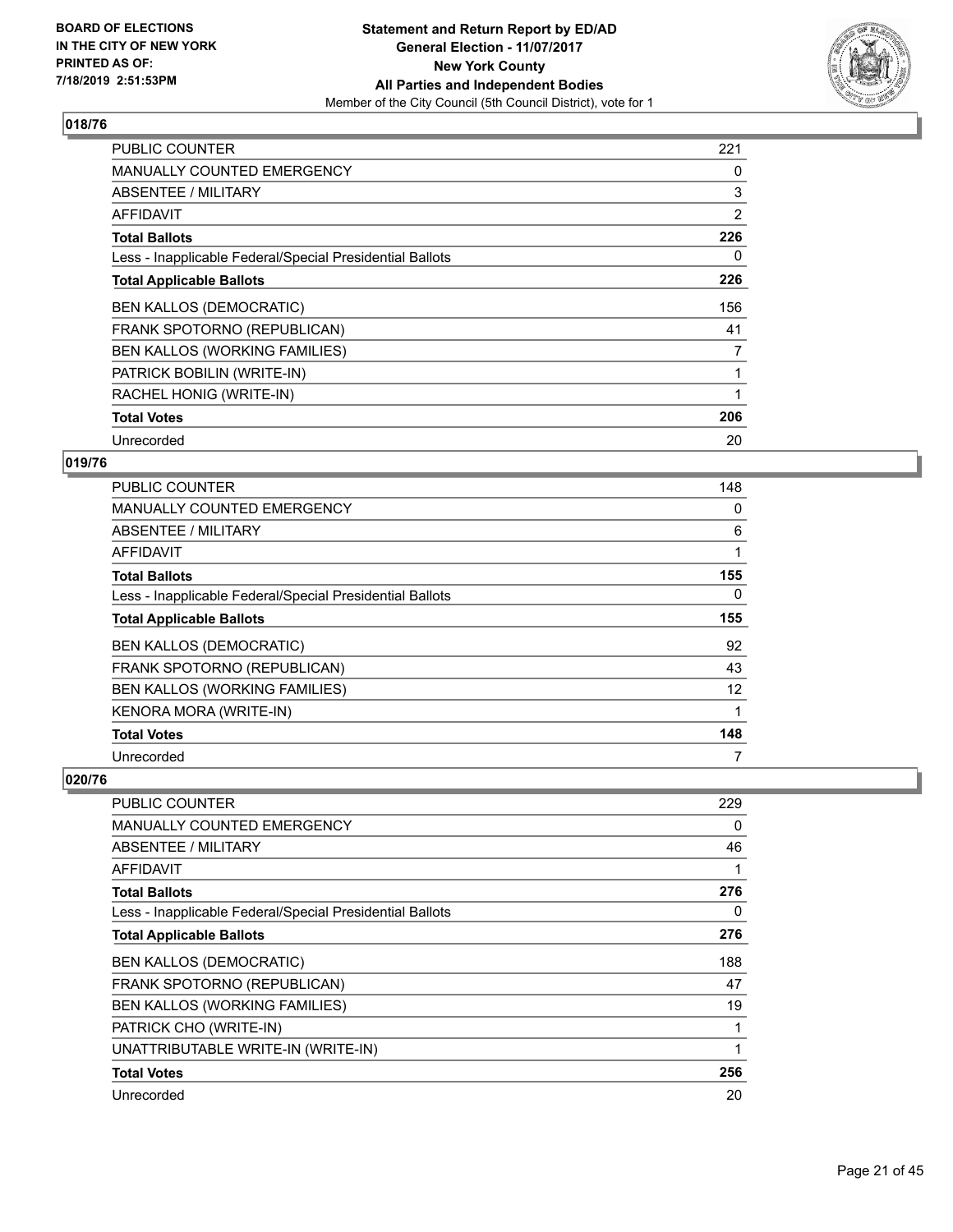![](_page_21_Picture_2.jpeg)

| PUBLIC COUNTER                                           | 343      |
|----------------------------------------------------------|----------|
| <b>MANUALLY COUNTED EMERGENCY</b>                        | $\Omega$ |
| ABSENTEE / MILITARY                                      | 15       |
| AFFIDAVIT                                                | $\Omega$ |
| <b>Total Ballots</b>                                     | 358      |
| Less - Inapplicable Federal/Special Presidential Ballots | 0        |
| <b>Total Applicable Ballots</b>                          | 358      |
| <b>BEN KALLOS (DEMOCRATIC)</b>                           | 259      |
| FRANK SPOTORNO (REPUBLICAN)                              | 70       |
| BEN KALLOS (WORKING FAMILIES)                            | 14       |
| <b>Total Votes</b>                                       | 343      |
| Unrecorded                                               | 15       |

#### **025/76**

| <b>PUBLIC COUNTER</b>                                    | 303      |
|----------------------------------------------------------|----------|
| <b>MANUALLY COUNTED EMERGENCY</b>                        | 0        |
| ABSENTEE / MILITARY                                      | 8        |
| AFFIDAVIT                                                | 5        |
| <b>Total Ballots</b>                                     | 316      |
| Less - Inapplicable Federal/Special Presidential Ballots | $\Omega$ |
| <b>Total Applicable Ballots</b>                          | 316      |
| <b>BEN KALLOS (DEMOCRATIC)</b>                           | 236      |
| FRANK SPOTORNO (REPUBLICAN)                              | 52       |
| BEN KALLOS (WORKING FAMILIES)                            | 9        |
| PATRICK BOBILIN (WRITE-IN)                               | 1        |
| <b>Total Votes</b>                                       | 298      |
| Unrecorded                                               | 18       |

| PUBLIC COUNTER                                           | 286 |
|----------------------------------------------------------|-----|
| <b>MANUALLY COUNTED EMERGENCY</b>                        | 0   |
| ABSENTEE / MILITARY                                      | 11  |
| AFFIDAVIT                                                | 0   |
| <b>Total Ballots</b>                                     | 297 |
| Less - Inapplicable Federal/Special Presidential Ballots | 0   |
| <b>Total Applicable Ballots</b>                          | 297 |
| <b>BEN KALLOS (DEMOCRATIC)</b>                           | 196 |
| FRANK SPOTORNO (REPUBLICAN)                              | 65  |
| BEN KALLOS (WORKING FAMILIES)                            | 8   |
| <b>Total Votes</b>                                       | 269 |
| Unrecorded                                               | 28  |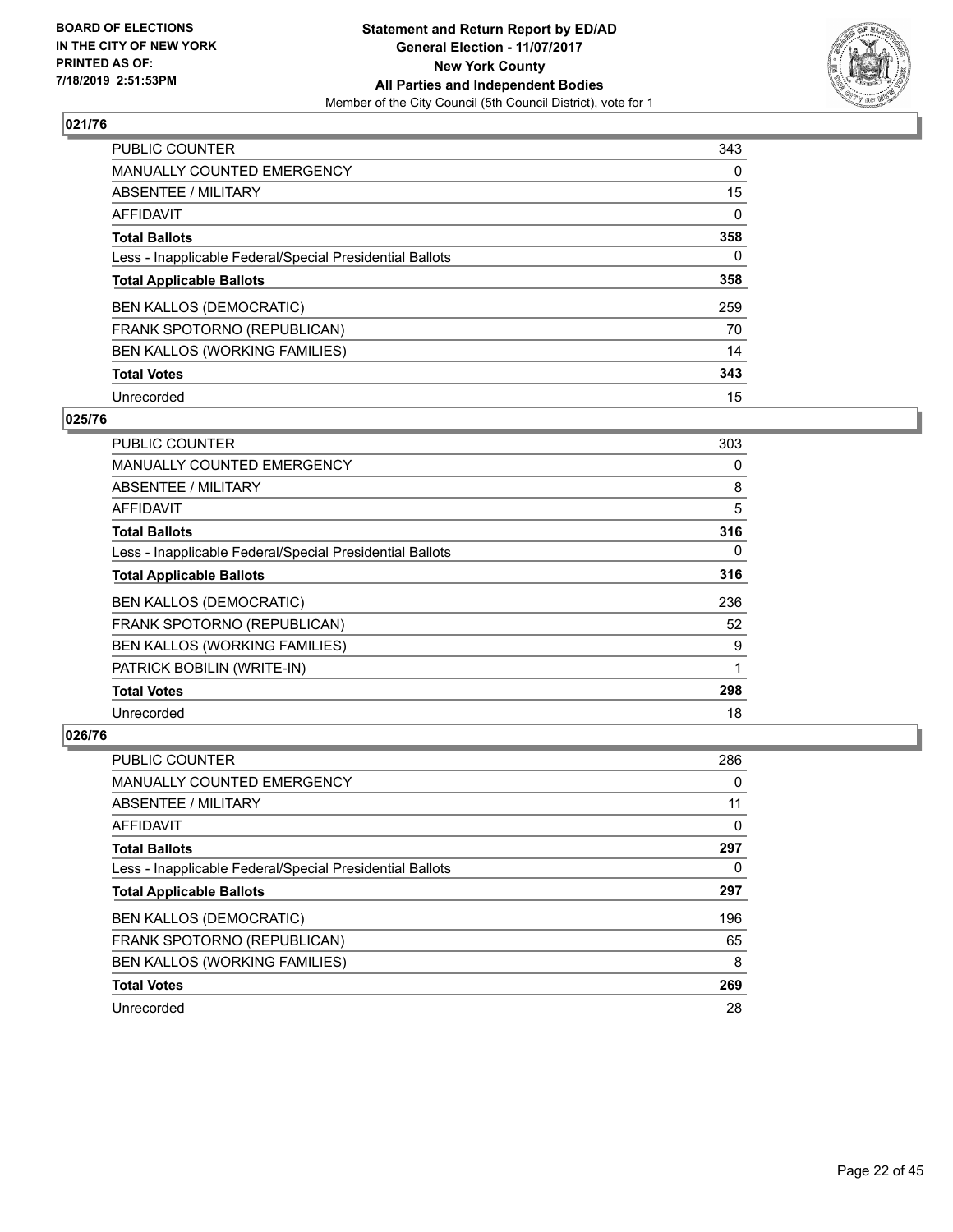![](_page_22_Picture_2.jpeg)

| <b>PUBLIC COUNTER</b>                                    | 234 |
|----------------------------------------------------------|-----|
| MANUALLY COUNTED EMERGENCY                               | 0   |
| ABSENTEE / MILITARY                                      | 6   |
| <b>AFFIDAVIT</b>                                         | 3   |
| <b>Total Ballots</b>                                     | 243 |
| Less - Inapplicable Federal/Special Presidential Ballots | 0   |
| <b>Total Applicable Ballots</b>                          | 243 |
| <b>BEN KALLOS (DEMOCRATIC)</b>                           | 183 |
| FRANK SPOTORNO (REPUBLICAN)                              | 32  |
| BEN KALLOS (WORKING FAMILIES)                            | 15  |
| UNATTRIBUTABLE WRITE-IN (WRITE-IN)                       | 2   |
| <b>Total Votes</b>                                       | 232 |
| Unrecorded                                               | 11  |

## **028/76**

| <b>PUBLIC COUNTER</b>                                    | 322 |
|----------------------------------------------------------|-----|
| <b>MANUALLY COUNTED EMERGENCY</b>                        | 0   |
| ABSENTEE / MILITARY                                      | 4   |
| AFFIDAVIT                                                | 4   |
| <b>Total Ballots</b>                                     | 330 |
| Less - Inapplicable Federal/Special Presidential Ballots | 0   |
| <b>Total Applicable Ballots</b>                          | 330 |
| <b>BEN KALLOS (DEMOCRATIC)</b>                           | 230 |
| FRANK SPOTORNO (REPUBLICAN)                              | 59  |
| BEN KALLOS (WORKING FAMILIES)                            | 17  |
| <b>Total Votes</b>                                       | 306 |
| Unrecorded                                               | 24  |

| <b>PUBLIC COUNTER</b>                                    | 246 |
|----------------------------------------------------------|-----|
| MANUALLY COUNTED EMERGENCY                               | 0   |
| ABSENTEE / MILITARY                                      | 10  |
| AFFIDAVIT                                                | 2   |
| <b>Total Ballots</b>                                     | 258 |
| Less - Inapplicable Federal/Special Presidential Ballots | 0   |
| <b>Total Applicable Ballots</b>                          | 258 |
| <b>BEN KALLOS (DEMOCRATIC)</b>                           | 166 |
| FRANK SPOTORNO (REPUBLICAN)                              | 69  |
| BEN KALLOS (WORKING FAMILIES)                            | 5   |
| REBECCA HARARY (WRITE-IN)                                | 1   |
| <b>Total Votes</b>                                       | 241 |
| Unrecorded                                               | 17  |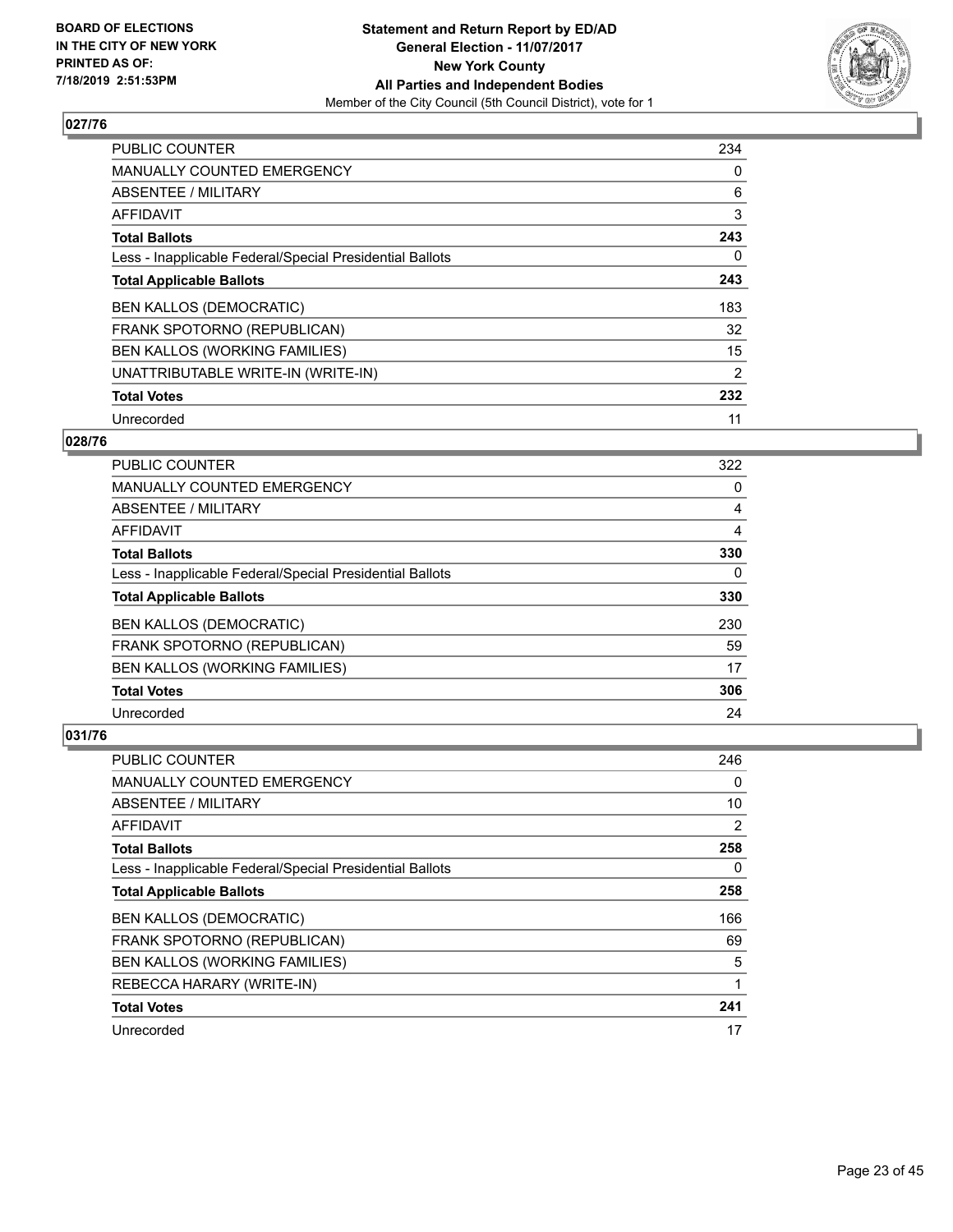![](_page_23_Picture_2.jpeg)

| <b>PUBLIC COUNTER</b>                                    | 285            |
|----------------------------------------------------------|----------------|
| <b>MANUALLY COUNTED EMERGENCY</b>                        | 0              |
| ABSENTEE / MILITARY                                      | 3              |
| <b>AFFIDAVIT</b>                                         | 6              |
| <b>Total Ballots</b>                                     | 294            |
| Less - Inapplicable Federal/Special Presidential Ballots | 0              |
| <b>Total Applicable Ballots</b>                          | 294            |
| <b>BEN KALLOS (DEMOCRATIC)</b>                           | 208            |
| FRANK SPOTORNO (REPUBLICAN)                              | 58             |
| BEN KALLOS (WORKING FAMILIES)                            | 4              |
| MICAH KELLOER (WRITE-IN)                                 | 2              |
| PATRICK BOBILIN (WRITE-IN)                               | $\overline{2}$ |
| REBECCA WEINTRAWB (WRITE-IN)                             | 1              |
| <b>Total Votes</b>                                       | 275            |
| Unrecorded                                               | 19             |

#### **033/76**

| <b>PUBLIC COUNTER</b>                                    | 238 |
|----------------------------------------------------------|-----|
| MANUALLY COUNTED EMERGENCY                               | 0   |
| ABSENTEE / MILITARY                                      |     |
| AFFIDAVIT                                                | 0   |
| <b>Total Ballots</b>                                     | 239 |
| Less - Inapplicable Federal/Special Presidential Ballots | 0   |
| <b>Total Applicable Ballots</b>                          | 239 |
| <b>BEN KALLOS (DEMOCRATIC)</b>                           | 161 |
| FRANK SPOTORNO (REPUBLICAN)                              | 54  |
| BEN KALLOS (WORKING FAMILIES)                            | 11  |
| DAVID AHARONI (WRITE-IN)                                 |     |
| <b>Total Votes</b>                                       | 227 |
| Unrecorded                                               | 12  |

| <b>PUBLIC COUNTER</b>                                    | 334 |
|----------------------------------------------------------|-----|
| <b>MANUALLY COUNTED EMERGENCY</b>                        | 0   |
| ABSENTEE / MILITARY                                      | 10  |
| AFFIDAVIT                                                | 5   |
| <b>Total Ballots</b>                                     | 349 |
| Less - Inapplicable Federal/Special Presidential Ballots | 0   |
| <b>Total Applicable Ballots</b>                          | 349 |
| <b>BEN KALLOS (DEMOCRATIC)</b>                           | 254 |
| FRANK SPOTORNO (REPUBLICAN)                              | 60  |
| BEN KALLOS (WORKING FAMILIES)                            | 11  |
| <b>KEITH POWELL (WRITE-IN)</b>                           |     |
| <b>Total Votes</b>                                       | 326 |
| Unrecorded                                               | 23  |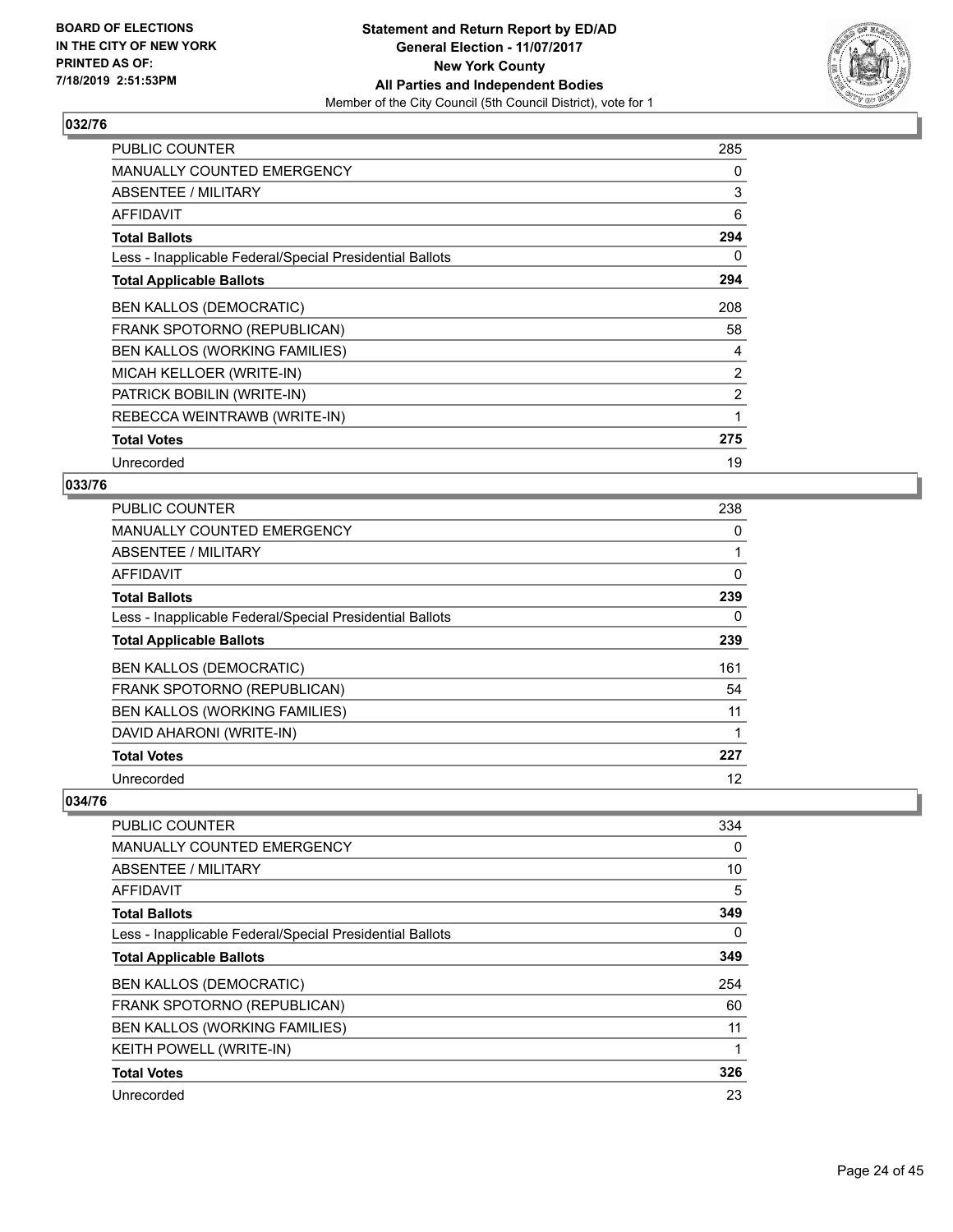![](_page_24_Picture_2.jpeg)

| <b>PUBLIC COUNTER</b>                                    | 301 |
|----------------------------------------------------------|-----|
| <b>MANUALLY COUNTED EMERGENCY</b>                        | 0   |
| <b>ABSENTEE / MILITARY</b>                               | 4   |
| AFFIDAVIT                                                |     |
| <b>Total Ballots</b>                                     | 306 |
| Less - Inapplicable Federal/Special Presidential Ballots | 0   |
| <b>Total Applicable Ballots</b>                          | 306 |
| <b>BEN KALLOS (DEMOCRATIC)</b>                           | 206 |
| FRANK SPOTORNO (REPUBLICAN)                              | 75  |
| BEN KALLOS (WORKING FAMILIES)                            | 9   |
| <b>Total Votes</b>                                       | 290 |
| Unrecorded                                               | 16  |

#### **036/76**

| <b>PUBLIC COUNTER</b>                                    | 188      |
|----------------------------------------------------------|----------|
| <b>MANUALLY COUNTED EMERGENCY</b>                        | 0        |
| <b>ABSENTEE / MILITARY</b>                               | 3        |
| <b>AFFIDAVIT</b>                                         | 3        |
| <b>Total Ballots</b>                                     | 194      |
| Less - Inapplicable Federal/Special Presidential Ballots | $\Omega$ |
| <b>Total Applicable Ballots</b>                          | 194      |
| <b>BEN KALLOS (DEMOCRATIC)</b>                           | 147      |
| FRANK SPOTORNO (REPUBLICAN)                              | 35       |
| <b>BEN KALLOS (WORKING FAMILIES)</b>                     | 6        |
| <b>Total Votes</b>                                       | 188      |
| Unrecorded                                               | 6        |

| <b>PUBLIC COUNTER</b>                                    | 189 |
|----------------------------------------------------------|-----|
| <b>MANUALLY COUNTED EMERGENCY</b>                        | 0   |
| ABSENTEE / MILITARY                                      | 8   |
| AFFIDAVIT                                                | 4   |
| <b>Total Ballots</b>                                     | 201 |
| Less - Inapplicable Federal/Special Presidential Ballots | 0   |
| <b>Total Applicable Ballots</b>                          | 201 |
| <b>BEN KALLOS (DEMOCRATIC)</b>                           | 147 |
| FRANK SPOTORNO (REPUBLICAN)                              | 37  |
| BEN KALLOS (WORKING FAMILIES)                            | 9   |
| PATRICK BOBILIN (WRITE-IN)                               |     |
| <b>Total Votes</b>                                       | 194 |
| Unrecorded                                               |     |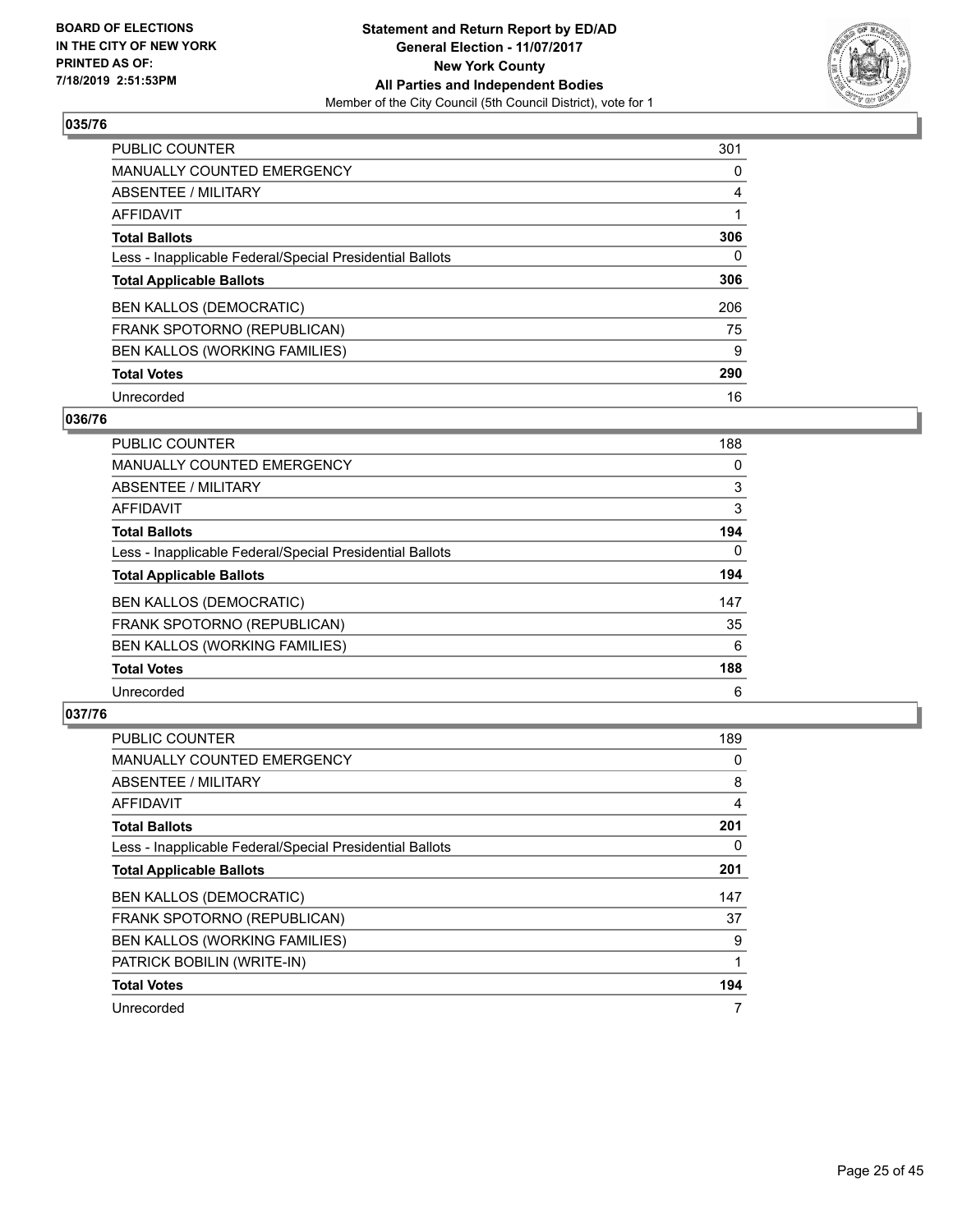![](_page_25_Picture_2.jpeg)

| <b>PUBLIC COUNTER</b>                                    | 231            |
|----------------------------------------------------------|----------------|
| MANUALLY COUNTED EMERGENCY                               | 0              |
| ABSENTEE / MILITARY                                      | 5              |
| <b>AFFIDAVIT</b>                                         | $\overline{2}$ |
| <b>Total Ballots</b>                                     | 238            |
| Less - Inapplicable Federal/Special Presidential Ballots | 0              |
| <b>Total Applicable Ballots</b>                          | 238            |
| <b>BEN KALLOS (DEMOCRATIC)</b>                           | 174            |
| FRANK SPOTORNO (REPUBLICAN)                              | 42             |
| BEN KALLOS (WORKING FAMILIES)                            | 9              |
| KEITH POWERS (WRITE-IN)                                  |                |
| <b>Total Votes</b>                                       | 226            |
| Unrecorded                                               | 12             |

#### **040/76**

| PUBLIC COUNTER                                           | 312 |
|----------------------------------------------------------|-----|
| <b>MANUALLY COUNTED EMERGENCY</b>                        | 0   |
| <b>ABSENTEE / MILITARY</b>                               | 4   |
| AFFIDAVIT                                                |     |
| <b>Total Ballots</b>                                     | 317 |
| Less - Inapplicable Federal/Special Presidential Ballots | 0   |
| <b>Total Applicable Ballots</b>                          | 317 |
| <b>BEN KALLOS (DEMOCRATIC)</b>                           | 231 |
| FRANK SPOTORNO (REPUBLICAN)                              | 62  |
| BEN KALLOS (WORKING FAMILIES)                            | 12  |
| PATRICIA BANKS (WRITE-IN)                                |     |
| SAMANTHA WOLF DOLL (WRITE-IN)                            | 1   |
| STUART SCHENENDORF (WRITE-IN)                            | 1   |
| <b>Total Votes</b>                                       | 308 |
| Unrecorded                                               | 9   |

| <b>PUBLIC COUNTER</b>                                    | 263 |
|----------------------------------------------------------|-----|
| MANUALLY COUNTED EMERGENCY                               | 0   |
| ABSENTEE / MILITARY                                      | 6   |
| AFFIDAVIT                                                | 3   |
| <b>Total Ballots</b>                                     | 272 |
| Less - Inapplicable Federal/Special Presidential Ballots | 0   |
| <b>Total Applicable Ballots</b>                          | 272 |
| <b>BEN KALLOS (DEMOCRATIC)</b>                           | 194 |
| FRANK SPOTORNO (REPUBLICAN)                              | 45  |
| BEN KALLOS (WORKING FAMILIES)                            | 22  |
| <b>Total Votes</b>                                       | 261 |
| Unrecorded                                               | 11  |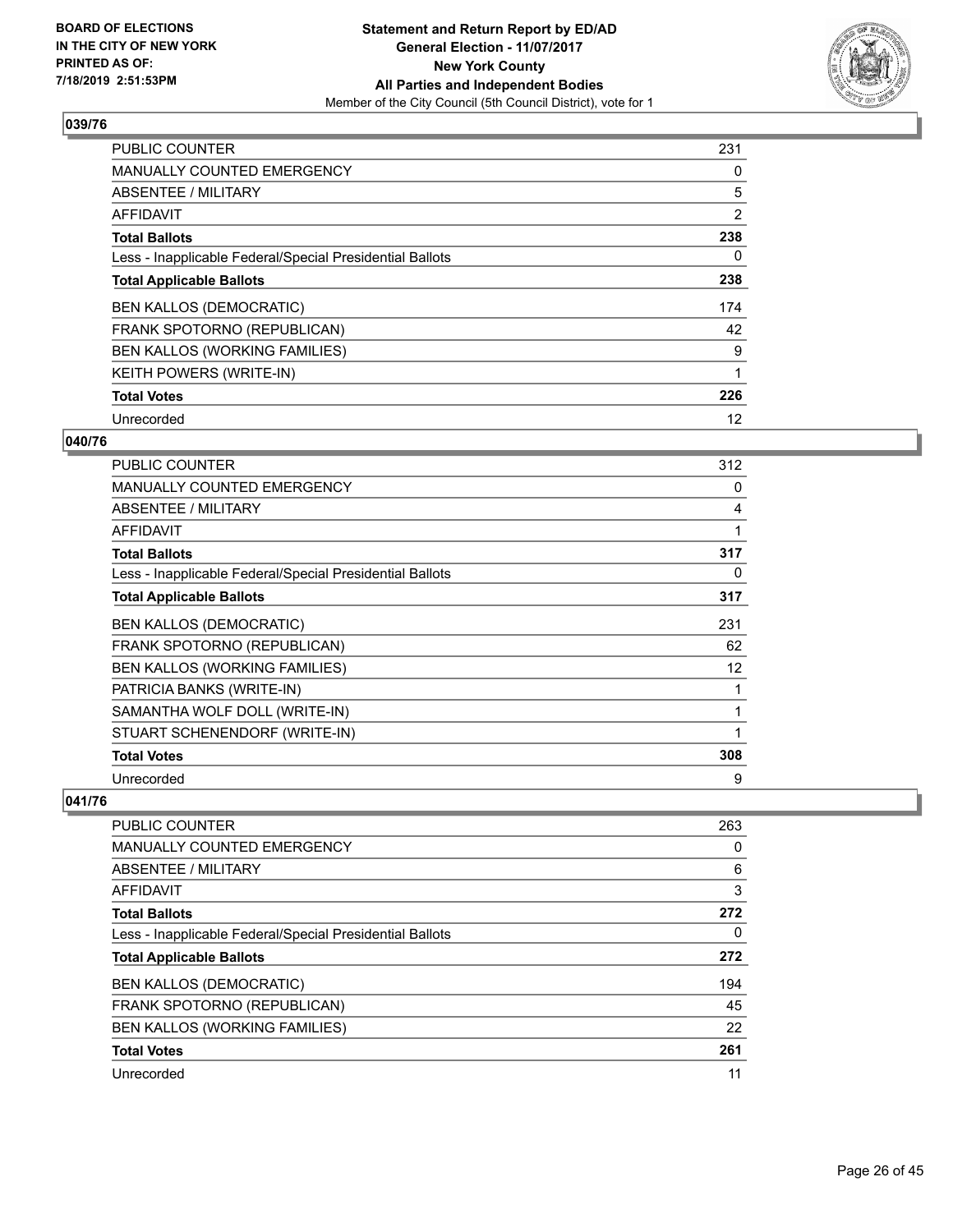![](_page_26_Picture_2.jpeg)

| <b>PUBLIC COUNTER</b>                                    | 327            |
|----------------------------------------------------------|----------------|
| MANUALLY COUNTED EMERGENCY                               | 0              |
| ABSENTEE / MILITARY                                      | 3              |
| <b>AFFIDAVIT</b>                                         |                |
| <b>Total Ballots</b>                                     | 331            |
| Less - Inapplicable Federal/Special Presidential Ballots | 0              |
| <b>Total Applicable Ballots</b>                          | 331            |
| <b>BEN KALLOS (DEMOCRATIC)</b>                           | 243            |
| FRANK SPOTORNO (REPUBLICAN)                              | 68             |
| BEN KALLOS (WORKING FAMILIES)                            | $\overline{7}$ |
| DAN GARDONICK (WRITE-IN)                                 |                |
| <b>Total Votes</b>                                       | 319            |
| Unrecorded                                               | 12             |

#### **043/76**

| PUBLIC COUNTER                                           | 261            |
|----------------------------------------------------------|----------------|
| <b>MANUALLY COUNTED EMERGENCY</b>                        | 0              |
| ABSENTEE / MILITARY                                      | 4              |
| <b>AFFIDAVIT</b>                                         | 2              |
| <b>Total Ballots</b>                                     | 267            |
| Less - Inapplicable Federal/Special Presidential Ballots | 0              |
| <b>Total Applicable Ballots</b>                          | 267            |
| <b>BEN KALLOS (DEMOCRATIC)</b>                           | 179            |
| FRANK SPOTORNO (REPUBLICAN)                              | 61             |
| BEN KALLOS (WORKING FAMILIES)                            | 9              |
| EDWARD KRAMER (WRITE-IN)                                 | 1              |
| REBECCA HARARY (WRITE-IN)                                | $\overline{c}$ |
| UNATTRIBUTABLE WRITE-IN (WRITE-IN)                       | 1              |
| <b>Total Votes</b>                                       | 253            |
| Unrecorded                                               | 14             |

| <b>PUBLIC COUNTER</b>                                    | 241 |
|----------------------------------------------------------|-----|
| <b>MANUALLY COUNTED EMERGENCY</b>                        | 0   |
| ABSENTEE / MILITARY                                      | 3   |
| AFFIDAVIT                                                | 6   |
| <b>Total Ballots</b>                                     | 250 |
| Less - Inapplicable Federal/Special Presidential Ballots | 0   |
| <b>Total Applicable Ballots</b>                          | 250 |
| <b>BEN KALLOS (DEMOCRATIC)</b>                           | 179 |
| FRANK SPOTORNO (REPUBLICAN)                              | 43  |
| <b>BEN KALLOS (WORKING FAMILIES)</b>                     | 8   |
| <b>Total Votes</b>                                       | 230 |
| Unrecorded                                               | 20  |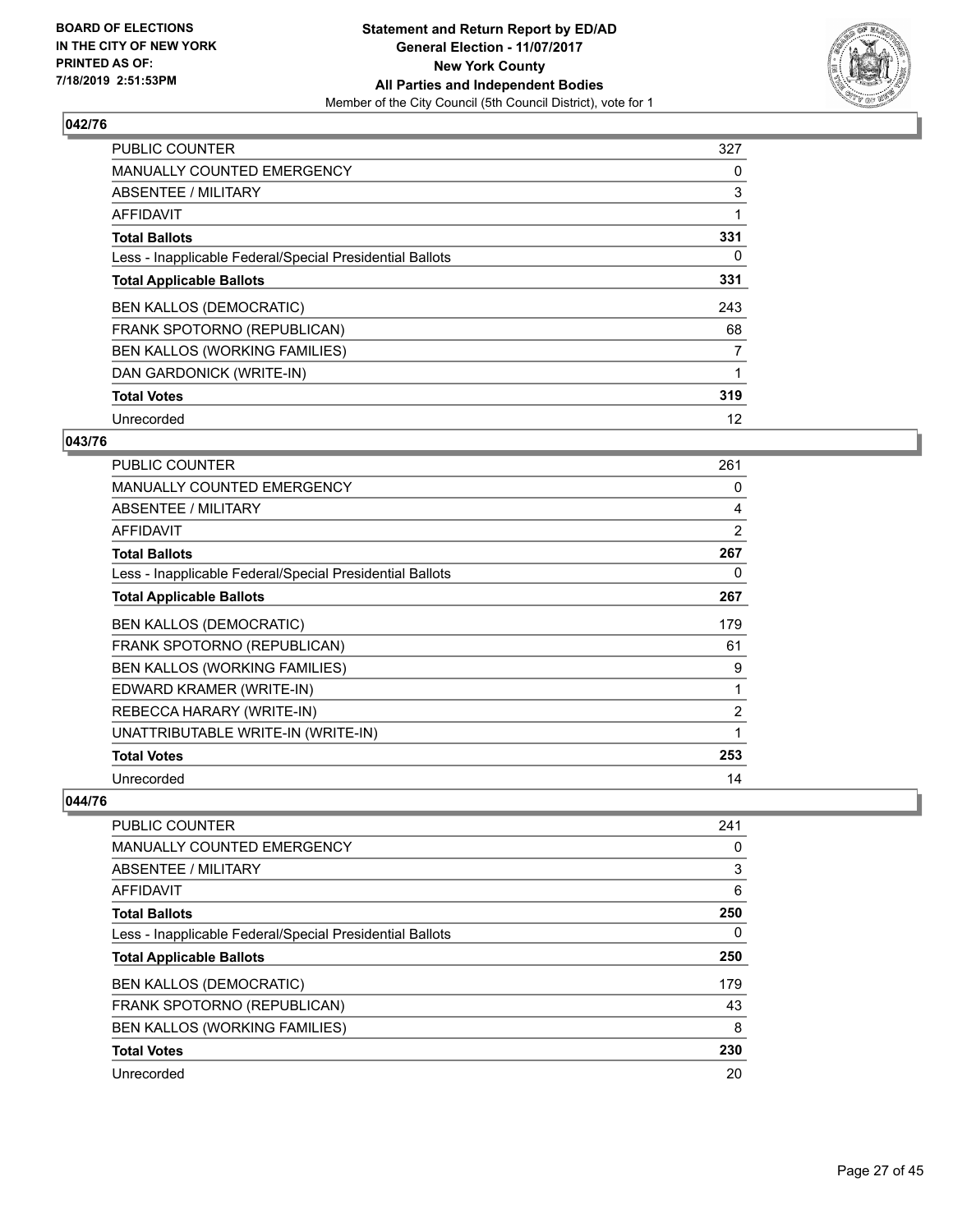![](_page_27_Picture_2.jpeg)

| <b>PUBLIC COUNTER</b>                                    | 219 |
|----------------------------------------------------------|-----|
| MANUALLY COUNTED EMERGENCY                               | 0   |
| <b>ABSENTEE / MILITARY</b>                               | 5   |
| AFFIDAVIT                                                | 3   |
| <b>Total Ballots</b>                                     | 227 |
| Less - Inapplicable Federal/Special Presidential Ballots | 0   |
| <b>Total Applicable Ballots</b>                          | 227 |
| <b>BEN KALLOS (DEMOCRATIC)</b>                           | 143 |
| FRANK SPOTORNO (REPUBLICAN)                              | 55  |
| <b>BEN KALLOS (WORKING FAMILIES)</b>                     | 6   |
| BRANDAN RYAN (WRITE-IN)                                  |     |
| UNATTRIBUTABLE WRITE-IN (WRITE-IN)                       |     |
| <b>Total Votes</b>                                       | 206 |
| Unrecorded                                               | 21  |

## **046/76**

| <b>PUBLIC COUNTER</b>                                    | 251 |
|----------------------------------------------------------|-----|
| <b>MANUALLY COUNTED EMERGENCY</b>                        | 0   |
| ABSENTEE / MILITARY                                      | 15  |
| AFFIDAVIT                                                | 5   |
| <b>Total Ballots</b>                                     | 271 |
| Less - Inapplicable Federal/Special Presidential Ballots | 0   |
| <b>Total Applicable Ballots</b>                          | 271 |
| <b>BEN KALLOS (DEMOCRATIC)</b>                           | 189 |
| FRANK SPOTORNO (REPUBLICAN)                              | 61  |
| BEN KALLOS (WORKING FAMILIES)                            | 8   |
| <b>KEITH POWERS (WRITE-IN)</b>                           | 1   |
| NATALIE ANGSTREICH (WRITE-IN)                            |     |
| <b>Total Votes</b>                                       | 260 |
| Unrecorded                                               | 11  |

| <b>PUBLIC COUNTER</b>                                    | 152 |
|----------------------------------------------------------|-----|
| MANUALLY COUNTED EMERGENCY                               | 0   |
| ABSENTEE / MILITARY                                      | 8   |
| AFFIDAVIT                                                |     |
| <b>Total Ballots</b>                                     | 161 |
| Less - Inapplicable Federal/Special Presidential Ballots | 0   |
|                                                          |     |
| <b>Total Applicable Ballots</b>                          | 161 |
| <b>BEN KALLOS (DEMOCRATIC)</b>                           | 99  |
| FRANK SPOTORNO (REPUBLICAN)                              | 43  |
| <b>BEN KALLOS (WORKING FAMILIES)</b>                     | 12  |
| <b>Total Votes</b>                                       | 154 |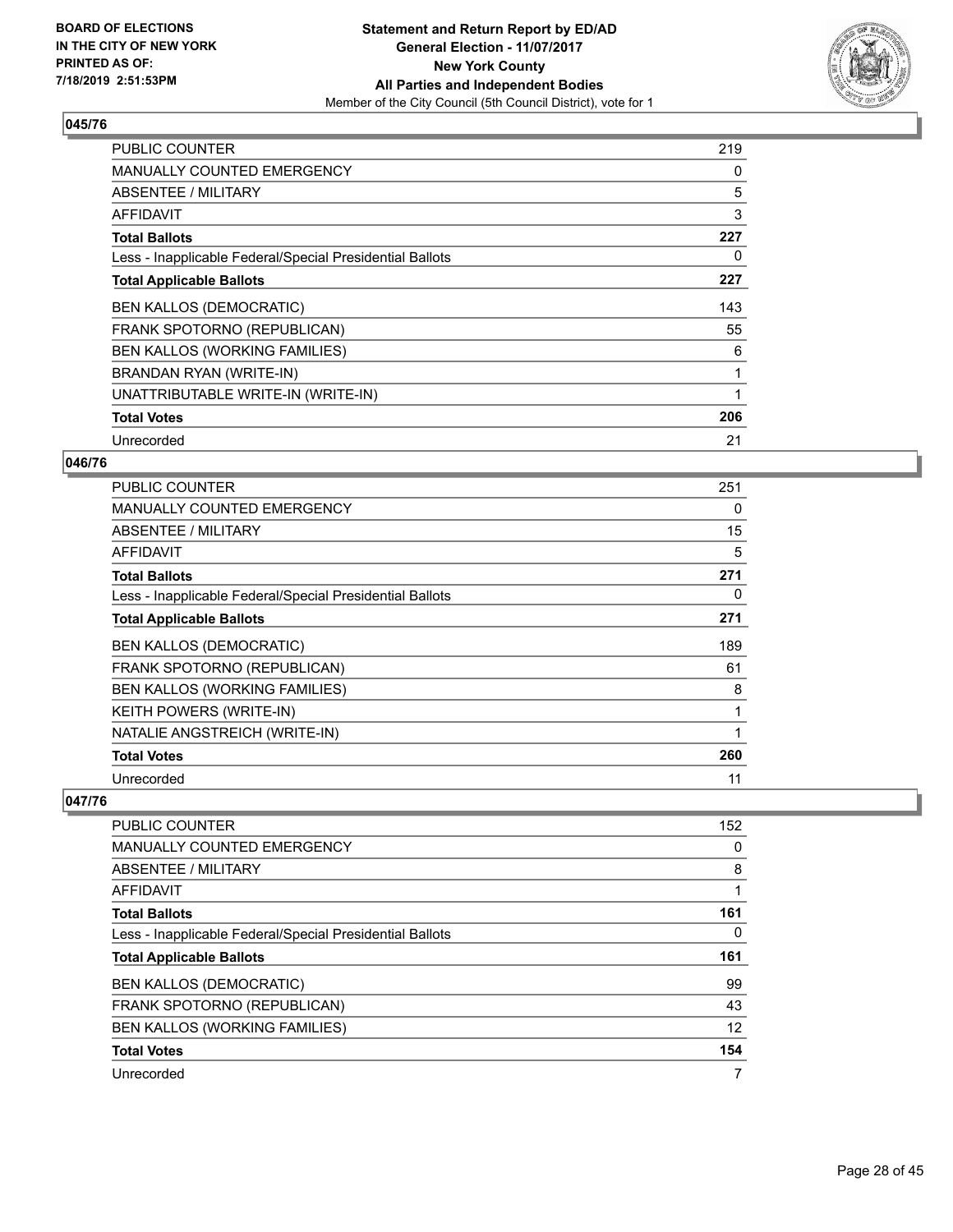![](_page_28_Picture_2.jpeg)

| <b>PUBLIC COUNTER</b>                                    | 321 |
|----------------------------------------------------------|-----|
| <b>MANUALLY COUNTED EMERGENCY</b>                        | 0   |
| ABSENTEE / MILITARY                                      | 5   |
| <b>AFFIDAVIT</b>                                         | 3   |
| <b>Total Ballots</b>                                     | 329 |
| Less - Inapplicable Federal/Special Presidential Ballots | 0   |
| <b>Total Applicable Ballots</b>                          | 329 |
| <b>BEN KALLOS (DEMOCRATIC)</b>                           | 224 |
| FRANK SPOTORNO (REPUBLICAN)                              | 73  |
| BEN KALLOS (WORKING FAMILIES)                            | 20  |
| UNATTRIBUTABLE WRITE-IN (WRITE-IN)                       |     |
| <b>Total Votes</b>                                       | 318 |
| Unrecorded                                               | 11  |

## **049/76**

| <b>PUBLIC COUNTER</b>                                    | 319 |
|----------------------------------------------------------|-----|
| MANUALLY COUNTED EMERGENCY                               | 0   |
| <b>ABSENTEE / MILITARY</b>                               | 9   |
| AFFIDAVIT                                                | 4   |
| <b>Total Ballots</b>                                     | 332 |
| Less - Inapplicable Federal/Special Presidential Ballots | 0   |
| <b>Total Applicable Ballots</b>                          | 332 |
| <b>BEN KALLOS (DEMOCRATIC)</b>                           | 233 |
| FRANK SPOTORNO (REPUBLICAN)                              | 52  |
| BEN KALLOS (WORKING FAMILIES)                            | 21  |
| SHEDON PIKE (WRITE-IN)                                   |     |
| <b>Total Votes</b>                                       | 307 |
| Unrecorded                                               | 25  |

| PUBLIC COUNTER                                           | 274      |
|----------------------------------------------------------|----------|
| MANUALLY COUNTED EMERGENCY                               | 0        |
| ABSENTEE / MILITARY                                      | 4        |
| AFFIDAVIT                                                | 4        |
| <b>Total Ballots</b>                                     | 282      |
| Less - Inapplicable Federal/Special Presidential Ballots | $\Omega$ |
| <b>Total Applicable Ballots</b>                          | 282      |
| <b>BEN KALLOS (DEMOCRATIC)</b>                           | 166      |
| FRANK SPOTORNO (REPUBLICAN)                              | 70       |
| BEN KALLOS (WORKING FAMILIES)                            | 16       |
| PATRICK BOBILIN (WRITE-IN)                               | 1        |
| UNATTRIBUTABLE WRITE-IN (WRITE-IN)                       | 1        |
| <b>Total Votes</b>                                       | 254      |
| Unrecorded                                               | 28       |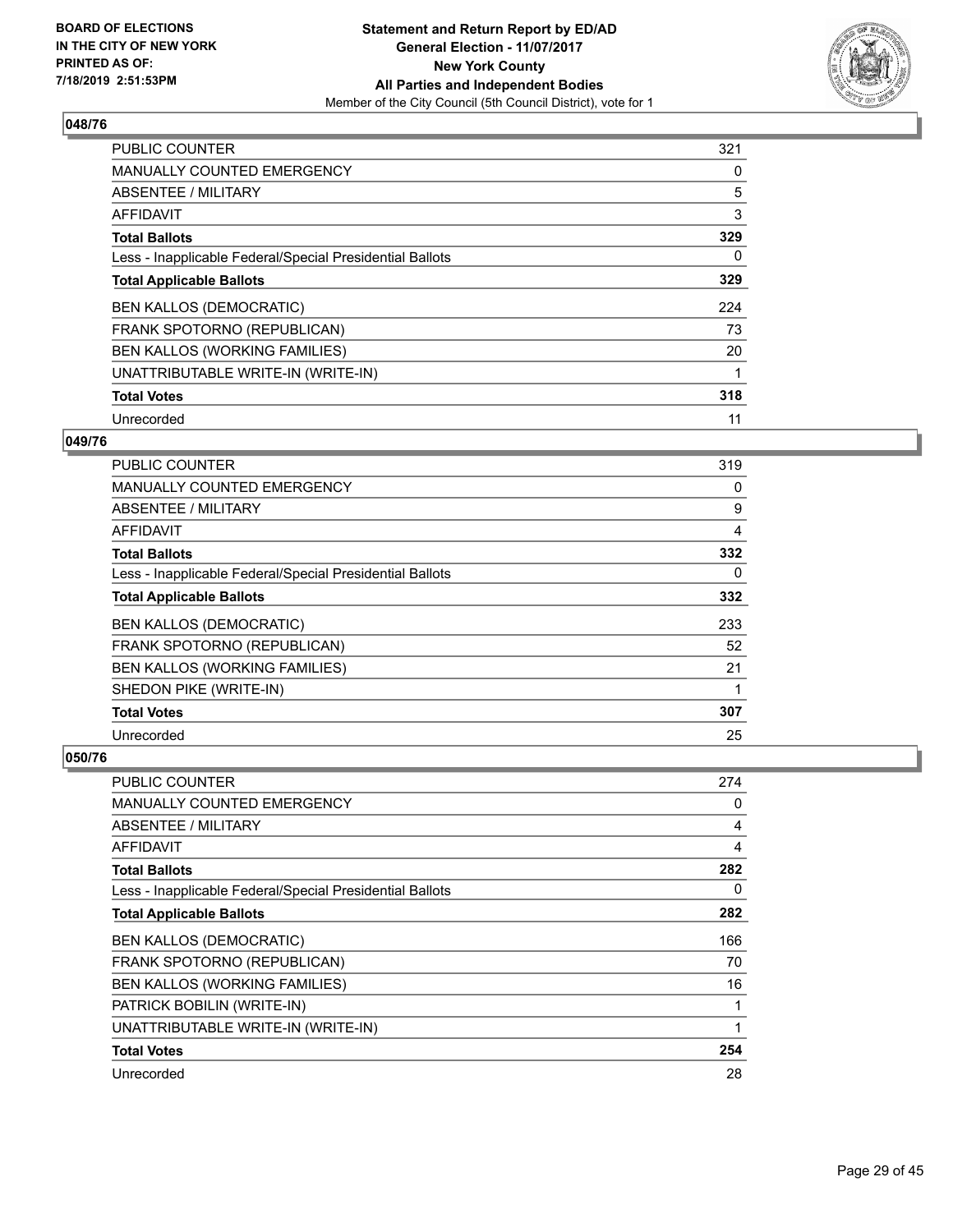![](_page_29_Picture_2.jpeg)

| <b>PUBLIC COUNTER</b>                                    | 359 |
|----------------------------------------------------------|-----|
| <b>MANUALLY COUNTED EMERGENCY</b>                        | 0   |
| <b>ABSENTEE / MILITARY</b>                               | 11  |
| AFFIDAVIT                                                | 2   |
| <b>Total Ballots</b>                                     | 372 |
| Less - Inapplicable Federal/Special Presidential Ballots | 0   |
| <b>Total Applicable Ballots</b>                          | 372 |
| <b>BEN KALLOS (DEMOCRATIC)</b>                           | 279 |
| FRANK SPOTORNO (REPUBLICAN)                              | 61  |
| <b>BEN KALLOS (WORKING FAMILIES)</b>                     | 17  |
| PATRICK BOBLIN (WRITE-IN)                                |     |
| UNATTRIBUTABLE WRITE-IN (WRITE-IN)                       |     |
| <b>Total Votes</b>                                       | 359 |
| Unrecorded                                               | 13  |

## **052/76**

| PUBLIC COUNTER                                           | 274      |
|----------------------------------------------------------|----------|
| <b>MANUALLY COUNTED EMERGENCY</b>                        | $\Omega$ |
| ABSENTEE / MILITARY                                      | 8        |
| <b>AFFIDAVIT</b>                                         | 5        |
| <b>Total Ballots</b>                                     | 287      |
| Less - Inapplicable Federal/Special Presidential Ballots | 0        |
| <b>Total Applicable Ballots</b>                          | 287      |
| <b>BEN KALLOS (DEMOCRATIC)</b>                           | 188      |
| FRANK SPOTORNO (REPUBLICAN)                              | 56       |
| BEN KALLOS (WORKING FAMILIES)                            | 15       |
| KEITH POWERS (WRITE-IN)                                  |          |
| <b>Total Votes</b>                                       | 260      |
| Unrecorded                                               | 27       |

| PUBLIC COUNTER                                           | 237            |
|----------------------------------------------------------|----------------|
| MANUALLY COUNTED EMERGENCY                               | 0              |
| ABSENTEE / MILITARY                                      | $\overline{7}$ |
| AFFIDAVIT                                                | 2              |
| <b>Total Ballots</b>                                     | 246            |
| Less - Inapplicable Federal/Special Presidential Ballots | $\Omega$       |
| <b>Total Applicable Ballots</b>                          | 246            |
| <b>BEN KALLOS (DEMOCRATIC)</b>                           | 189            |
| FRANK SPOTORNO (REPUBLICAN)                              | 35             |
| <b>BEN KALLOS (WORKING FAMILIES)</b>                     | 4              |
| HELEN ROSENTHAL (WRITE-IN)                               | 1              |
| <b>Total Votes</b>                                       | 229            |
| Unrecorded                                               | 17             |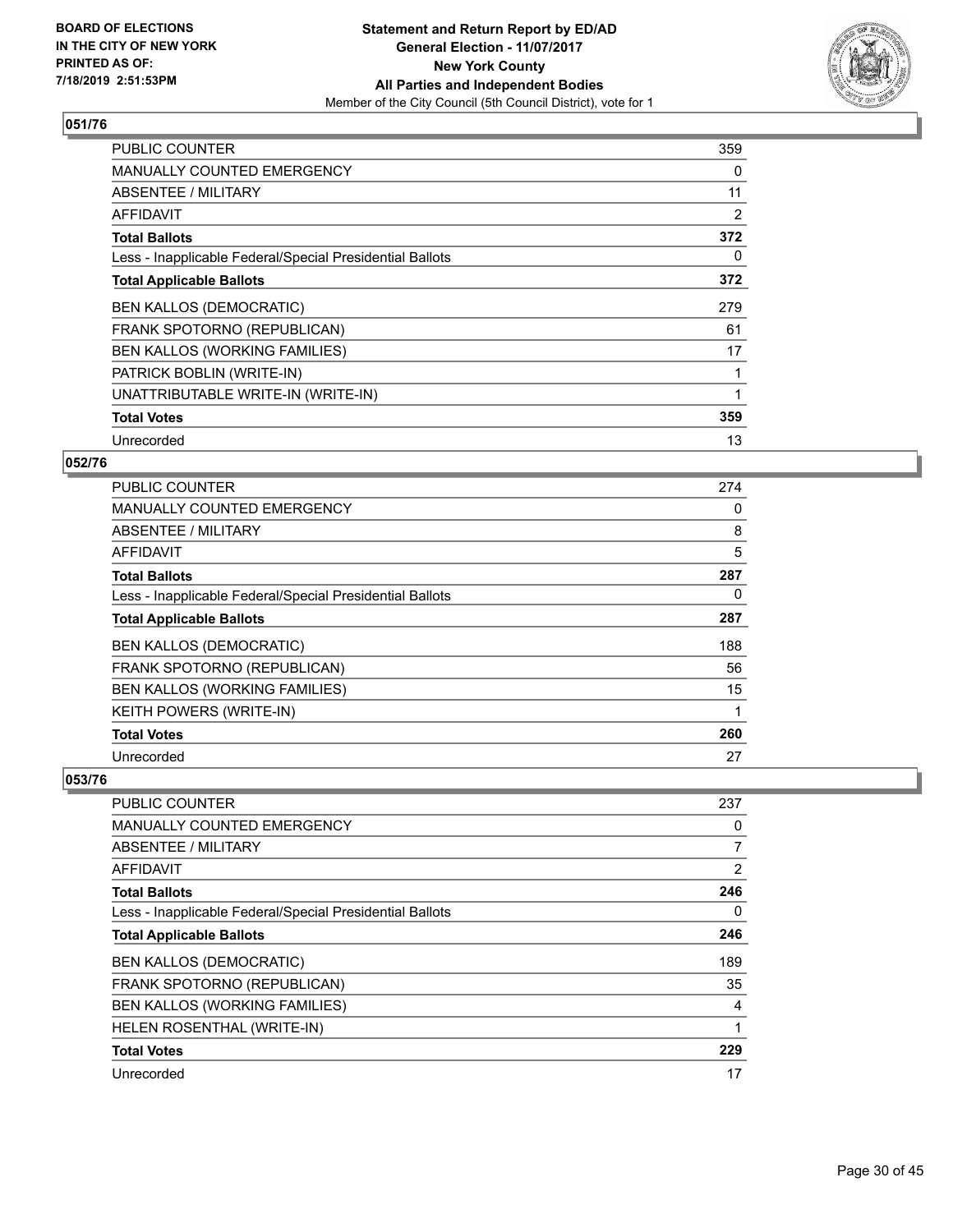![](_page_30_Picture_2.jpeg)

| <b>PUBLIC COUNTER</b>                                    | 305 |
|----------------------------------------------------------|-----|
| <b>MANUALLY COUNTED EMERGENCY</b>                        | 0   |
| ABSENTEE / MILITARY                                      | 10  |
| <b>AFFIDAVIT</b>                                         | 8   |
| <b>Total Ballots</b>                                     | 323 |
| Less - Inapplicable Federal/Special Presidential Ballots | 0   |
| <b>Total Applicable Ballots</b>                          | 323 |
| <b>BEN KALLOS (DEMOCRATIC)</b>                           | 237 |
| FRANK SPOTORNO (REPUBLICAN)                              | 49  |
| <b>BEN KALLOS (WORKING FAMILIES)</b>                     | 18  |
| CHARLES WARREN (WRITE-IN)                                |     |
| <b>Total Votes</b>                                       | 305 |
| Unrecorded                                               | 18  |

#### **055/76**

| <b>PUBLIC COUNTER</b>                                    | 352 |
|----------------------------------------------------------|-----|
| <b>MANUALLY COUNTED EMERGENCY</b>                        | 0   |
| ABSENTEE / MILITARY                                      | 8   |
| <b>AFFIDAVIT</b>                                         | 2   |
| <b>Total Ballots</b>                                     | 362 |
| Less - Inapplicable Federal/Special Presidential Ballots | 0   |
| <b>Total Applicable Ballots</b>                          | 362 |
| <b>BEN KALLOS (DEMOCRATIC)</b>                           | 241 |
| FRANK SPOTORNO (REPUBLICAN)                              | 77  |
| BEN KALLOS (WORKING FAMILIES)                            | 21  |
| <b>JOSE PEREZ (WRITE-IN)</b>                             | 1   |
| UNATTRIBUTABLE WRITE-IN (WRITE-IN)                       |     |
| <b>Total Votes</b>                                       | 341 |
| Unrecorded                                               | 21  |

| PUBLIC COUNTER                                           | 178            |
|----------------------------------------------------------|----------------|
| MANUALLY COUNTED EMERGENCY                               | 0              |
| ABSENTEE / MILITARY                                      | $\overline{2}$ |
| AFFIDAVIT                                                | 7              |
| <b>Total Ballots</b>                                     | 187            |
| Less - Inapplicable Federal/Special Presidential Ballots | 0              |
| <b>Total Applicable Ballots</b>                          | 187            |
| <b>BEN KALLOS (DEMOCRATIC)</b>                           | 119            |
| FRANK SPOTORNO (REPUBLICAN)                              | 45             |
| <b>BEN KALLOS (WORKING FAMILIES)</b>                     | 11             |
| BORIS MOZER (WRITE-IN)                                   |                |
| <b>Total Votes</b>                                       | 176            |
| Unrecorded                                               | 11             |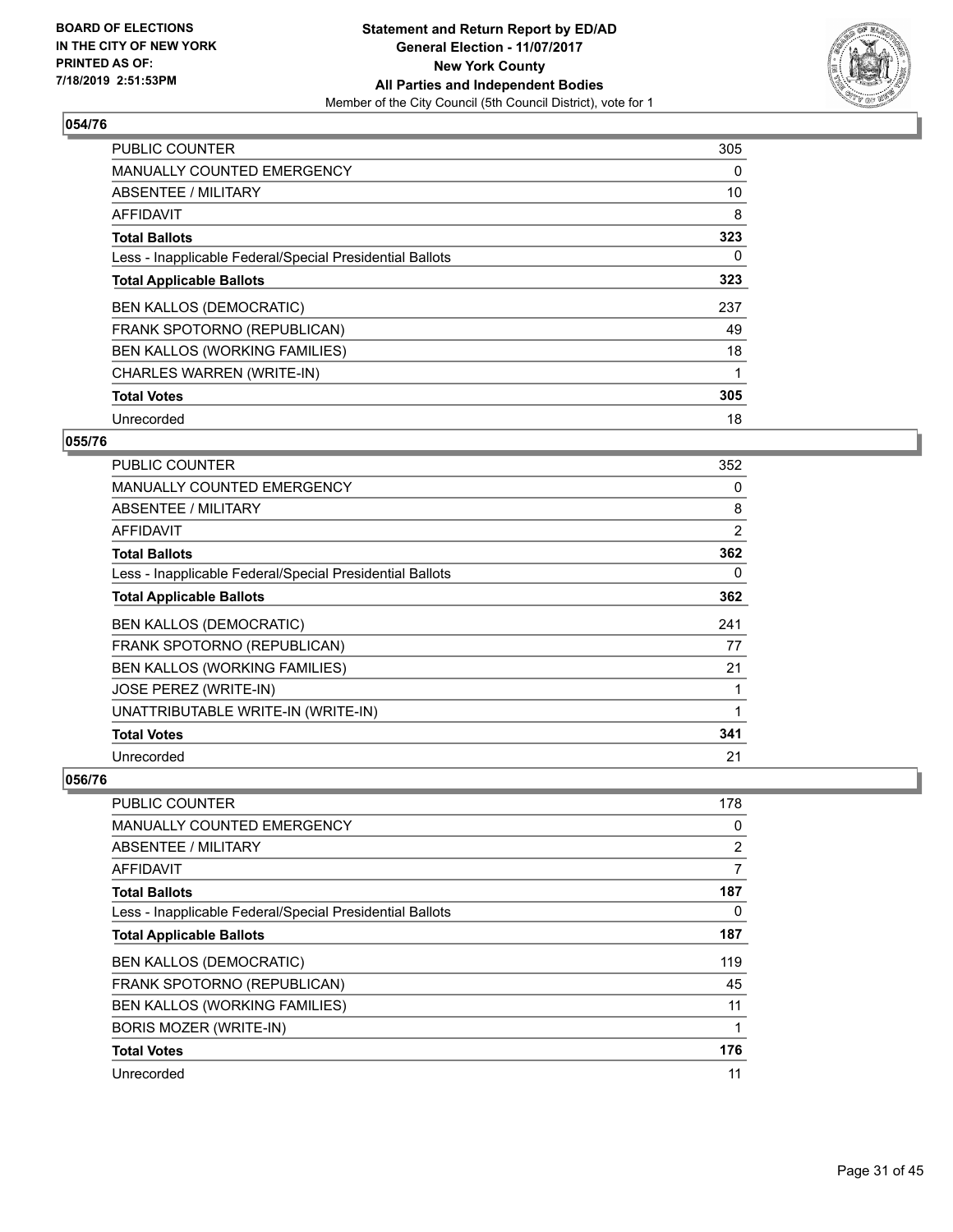![](_page_31_Picture_2.jpeg)

| <b>PUBLIC COUNTER</b>                                    | 315 |
|----------------------------------------------------------|-----|
| <b>MANUALLY COUNTED EMERGENCY</b>                        | 0   |
| ABSENTEE / MILITARY                                      | 10  |
| <b>AFFIDAVIT</b>                                         | 5   |
| <b>Total Ballots</b>                                     | 330 |
| Less - Inapplicable Federal/Special Presidential Ballots | 0   |
| <b>Total Applicable Ballots</b>                          | 330 |
| <b>BEN KALLOS (DEMOCRATIC)</b>                           | 232 |
| FRANK SPOTORNO (REPUBLICAN)                              | 67  |
| BEN KALLOS (WORKING FAMILIES)                            | 14  |
| <b>GABRIEL ICIKSON (WRITE-IN)</b>                        |     |
| <b>Total Votes</b>                                       | 314 |
| Unrecorded                                               | 16  |

#### **058/76**

| <b>PUBLIC COUNTER</b>                                    | 337 |
|----------------------------------------------------------|-----|
| <b>MANUALLY COUNTED EMERGENCY</b>                        | 0   |
| ABSENTEE / MILITARY                                      | 13  |
| AFFIDAVIT                                                | 5   |
| <b>Total Ballots</b>                                     | 355 |
| Less - Inapplicable Federal/Special Presidential Ballots | 0   |
| <b>Total Applicable Ballots</b>                          | 355 |
| <b>BEN KALLOS (DEMOCRATIC)</b>                           | 248 |
| FRANK SPOTORNO (REPUBLICAN)                              | 85  |
| <b>BEN KALLOS (WORKING FAMILIES)</b>                     | 15  |
| <b>Total Votes</b>                                       | 348 |
| Unrecorded                                               |     |

| PUBLIC COUNTER                                           | 282 |
|----------------------------------------------------------|-----|
| <b>MANUALLY COUNTED EMERGENCY</b>                        | 0   |
| ABSENTEE / MILITARY                                      | 8   |
| AFFIDAVIT                                                |     |
| <b>Total Ballots</b>                                     | 291 |
| Less - Inapplicable Federal/Special Presidential Ballots | 0   |
| <b>Total Applicable Ballots</b>                          | 291 |
| <b>BEN KALLOS (DEMOCRATIC)</b>                           | 205 |
| FRANK SPOTORNO (REPUBLICAN)                              | 60  |
| <b>BEN KALLOS (WORKING FAMILIES)</b>                     | 13  |
| <b>Total Votes</b>                                       | 278 |
| Unrecorded                                               | 13  |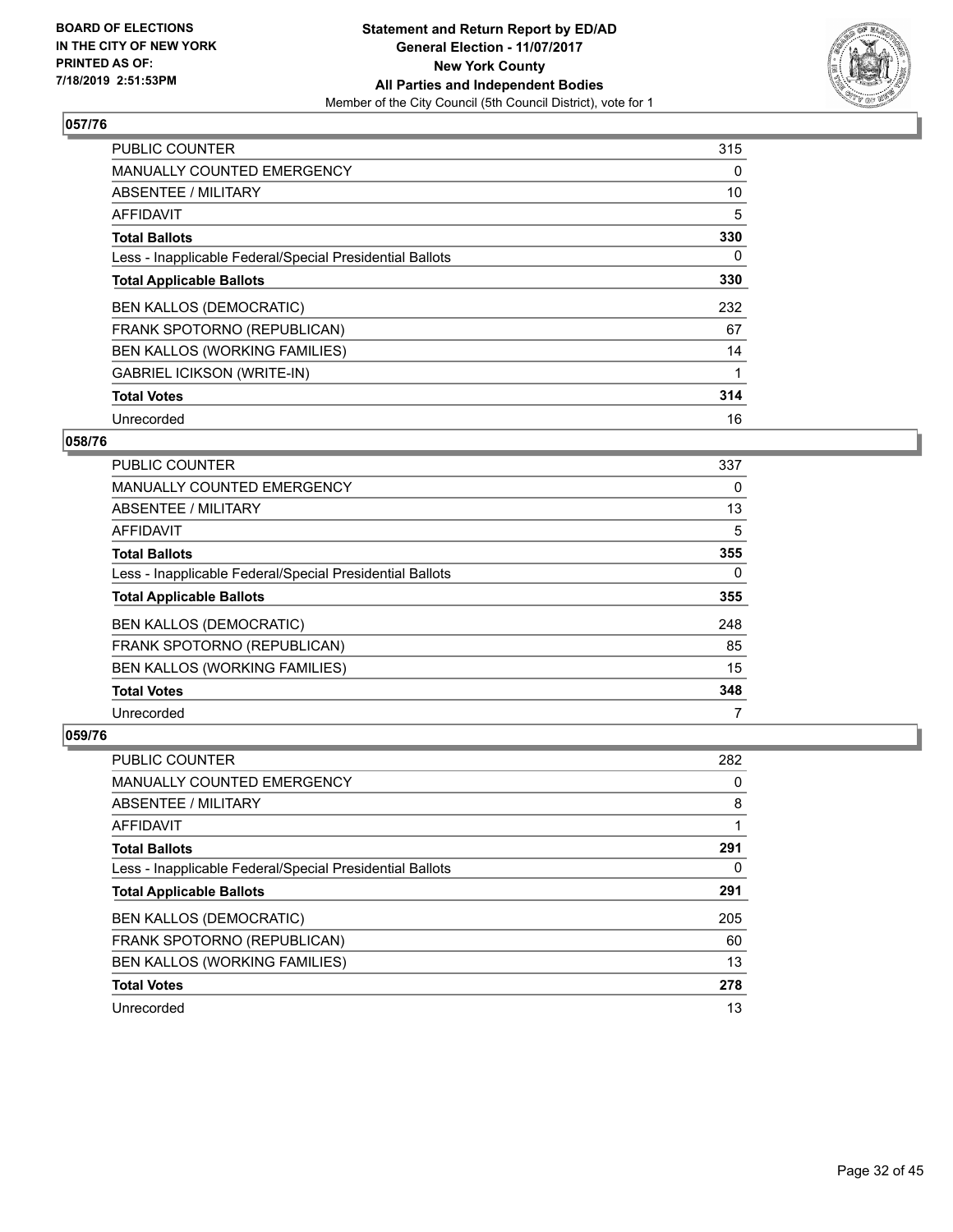![](_page_32_Picture_2.jpeg)

| <b>PUBLIC COUNTER</b>                                    | 278            |
|----------------------------------------------------------|----------------|
| <b>MANUALLY COUNTED EMERGENCY</b>                        | 0              |
| ABSENTEE / MILITARY                                      | $\overline{7}$ |
| <b>AFFIDAVIT</b>                                         |                |
| <b>Total Ballots</b>                                     | 286            |
| Less - Inapplicable Federal/Special Presidential Ballots | 0              |
| <b>Total Applicable Ballots</b>                          | 286            |
| <b>BEN KALLOS (DEMOCRATIC)</b>                           | 204            |
| FRANK SPOTORNO (REPUBLICAN)                              | 42             |
| BEN KALLOS (WORKING FAMILIES)                            | 17             |
| ANDREW LABUNKA (WRITE-IN)                                |                |
| <b>Total Votes</b>                                       | 264            |
| Unrecorded                                               | 22             |

## **061/76**

| <b>PUBLIC COUNTER</b>                                    | 218 |
|----------------------------------------------------------|-----|
| MANUALLY COUNTED EMERGENCY                               | 0   |
| ABSENTEE / MILITARY                                      | 5   |
| AFFIDAVIT                                                | 3   |
| <b>Total Ballots</b>                                     | 226 |
| Less - Inapplicable Federal/Special Presidential Ballots | 0   |
| <b>Total Applicable Ballots</b>                          | 226 |
| <b>BEN KALLOS (DEMOCRATIC)</b>                           | 160 |
| FRANK SPOTORNO (REPUBLICAN)                              | 43  |
| BEN KALLOS (WORKING FAMILIES)                            | 14  |
| <b>Total Votes</b>                                       | 217 |
| Unrecorded                                               | 9   |

| <b>PUBLIC COUNTER</b>                                    | 280 |
|----------------------------------------------------------|-----|
| MANUALLY COUNTED EMERGENCY                               | 0   |
| ABSENTEE / MILITARY                                      | 12  |
| AFFIDAVIT                                                | 2   |
| <b>Total Ballots</b>                                     | 294 |
| Less - Inapplicable Federal/Special Presidential Ballots | 0   |
| <b>Total Applicable Ballots</b>                          | 294 |
| <b>BEN KALLOS (DEMOCRATIC)</b>                           | 215 |
| FRANK SPOTORNO (REPUBLICAN)                              | 55  |
| <b>BEN KALLOS (WORKING FAMILIES)</b>                     | 11  |
| UNATTRIBUTABLE WRITE-IN (WRITE-IN)                       | 1   |
| <b>Total Votes</b>                                       | 282 |
| Unrecorded                                               | 12  |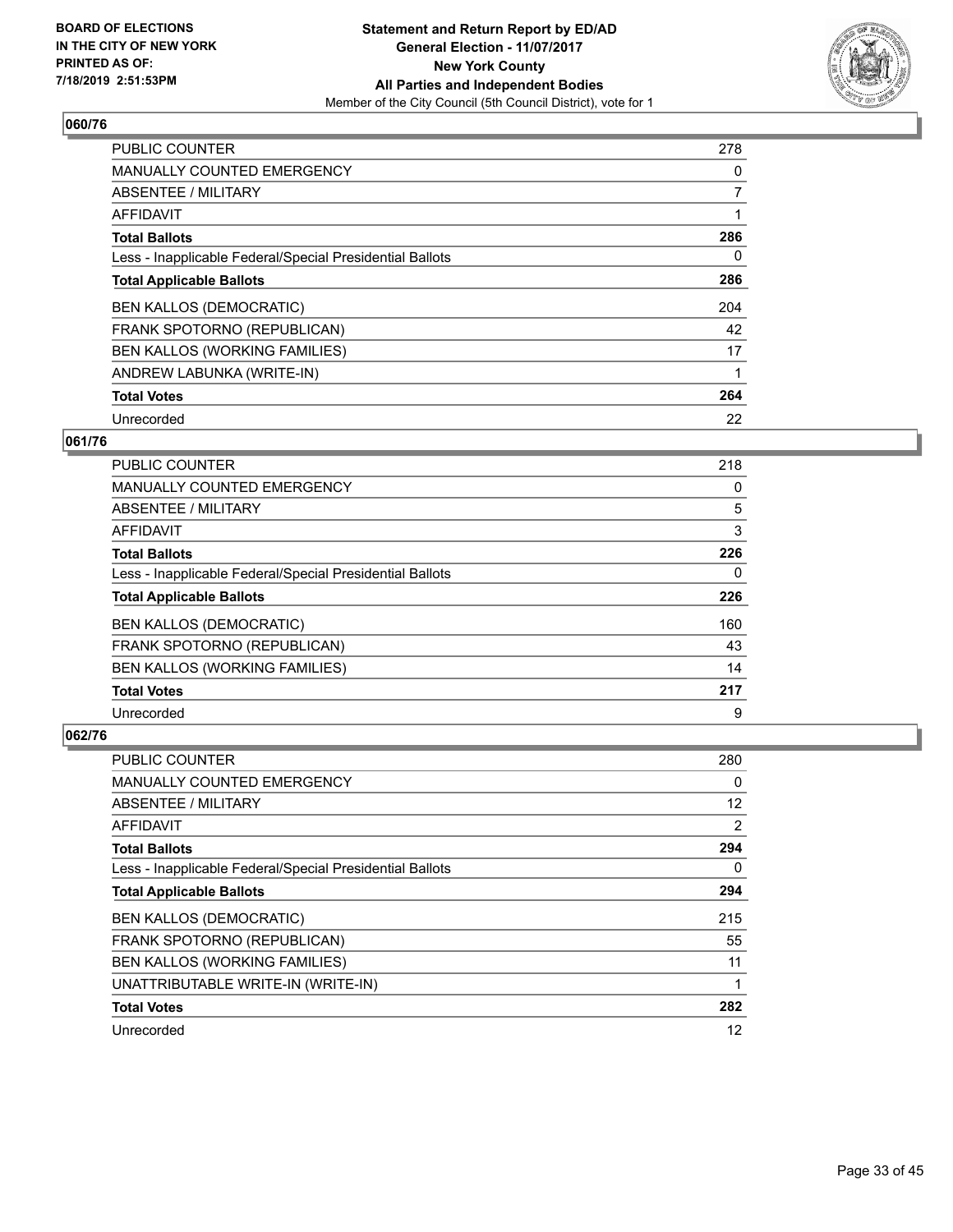![](_page_33_Picture_2.jpeg)

| PUBLIC COUNTER                                           | 203      |
|----------------------------------------------------------|----------|
| MANUALLY COUNTED EMERGENCY                               | $\Omega$ |
| ABSENTEE / MILITARY                                      | 12       |
| AFFIDAVIT                                                | 5        |
| <b>Total Ballots</b>                                     | 220      |
| Less - Inapplicable Federal/Special Presidential Ballots | 0        |
| <b>Total Applicable Ballots</b>                          | 220      |
| <b>BEN KALLOS (DEMOCRATIC)</b>                           | 145      |
| FRANK SPOTORNO (REPUBLICAN)                              | 58       |
| BEN KALLOS (WORKING FAMILIES)                            | 12       |
| <b>Total Votes</b>                                       | 215      |
| Unrecorded                                               | 5        |

# **064/76**

| <b>PUBLIC COUNTER</b>                                    | 280      |
|----------------------------------------------------------|----------|
| <b>MANUALLY COUNTED EMERGENCY</b>                        | 0        |
| ABSENTEE / MILITARY                                      | 10       |
| <b>AFFIDAVIT</b>                                         | 0        |
| <b>Total Ballots</b>                                     | 290      |
| Less - Inapplicable Federal/Special Presidential Ballots | $\Omega$ |
| <b>Total Applicable Ballots</b>                          | 290      |
| <b>BEN KALLOS (DEMOCRATIC)</b>                           | 195      |
| FRANK SPOTORNO (REPUBLICAN)                              | 63       |
| <b>BEN KALLOS (WORKING FAMILIES)</b>                     | 12       |
| UNATTRIBUTABLE WRITE-IN (WRITE-IN)                       |          |
| <b>Total Votes</b>                                       | 271      |
| Unrecorded                                               | 19       |

| <b>PUBLIC COUNTER</b>                                    | 358 |
|----------------------------------------------------------|-----|
| <b>MANUALLY COUNTED EMERGENCY</b>                        | 0   |
| ABSENTEE / MILITARY                                      | 11  |
| AFFIDAVIT                                                | 2   |
| <b>Total Ballots</b>                                     | 371 |
| Less - Inapplicable Federal/Special Presidential Ballots | 0   |
| <b>Total Applicable Ballots</b>                          | 371 |
| <b>BEN KALLOS (DEMOCRATIC)</b>                           | 258 |
| FRANK SPOTORNO (REPUBLICAN)                              | 75  |
| BEN KALLOS (WORKING FAMILIES)                            | 21  |
| <b>Total Votes</b>                                       | 354 |
| Unrecorded                                               | 17  |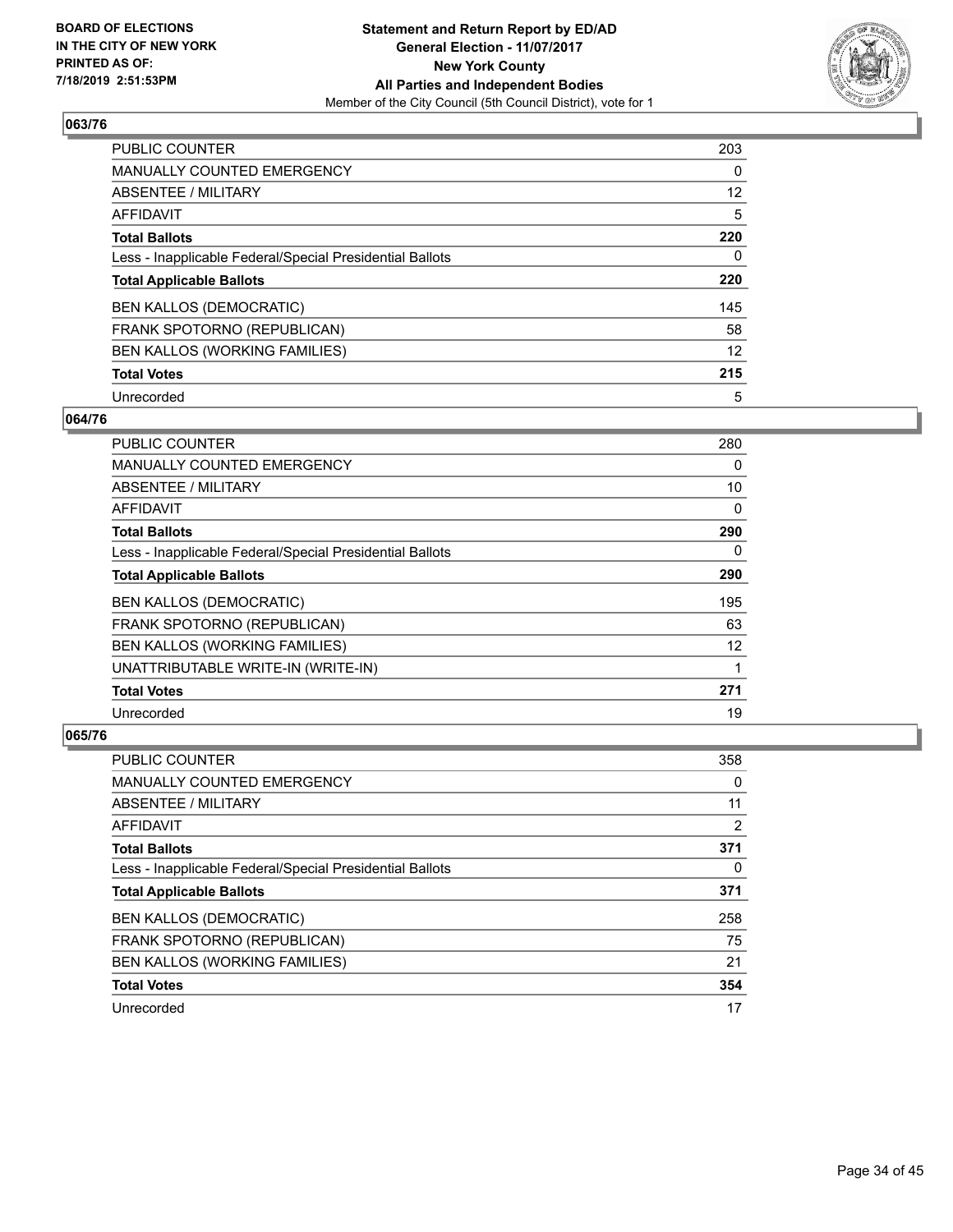![](_page_34_Picture_2.jpeg)

| PUBLIC COUNTER                                           | 196 |
|----------------------------------------------------------|-----|
| <b>MANUALLY COUNTED EMERGENCY</b>                        | 0   |
| ABSENTEE / MILITARY                                      | 8   |
| AFFIDAVIT                                                | 4   |
| <b>Total Ballots</b>                                     | 208 |
| Less - Inapplicable Federal/Special Presidential Ballots | 0   |
| <b>Total Applicable Ballots</b>                          | 208 |
| <b>BEN KALLOS (DEMOCRATIC)</b>                           | 147 |
| FRANK SPOTORNO (REPUBLICAN)                              | 39  |
| BEN KALLOS (WORKING FAMILIES)                            | 10  |
| ANNERK GEC (WRITE-IN)                                    | 1   |
| BERNIE SANDERS (WRITE-IN)                                | 1   |
| <b>GWEN GOODWIN (WRITE-IN)</b>                           | 1   |
| JAMES DEAN (WRITE-IN)                                    | 1   |
| <b>Total Votes</b>                                       | 200 |
| Unrecorded                                               | 8   |

## **067/76**

| <b>PUBLIC COUNTER</b>                                    | 278 |
|----------------------------------------------------------|-----|
| <b>MANUALLY COUNTED EMERGENCY</b>                        | 0   |
| ABSENTEE / MILITARY                                      | 8   |
| AFFIDAVIT                                                | 3   |
| <b>Total Ballots</b>                                     | 289 |
| Less - Inapplicable Federal/Special Presidential Ballots | 0   |
| <b>Total Applicable Ballots</b>                          | 289 |
| <b>BEN KALLOS (DEMOCRATIC)</b>                           | 204 |
| FRANK SPOTORNO (REPUBLICAN)                              | 57  |
| <b>BEN KALLOS (WORKING FAMILIES)</b>                     | 9   |
| <b>Total Votes</b>                                       | 270 |
| Unrecorded                                               | 19  |

| <b>PUBLIC COUNTER</b>                                    | 271      |
|----------------------------------------------------------|----------|
| MANUALLY COUNTED EMERGENCY                               | $\Omega$ |
| ABSENTEE / MILITARY                                      | 10       |
| <b>AFFIDAVIT</b>                                         | 5        |
| <b>Total Ballots</b>                                     | 286      |
| Less - Inapplicable Federal/Special Presidential Ballots | 0        |
| <b>Total Applicable Ballots</b>                          | 286      |
| <b>BEN KALLOS (DEMOCRATIC)</b>                           | 210      |
| FRANK SPOTORNO (REPUBLICAN)                              | 48       |
| <b>BEN KALLOS (WORKING FAMILIES)</b>                     | 11       |
| DANIEL VILA RIVERA (WRITE-IN)                            | 1        |
| UNATTRIBUTABLE WRITE-IN (WRITE-IN)                       | 1        |
| <b>Total Votes</b>                                       | 271      |
| Unrecorded                                               | 15       |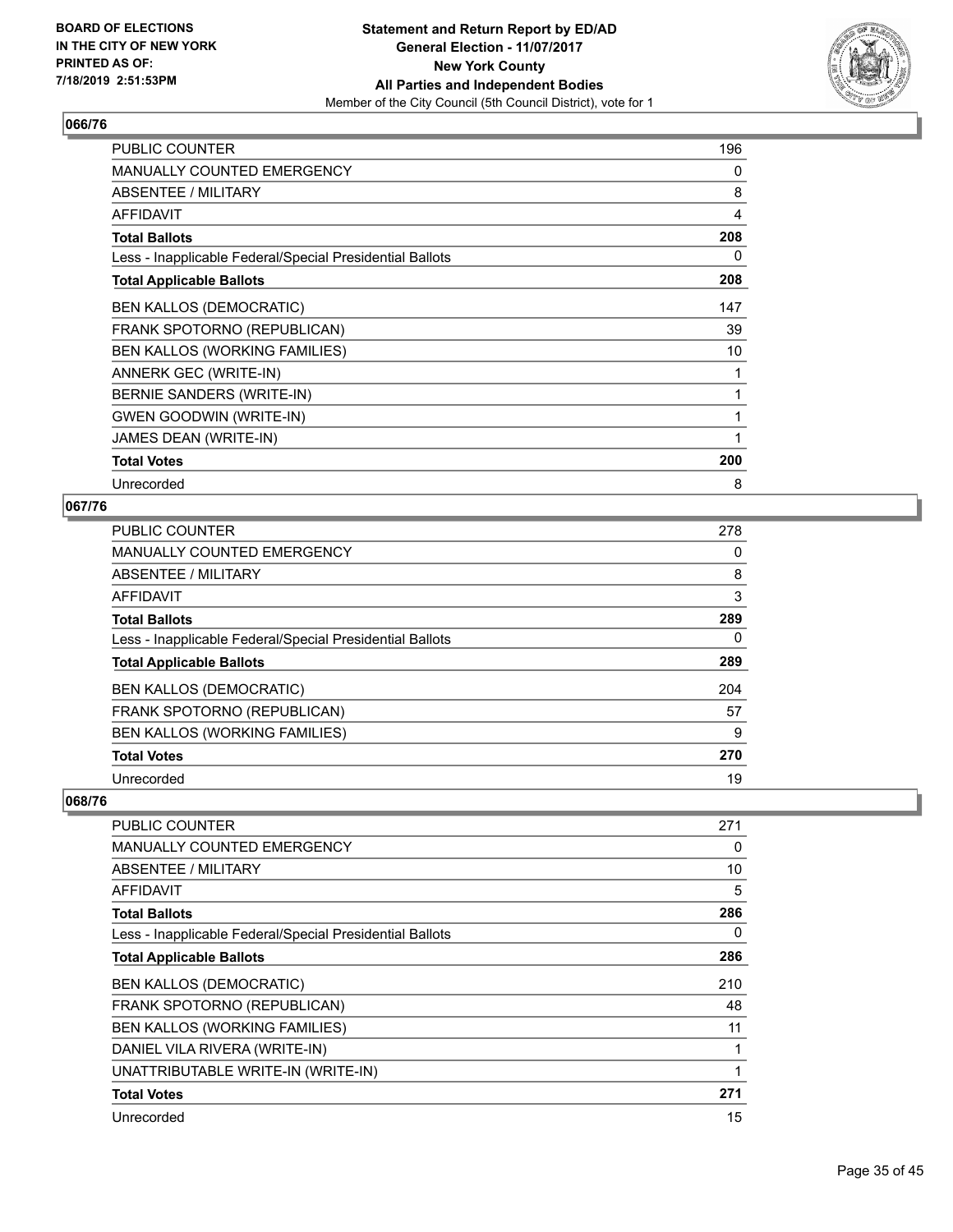![](_page_35_Picture_2.jpeg)

| <b>PUBLIC COUNTER</b>                                    | 312      |
|----------------------------------------------------------|----------|
| <b>MANUALLY COUNTED EMERGENCY</b>                        | $\Omega$ |
| <b>ABSENTEE / MILITARY</b>                               | 8        |
| AFFIDAVIT                                                | 0        |
| <b>Total Ballots</b>                                     | 320      |
| Less - Inapplicable Federal/Special Presidential Ballots | 0        |
| <b>Total Applicable Ballots</b>                          | 320      |
| <b>BEN KALLOS (DEMOCRATIC)</b>                           | 232      |
| FRANK SPOTORNO (REPUBLICAN)                              | 56       |
| BEN KALLOS (WORKING FAMILIES)                            | 11       |
| <b>Total Votes</b>                                       | 299      |
| Unrecorded                                               | 21       |

#### **070/76**

| <b>PUBLIC COUNTER</b>                                    | 223      |
|----------------------------------------------------------|----------|
| MANUALLY COUNTED EMERGENCY                               | 0        |
| ABSENTEE / MILITARY                                      | 11       |
| <b>AFFIDAVIT</b>                                         | 0        |
| <b>Total Ballots</b>                                     | 234      |
| Less - Inapplicable Federal/Special Presidential Ballots | $\Omega$ |
| <b>Total Applicable Ballots</b>                          | 234      |
| <b>BEN KALLOS (DEMOCRATIC)</b>                           | 168      |
| FRANK SPOTORNO (REPUBLICAN)                              | 40       |
| BEN KALLOS (WORKING FAMILIES)                            | 11       |
| AUSTIN SHAFRAN (WRITE-IN)                                | 1        |
| MICAH KELLNER (WRITE-IN)                                 | 1        |
| <b>Total Votes</b>                                       | 221      |
| Unrecorded                                               | 13       |

| PUBLIC COUNTER                                           | 294      |
|----------------------------------------------------------|----------|
| MANUALLY COUNTED EMERGENCY                               | $\Omega$ |
| ABSENTEE / MILITARY                                      | 21       |
| AFFIDAVIT                                                | 3        |
| <b>Total Ballots</b>                                     | 318      |
| Less - Inapplicable Federal/Special Presidential Ballots | $\Omega$ |
| <b>Total Applicable Ballots</b>                          | 318      |
| <b>BEN KALLOS (DEMOCRATIC)</b>                           | 216      |
| FRANK SPOTORNO (REPUBLICAN)                              | 62       |
| BEN KALLOS (WORKING FAMILIES)                            | 17       |
| <b>GAVIN MYERS (WRITE-IN)</b>                            | 1        |
| <b>Total Votes</b>                                       | 296      |
| Unrecorded                                               | 22       |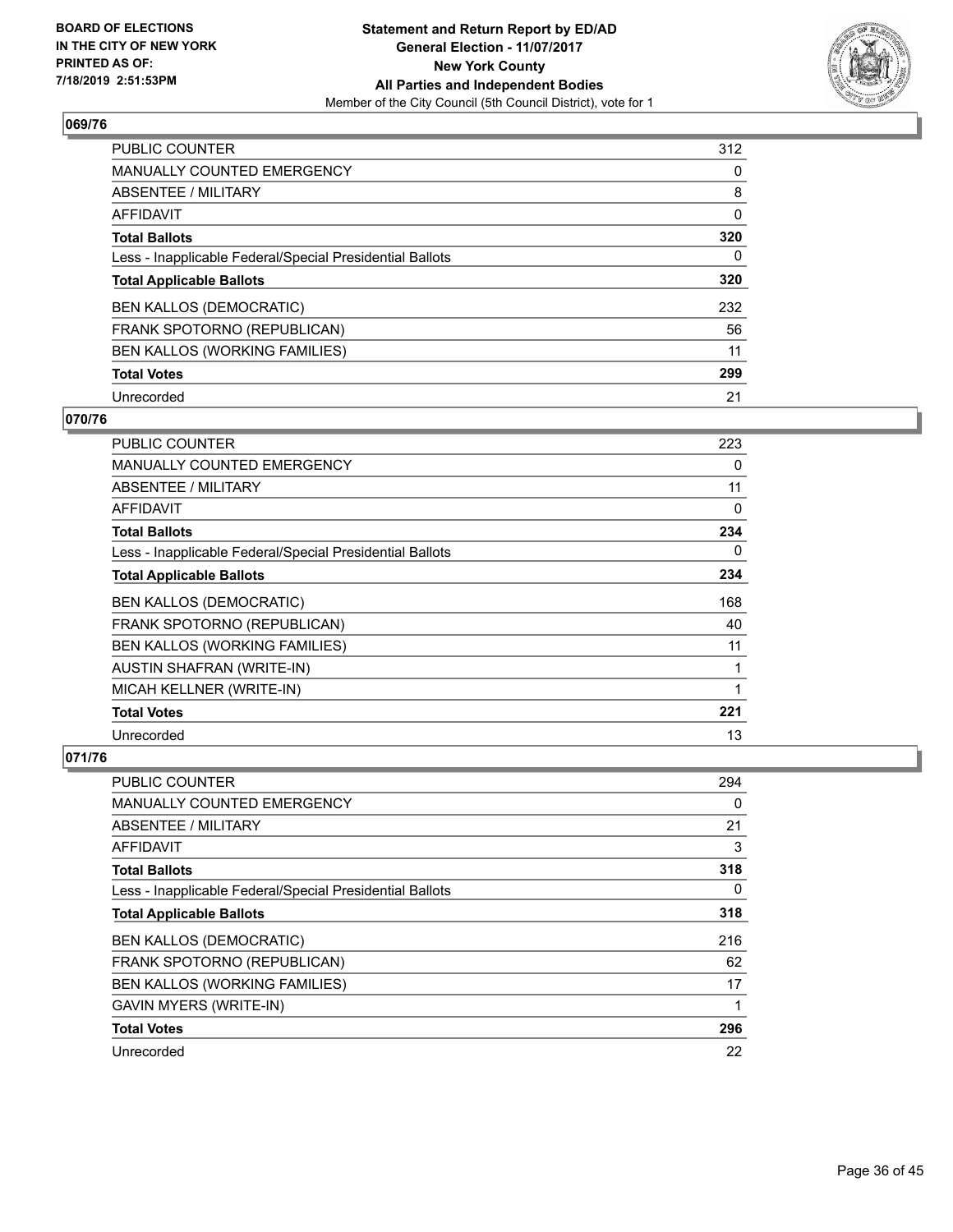![](_page_36_Picture_2.jpeg)

| PUBLIC COUNTER                                           | 338      |
|----------------------------------------------------------|----------|
| MANUALLY COUNTED EMERGENCY                               | $\Omega$ |
| ABSENTEE / MILITARY                                      | 14       |
| AFFIDAVIT                                                | 3        |
| <b>Total Ballots</b>                                     | 355      |
| Less - Inapplicable Federal/Special Presidential Ballots | 0        |
| <b>Total Applicable Ballots</b>                          | 355      |
| <b>BEN KALLOS (DEMOCRATIC)</b>                           | 240      |
| FRANK SPOTORNO (REPUBLICAN)                              | 74       |
| BEN KALLOS (WORKING FAMILIES)                            | 33       |
| <b>Total Votes</b>                                       | 347      |
| Unrecorded                                               | 8        |

#### **073/76**

| PUBLIC COUNTER                                           | 202      |
|----------------------------------------------------------|----------|
| <b>MANUALLY COUNTED EMERGENCY</b>                        | 0        |
| ABSENTEE / MILITARY                                      | 5        |
| <b>AFFIDAVIT</b>                                         | 3        |
| <b>Total Ballots</b>                                     | 210      |
| Less - Inapplicable Federal/Special Presidential Ballots | $\Omega$ |
| <b>Total Applicable Ballots</b>                          | 210      |
| <b>BEN KALLOS (DEMOCRATIC)</b>                           | 148      |
| FRANK SPOTORNO (REPUBLICAN)                              | 41       |
| BEN KALLOS (WORKING FAMILIES)                            | 9        |
| MICHELLE OBAMA (WRITE-IN)                                | 1        |
| <b>Total Votes</b>                                       | 199      |
| Unrecorded                                               | 11       |

| <b>PUBLIC COUNTER</b>                                    | 252 |
|----------------------------------------------------------|-----|
| MANUALLY COUNTED EMERGENCY                               | 0   |
| ABSENTEE / MILITARY                                      | 3   |
| <b>AFFIDAVIT</b>                                         | 1   |
| <b>Total Ballots</b>                                     | 256 |
| Less - Inapplicable Federal/Special Presidential Ballots | 0   |
| <b>Total Applicable Ballots</b>                          | 256 |
| <b>BEN KALLOS (DEMOCRATIC)</b>                           | 194 |
| FRANK SPOTORNO (REPUBLICAN)                              | 37  |
| BEN KALLOS (WORKING FAMILIES)                            | 11  |
| CHRISTIAN CHEUQUE (WRITE-IN)                             | 1   |
| PREET BHARARA (WRITE-IN)                                 | 1   |
| <b>Total Votes</b>                                       | 244 |
| Unrecorded                                               | 12  |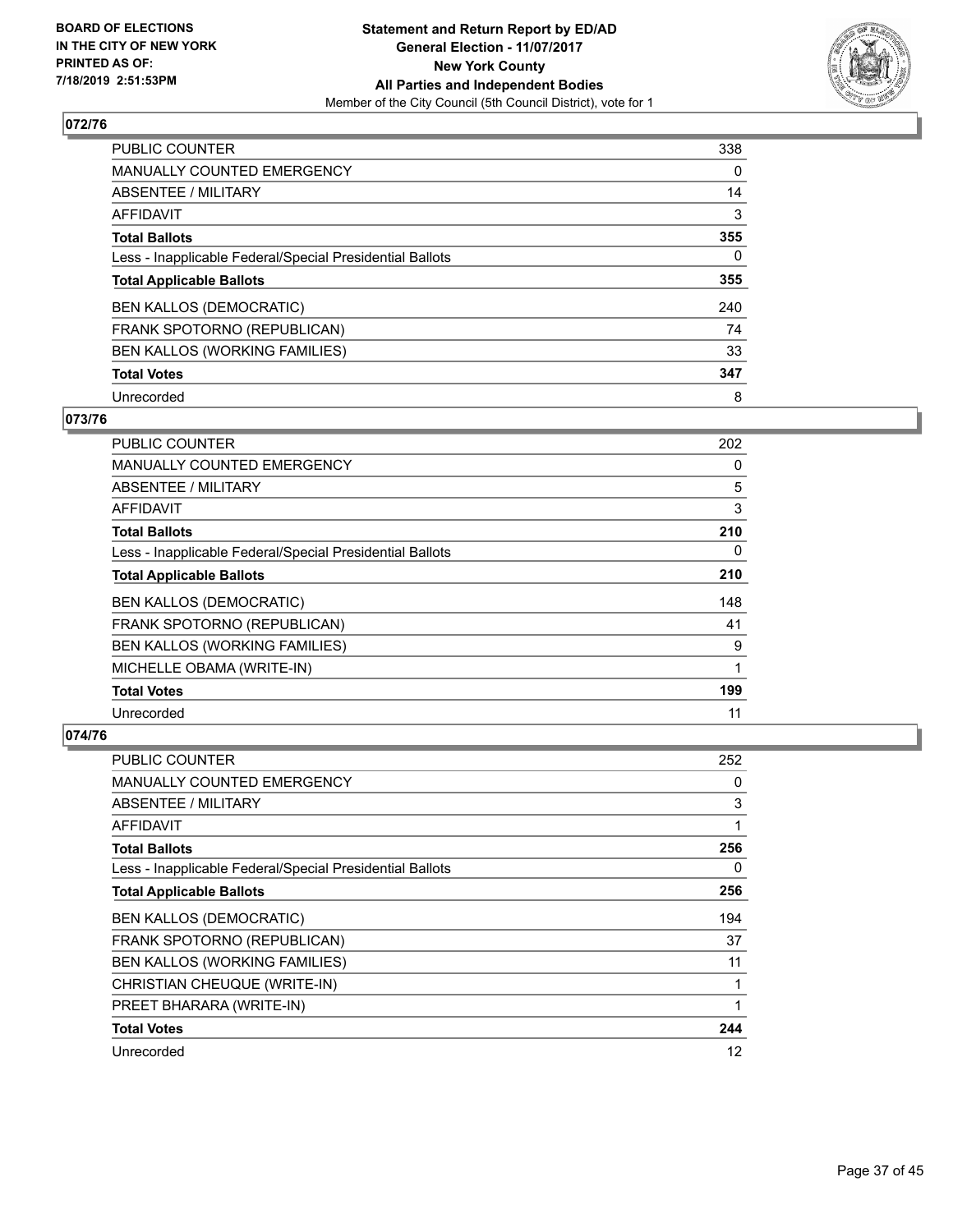![](_page_37_Picture_2.jpeg)

| <b>PUBLIC COUNTER</b>                                    | 367 |
|----------------------------------------------------------|-----|
| <b>MANUALLY COUNTED EMERGENCY</b>                        | 0   |
| ABSENTEE / MILITARY                                      | 5   |
| AFFIDAVIT                                                | 2   |
| <b>Total Ballots</b>                                     | 374 |
| Less - Inapplicable Federal/Special Presidential Ballots | 0   |
| <b>Total Applicable Ballots</b>                          | 374 |
| <b>BEN KALLOS (DEMOCRATIC)</b>                           | 278 |
| FRANK SPOTORNO (REPUBLICAN)                              | 57  |
| BEN KALLOS (WORKING FAMILIES)                            | 18  |
| NICOLE CHERIFA HODI (WRITE-IN)                           |     |
| UNATTRIBUTABLE WRITE-IN (WRITE-IN)                       |     |
| <b>Total Votes</b>                                       | 355 |
| Unrecorded                                               | 19  |

## **076/76**

| <b>PUBLIC COUNTER</b>                                    | 268 |
|----------------------------------------------------------|-----|
| <b>MANUALLY COUNTED EMERGENCY</b>                        | 0   |
| ABSENTEE / MILITARY                                      | 11  |
| <b>AFFIDAVIT</b>                                         | 4   |
| <b>Total Ballots</b>                                     | 283 |
| Less - Inapplicable Federal/Special Presidential Ballots | 0   |
| <b>Total Applicable Ballots</b>                          | 283 |
| <b>BEN KALLOS (DEMOCRATIC)</b>                           | 210 |
| FRANK SPOTORNO (REPUBLICAN)                              | 42  |
| BEN KALLOS (WORKING FAMILIES)                            | 16  |
| <b>JESS WHITE (WRITE-IN)</b>                             |     |
| LEORA JONTEF (WRITE-IN)                                  |     |
| UNCOUNTED WRITE-IN PER STATUTE (WRITE-IN)                | 1   |
| <b>Total Votes</b>                                       | 271 |
| Unrecorded                                               | 12  |

| <b>PUBLIC COUNTER</b>                                    | 329 |
|----------------------------------------------------------|-----|
| <b>MANUALLY COUNTED EMERGENCY</b>                        | 0   |
| ABSENTEE / MILITARY                                      | 5   |
| AFFIDAVIT                                                | 3   |
| <b>Total Ballots</b>                                     | 337 |
| Less - Inapplicable Federal/Special Presidential Ballots | 0   |
| <b>Total Applicable Ballots</b>                          | 337 |
| <b>BEN KALLOS (DEMOCRATIC)</b>                           | 258 |
| FRANK SPOTORNO (REPUBLICAN)                              | 53  |
| BEN KALLOS (WORKING FAMILIES)                            | 16  |
| CRAIG LADER (WRITE-IN)                                   | 1   |
| <b>Total Votes</b>                                       | 328 |
| Unrecorded                                               | 9   |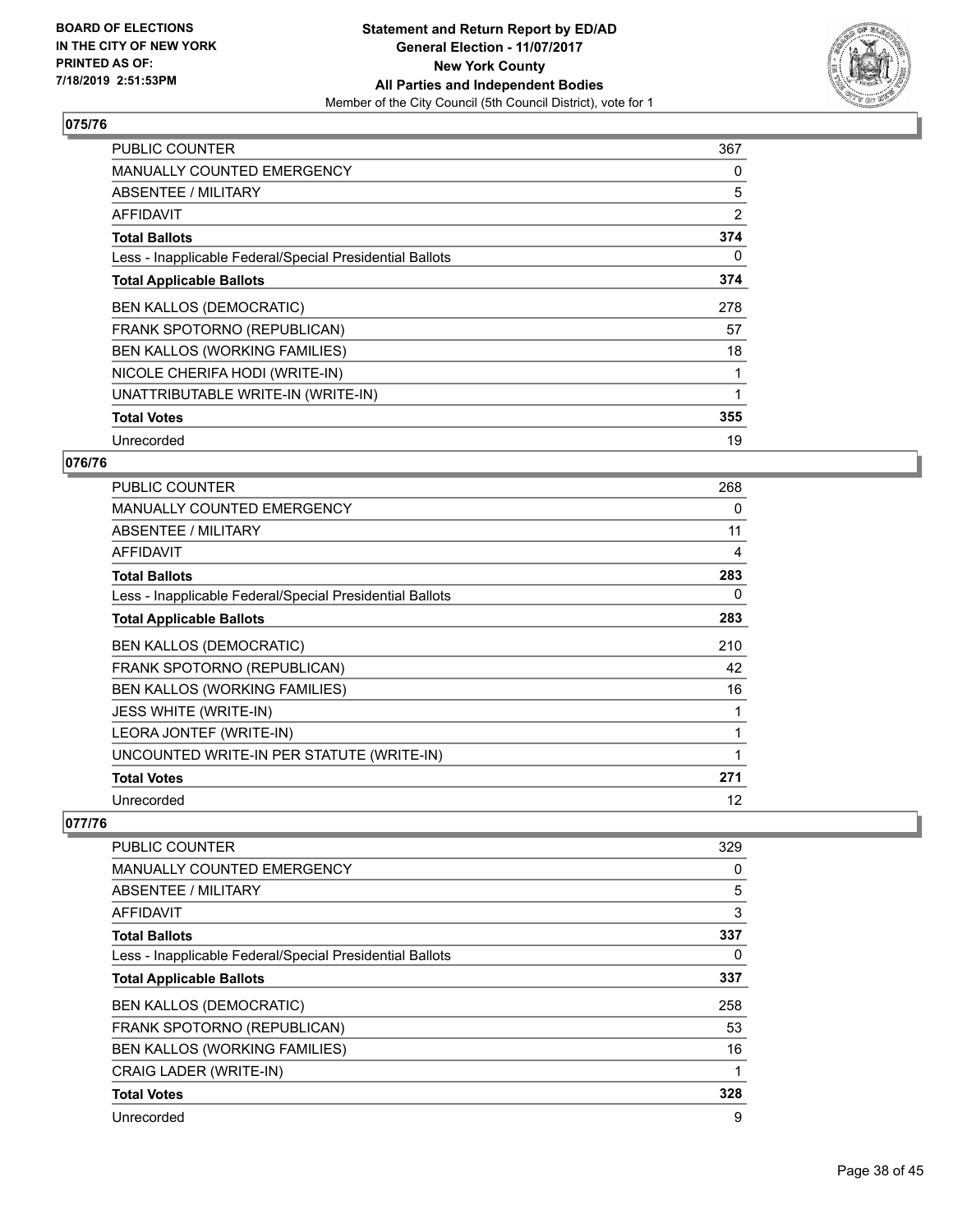![](_page_38_Picture_2.jpeg)

| PUBLIC COUNTER                                           | 267      |
|----------------------------------------------------------|----------|
| MANUALLY COUNTED EMERGENCY                               | $\Omega$ |
| ABSENTEE / MILITARY                                      | 16       |
| AFFIDAVIT                                                | 5        |
| <b>Total Ballots</b>                                     | 288      |
| Less - Inapplicable Federal/Special Presidential Ballots | 0        |
| <b>Total Applicable Ballots</b>                          | 288      |
| <b>BEN KALLOS (DEMOCRATIC)</b>                           | 207      |
| FRANK SPOTORNO (REPUBLICAN)                              | 51       |
| BEN KALLOS (WORKING FAMILIES)                            | 14       |
| <b>Total Votes</b>                                       | 272      |
| Unrecorded                                               | 16       |

#### **079/76**

| <b>PUBLIC COUNTER</b>                                    | 246 |
|----------------------------------------------------------|-----|
| <b>MANUALLY COUNTED EMERGENCY</b>                        | 0   |
| ABSENTEE / MILITARY                                      | 10  |
| <b>AFFIDAVIT</b>                                         |     |
| <b>Total Ballots</b>                                     | 257 |
| Less - Inapplicable Federal/Special Presidential Ballots | 0   |
| <b>Total Applicable Ballots</b>                          | 257 |
| <b>BEN KALLOS (DEMOCRATIC)</b>                           | 183 |
| FRANK SPOTORNO (REPUBLICAN)                              | 52  |
| BEN KALLOS (WORKING FAMILIES)                            | 8   |
| <b>Total Votes</b>                                       | 243 |
| Unrecorded                                               | 14  |

| <b>PUBLIC COUNTER</b>                                    | 286 |
|----------------------------------------------------------|-----|
| MANUALLY COUNTED EMERGENCY                               | 0   |
| ABSENTEE / MILITARY                                      | 4   |
| AFFIDAVIT                                                | 5   |
| <b>Total Ballots</b>                                     | 295 |
| Less - Inapplicable Federal/Special Presidential Ballots | 0   |
| <b>Total Applicable Ballots</b>                          | 295 |
| <b>BEN KALLOS (DEMOCRATIC)</b>                           | 209 |
| FRANK SPOTORNO (REPUBLICAN)                              | 45  |
| <b>BEN KALLOS (WORKING FAMILIES)</b>                     | 22  |
| KIM MOSCARITOLO (WRITE-IN)                               | 1   |
| MICHAEL ROCK (WRITE-IN)                                  | 1   |
| <b>Total Votes</b>                                       | 278 |
| Unrecorded                                               | 17  |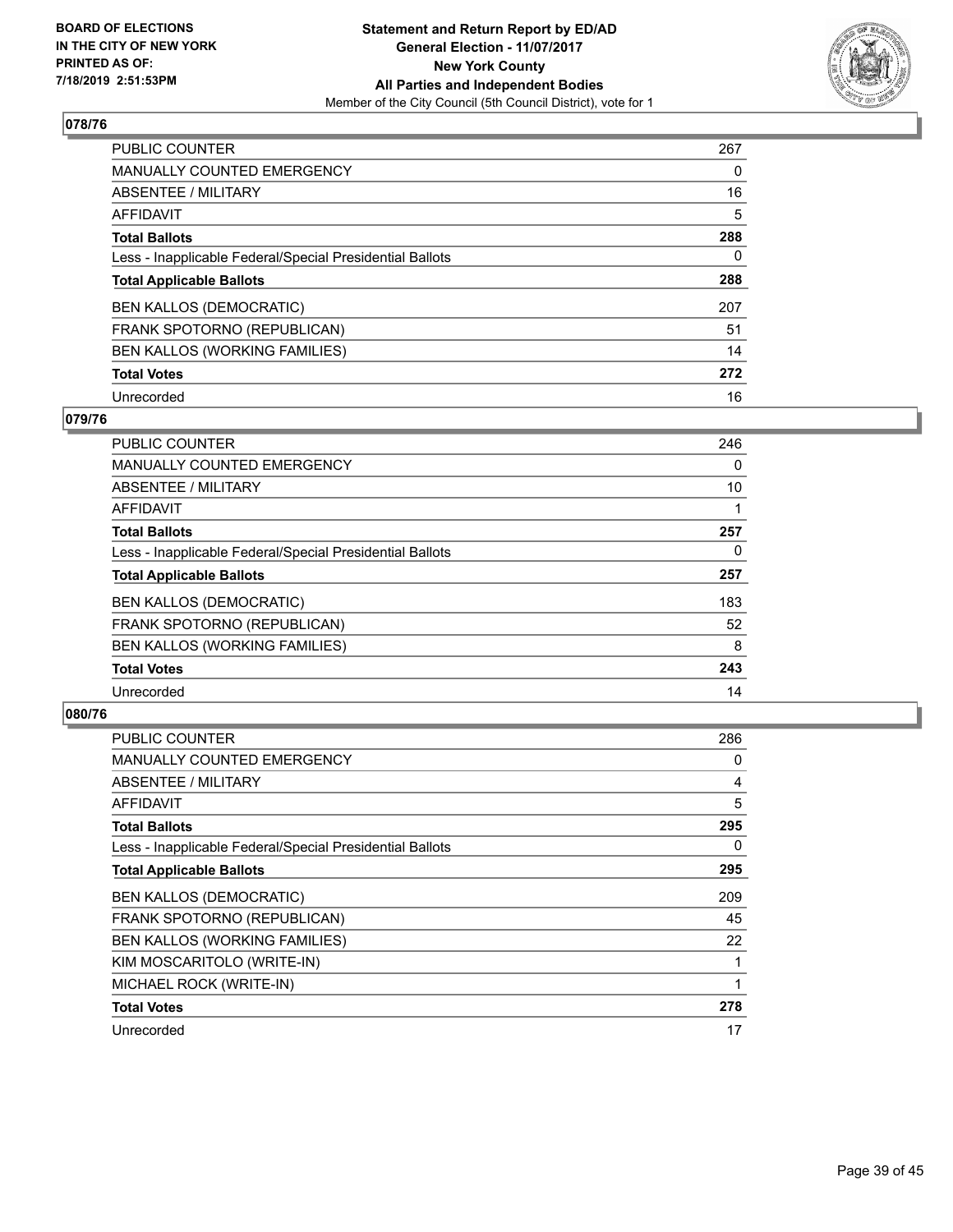![](_page_39_Picture_2.jpeg)

| <b>PUBLIC COUNTER</b>                                    | 180      |
|----------------------------------------------------------|----------|
| MANUALLY COUNTED EMERGENCY                               | 0        |
| ABSENTEE / MILITARY                                      | 4        |
| <b>AFFIDAVIT</b>                                         | 9        |
| <b>Total Ballots</b>                                     | 193      |
| Less - Inapplicable Federal/Special Presidential Ballots | $\Omega$ |
| <b>Total Applicable Ballots</b>                          | 193      |
| <b>BEN KALLOS (DEMOCRATIC)</b>                           | 148      |
| FRANK SPOTORNO (REPUBLICAN)                              | 31       |
| BEN KALLOS (WORKING FAMILIES)                            | 6        |
| LIZ KRUGER (WRITE-IN)                                    | 1        |
| <b>Total Votes</b>                                       | 186      |
| Unrecorded                                               | 7        |

#### **082/76**

| <b>PUBLIC COUNTER</b>                                    | 159 |
|----------------------------------------------------------|-----|
| <b>MANUALLY COUNTED EMERGENCY</b>                        | 0   |
| ABSENTEE / MILITARY                                      |     |
| AFFIDAVIT                                                | 6   |
| <b>Total Ballots</b>                                     | 166 |
| Less - Inapplicable Federal/Special Presidential Ballots | 0   |
| <b>Total Applicable Ballots</b>                          | 166 |
| <b>BEN KALLOS (DEMOCRATIC)</b>                           | 129 |
| FRANK SPOTORNO (REPUBLICAN)                              | 25  |
| BEN KALLOS (WORKING FAMILIES)                            | 6   |
| <b>Total Votes</b>                                       | 160 |
| Unrecorded                                               | 6   |

| <b>PUBLIC COUNTER</b>                                    | 303 |
|----------------------------------------------------------|-----|
| MANUALLY COUNTED EMERGENCY                               | 0   |
| ABSENTEE / MILITARY                                      | 9   |
| AFFIDAVIT                                                | 9   |
| <b>Total Ballots</b>                                     | 321 |
| Less - Inapplicable Federal/Special Presidential Ballots | 0   |
| <b>Total Applicable Ballots</b>                          | 321 |
| <b>BEN KALLOS (DEMOCRATIC)</b>                           | 228 |
| FRANK SPOTORNO (REPUBLICAN)                              | 36  |
| <b>BEN KALLOS (WORKING FAMILIES)</b>                     | 35  |
| UNATTRIBUTABLE WRITE-IN (WRITE-IN)                       | 2   |
| <b>Total Votes</b>                                       | 301 |
| Unrecorded                                               | 20  |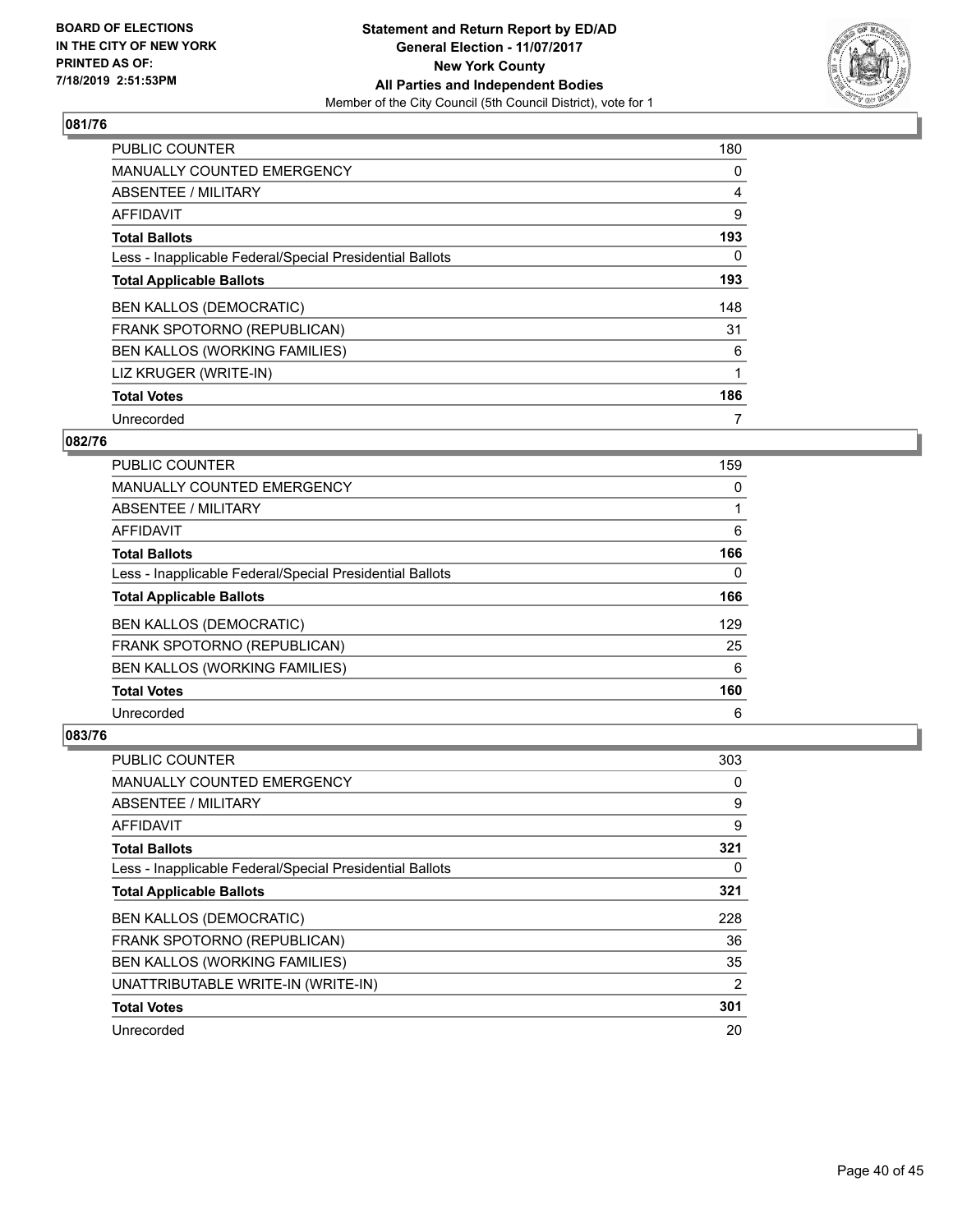![](_page_40_Picture_2.jpeg)

| <b>PUBLIC COUNTER</b>                                    | 262 |
|----------------------------------------------------------|-----|
| <b>MANUALLY COUNTED EMERGENCY</b>                        | 0   |
| ABSENTEE / MILITARY                                      | 7   |
| <b>AFFIDAVIT</b>                                         | 3   |
| <b>Total Ballots</b>                                     | 272 |
| Less - Inapplicable Federal/Special Presidential Ballots | 0   |
| <b>Total Applicable Ballots</b>                          | 272 |
| <b>BEN KALLOS (DEMOCRATIC)</b>                           | 210 |
| FRANK SPOTORNO (REPUBLICAN)                              | 21  |
| BEN KALLOS (WORKING FAMILIES)                            | 17  |
| JOHN BURROUGHS (WRITE-IN)                                |     |
| UNCOUNTED WRITE-IN PER STATUTE (WRITE-IN)                |     |
| <b>Total Votes</b>                                       | 250 |
| Unrecorded                                               | 22  |

## **085/76**

| <b>PUBLIC COUNTER</b>                                    | 231 |
|----------------------------------------------------------|-----|
| <b>MANUALLY COUNTED EMERGENCY</b>                        | 0   |
| ABSENTEE / MILITARY                                      | 6   |
| <b>AFFIDAVIT</b>                                         |     |
| <b>Total Ballots</b>                                     | 238 |
| Less - Inapplicable Federal/Special Presidential Ballots | 0   |
| <b>Total Applicable Ballots</b>                          | 238 |
| <b>BEN KALLOS (DEMOCRATIC)</b>                           | 183 |
| FRANK SPOTORNO (REPUBLICAN)                              | 19  |
| <b>BEN KALLOS (WORKING FAMILIES)</b>                     | 21  |
| <b>Total Votes</b>                                       | 223 |
| Unrecorded                                               | 15  |

| PUBLIC COUNTER                                           | 200 |
|----------------------------------------------------------|-----|
| MANUALLY COUNTED EMERGENCY                               | 0   |
| ABSENTEE / MILITARY                                      | 4   |
| AFFIDAVIT                                                | 0   |
| <b>Total Ballots</b>                                     | 204 |
| Less - Inapplicable Federal/Special Presidential Ballots | 0   |
| <b>Total Applicable Ballots</b>                          | 204 |
| <b>BEN KALLOS (DEMOCRATIC)</b>                           | 142 |
| FRANK SPOTORNO (REPUBLICAN)                              | 26  |
| BEN KALLOS (WORKING FAMILIES)                            | 22  |
| <b>Total Votes</b>                                       | 190 |
| Unrecorded                                               | 14  |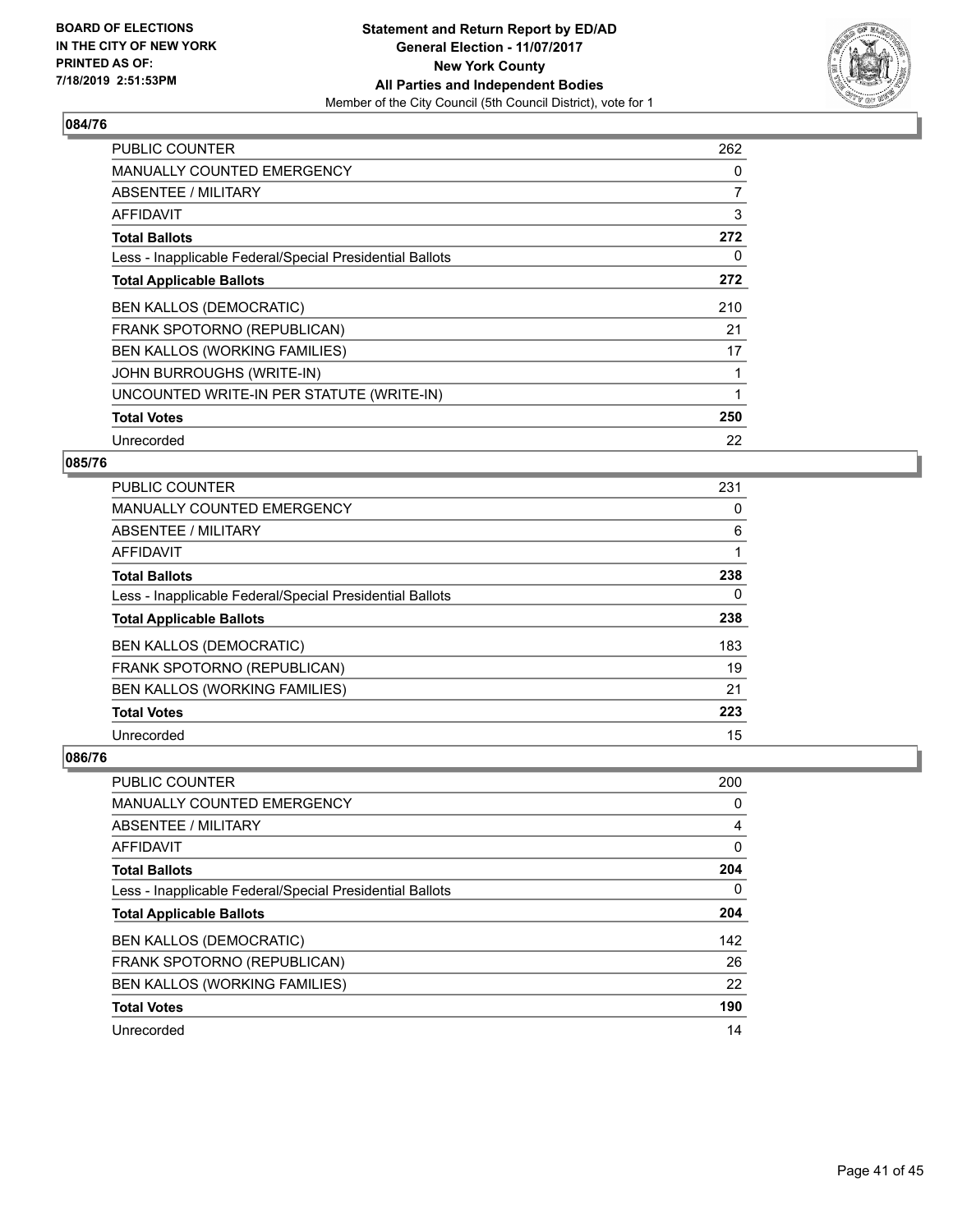![](_page_41_Picture_2.jpeg)

| <b>PUBLIC COUNTER</b>                                    | 79 |
|----------------------------------------------------------|----|
| <b>MANUALLY COUNTED EMERGENCY</b>                        | 0  |
| ABSENTEE / MILITARY                                      | 0  |
| AFFIDAVIT                                                | 3  |
| <b>Total Ballots</b>                                     | 82 |
| Less - Inapplicable Federal/Special Presidential Ballots | 0  |
| <b>Total Applicable Ballots</b>                          | 82 |
| <b>BEN KALLOS (DEMOCRATIC)</b>                           | 62 |
| FRANK SPOTORNO (REPUBLICAN)                              | 8  |
| BEN KALLOS (WORKING FAMILIES)                            | 7  |
| EMILY OROFINO (WRITE-IN)                                 |    |
| <b>Total Votes</b>                                       | 78 |
| Unrecorded                                               | 4  |

## **089/76**

| <b>PUBLIC COUNTER</b>                                    | 134      |
|----------------------------------------------------------|----------|
| <b>MANUALLY COUNTED EMERGENCY</b>                        | 0        |
| ABSENTEE / MILITARY                                      | 3        |
| <b>AFFIDAVIT</b>                                         |          |
| <b>Total Ballots</b>                                     | 138      |
| Less - Inapplicable Federal/Special Presidential Ballots | $\Omega$ |
| <b>Total Applicable Ballots</b>                          | 138      |
| <b>BEN KALLOS (DEMOCRATIC)</b>                           | 94       |
| FRANK SPOTORNO (REPUBLICAN)                              | 30       |
| BEN KALLOS (WORKING FAMILIES)                            | 7        |
| <b>Total Votes</b>                                       | 131      |
| Unrecorded                                               |          |

## **090/76 COMBINED into: 103/76**

#### **093/76**

| <b>PUBLIC COUNTER</b>                                    | 0        |
|----------------------------------------------------------|----------|
| <b>MANUALLY COUNTED EMERGENCY</b>                        | $\Omega$ |
| ABSENTEE / MILITARY                                      | $\Omega$ |
| <b>AFFIDAVIT</b>                                         | 0        |
| <b>Total Ballots</b>                                     | 0        |
| Less - Inapplicable Federal/Special Presidential Ballots | 0        |
| <b>Total Applicable Ballots</b>                          | 0        |
| <b>BEN KALLOS (DEMOCRATIC)</b>                           | 0        |
| FRANK SPOTORNO (REPUBLICAN)                              | 0        |
| BEN KALLOS (WORKING FAMILIES)                            | 0        |
| <b>Total Votes</b>                                       | 0        |
| 094/76 COMBINED into: 093/76                             |          |

## **095/76 COMBINED into: 093/76**

**096/76 COMBINED into: 087/76**

#### **097/76 COMBINED into: 093/76**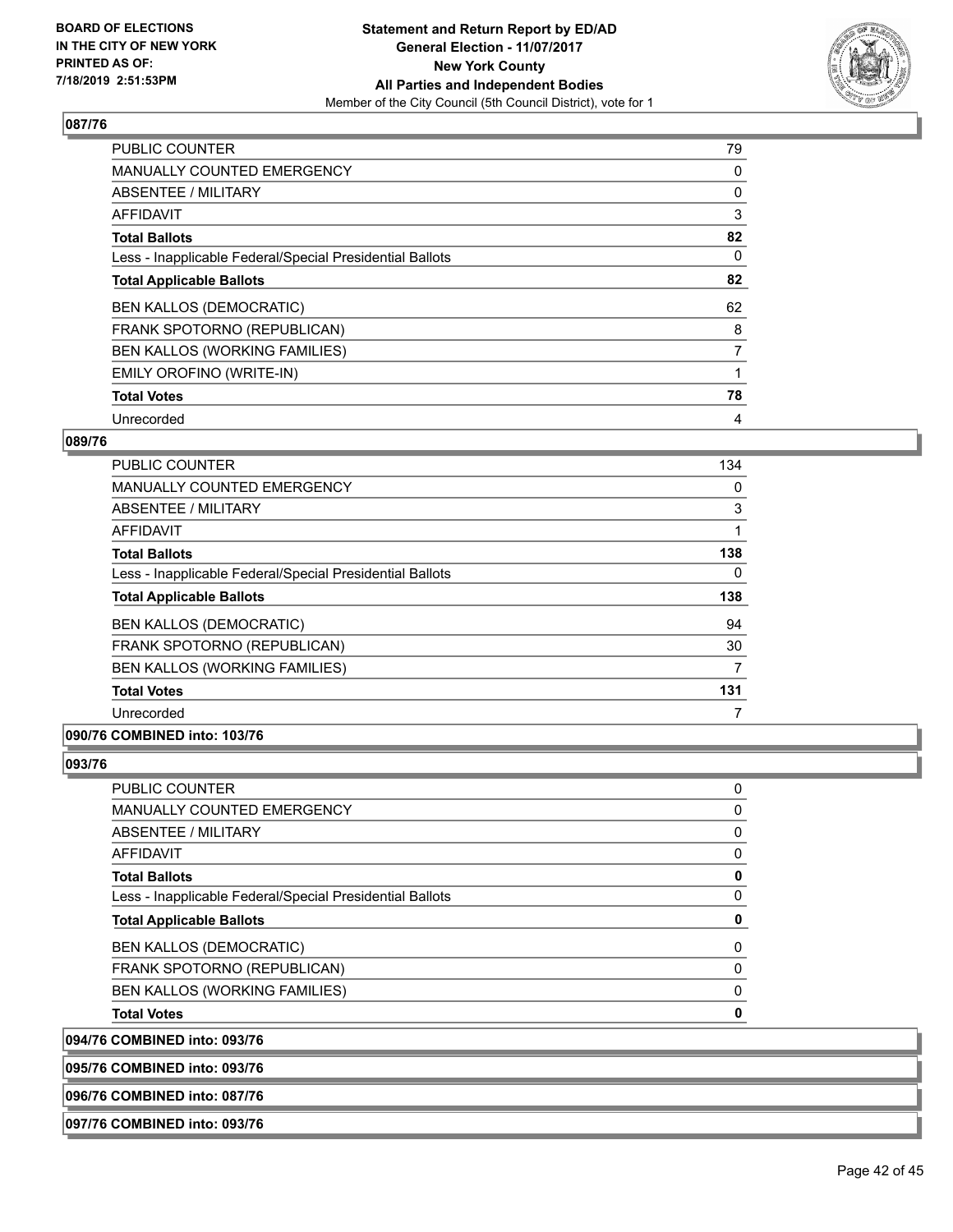![](_page_42_Picture_2.jpeg)

## **098/76 COMBINED into: 087/76**

#### **099/76**

| PUBLIC COUNTER                                           | 226      |
|----------------------------------------------------------|----------|
| MANUALLY COUNTED EMERGENCY                               | 0        |
| ABSENTEE / MILITARY                                      | 5        |
| AFFIDAVIT                                                | 8        |
| <b>Total Ballots</b>                                     | 239      |
| Less - Inapplicable Federal/Special Presidential Ballots | $\Omega$ |
| <b>Total Applicable Ballots</b>                          | 239      |
| <b>BEN KALLOS (DEMOCRATIC)</b>                           | 166      |
| FRANK SPOTORNO (REPUBLICAN)                              | 44       |
| <b>BEN KALLOS (WORKING FAMILIES)</b>                     | 14       |
| JAVIER LOPEZ (WRITE-IN)                                  |          |
| <b>Total Votes</b>                                       | 225      |
| Unrecorded                                               | 14       |

#### **100/76**

| <b>PUBLIC COUNTER</b>                                    | 278            |
|----------------------------------------------------------|----------------|
| MANUALLY COUNTED EMERGENCY                               | 0              |
| ABSENTEE / MILITARY                                      | 4              |
| AFFIDAVIT                                                | $\overline{2}$ |
| <b>Total Ballots</b>                                     | 284            |
| Less - Inapplicable Federal/Special Presidential Ballots | 0              |
| <b>Total Applicable Ballots</b>                          | 284            |
| <b>BEN KALLOS (DEMOCRATIC)</b>                           | 215            |
| FRANK SPOTORNO (REPUBLICAN)                              | 37             |
| BEN KALLOS (WORKING FAMILIES)                            | 20             |
| UNATTRIBUTABLE WRITE-IN (WRITE-IN)                       | 3              |
| <b>Total Votes</b>                                       | 275            |
| Unrecorded                                               | 9              |

| <b>PUBLIC COUNTER</b>                                    | 184      |
|----------------------------------------------------------|----------|
| <b>MANUALLY COUNTED EMERGENCY</b>                        | $\Omega$ |
| ABSENTEE / MILITARY                                      | 19       |
| AFFIDAVIT                                                | 4        |
| <b>Total Ballots</b>                                     | 207      |
| Less - Inapplicable Federal/Special Presidential Ballots | 0        |
| <b>Total Applicable Ballots</b>                          | 207      |
| <b>BEN KALLOS (DEMOCRATIC)</b>                           | 136      |
| FRANK SPOTORNO (REPUBLICAN)                              | 53       |
| BEN KALLOS (WORKING FAMILIES)                            | 8        |
| HELEN ROSENTHAL (WRITE-IN)                               | 1        |
| <b>Total Votes</b>                                       | 198      |
| Unrecorded                                               | 9        |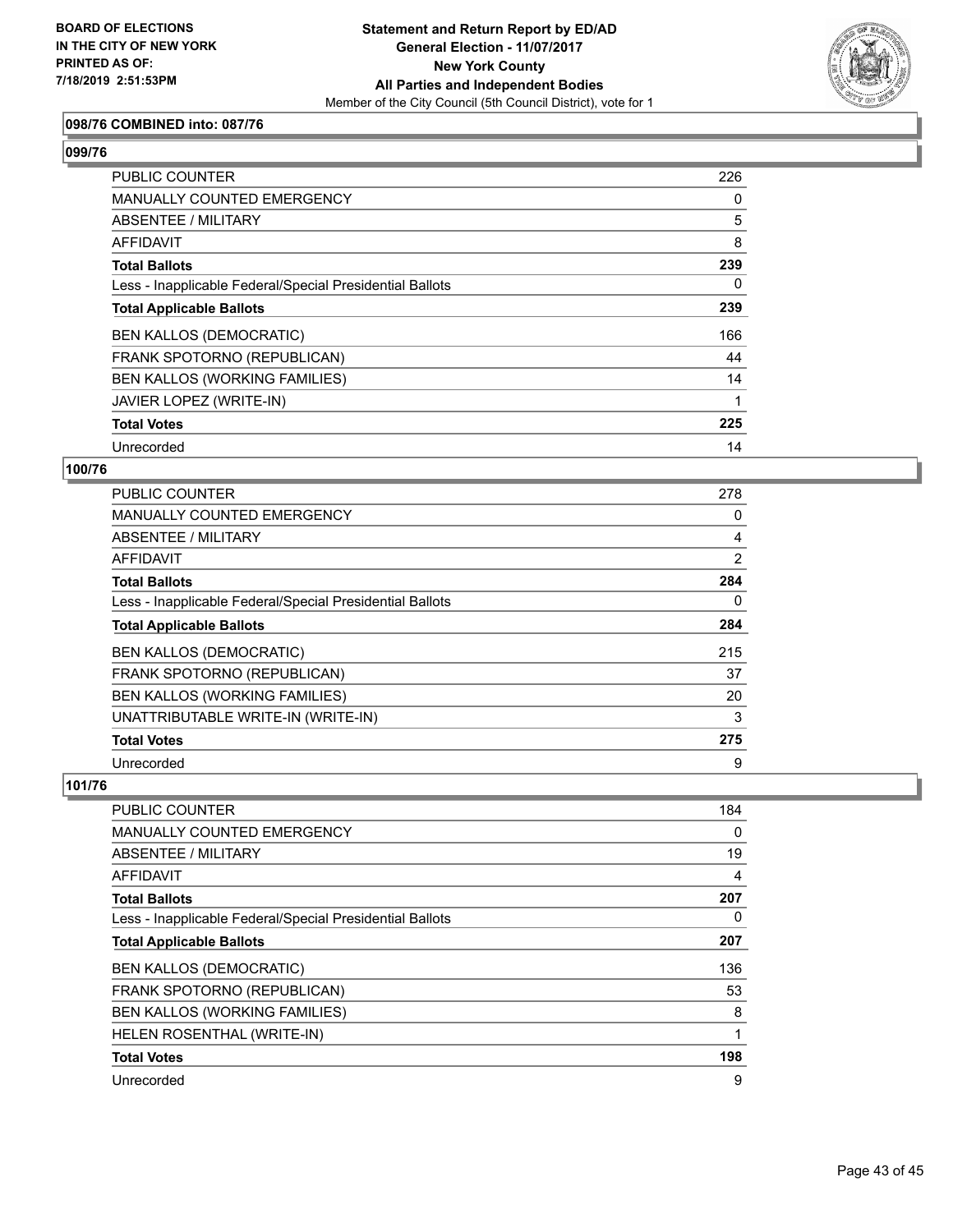![](_page_43_Picture_2.jpeg)

| <b>PUBLIC COUNTER</b>                                    | 133 |
|----------------------------------------------------------|-----|
| <b>MANUALLY COUNTED EMERGENCY</b>                        | 0   |
| ABSENTEE / MILITARY                                      |     |
| AFFIDAVIT                                                | 5   |
| <b>Total Ballots</b>                                     | 139 |
| Less - Inapplicable Federal/Special Presidential Ballots | 0   |
| <b>Total Applicable Ballots</b>                          | 139 |
| <b>BEN KALLOS (DEMOCRATIC)</b>                           | 100 |
| FRANK SPOTORNO (REPUBLICAN)                              | 22  |
| <b>BEN KALLOS (WORKING FAMILIES)</b>                     | 6   |
| <b>Total Votes</b>                                       | 128 |
| Unrecorded                                               | 11  |